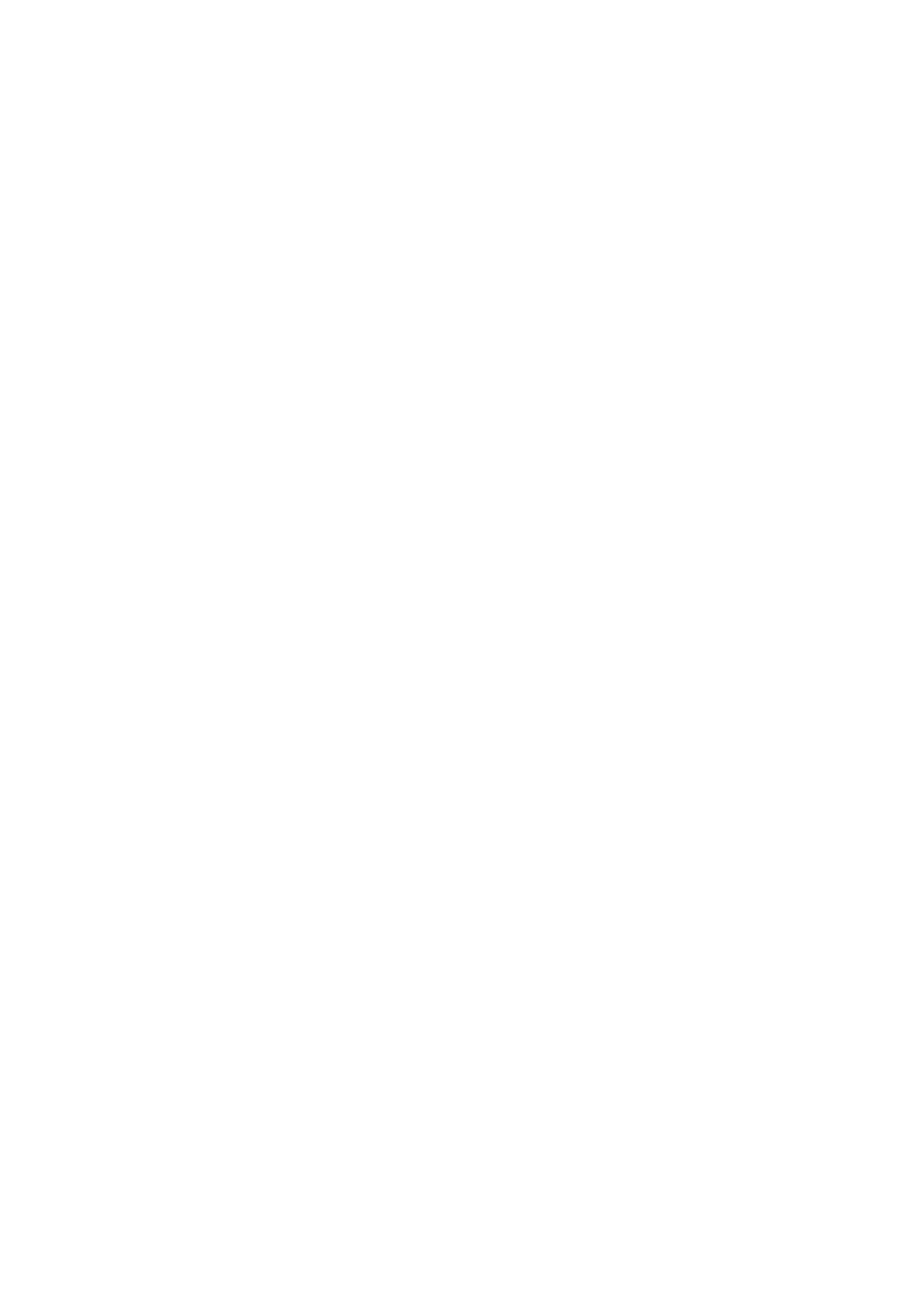# **Contents**

| Obligations under the Ramsar Convention40 |
|-------------------------------------------|
|                                           |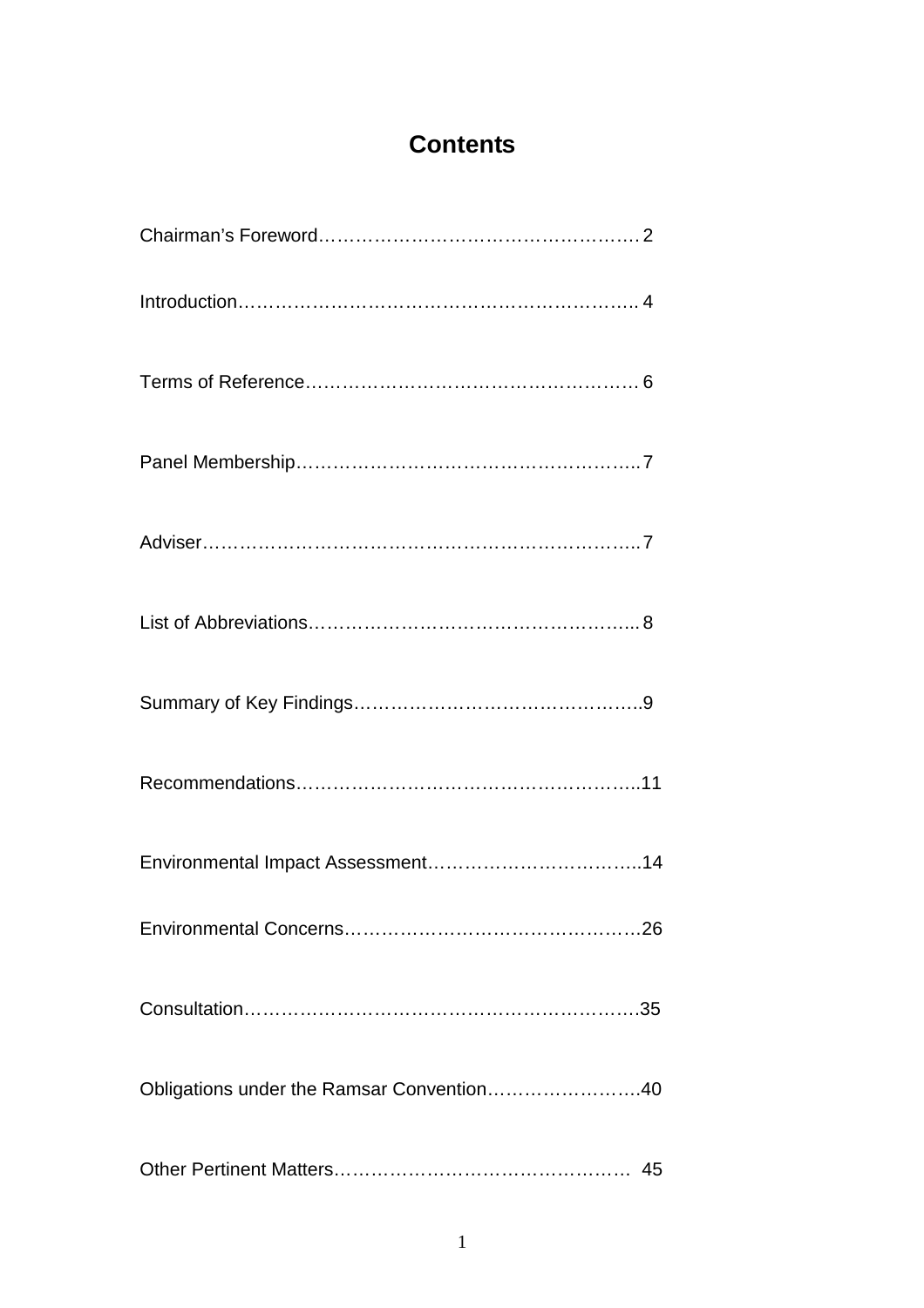# **Chairman's Foreword**

This report was originally expected to be the first piece of work completed by the new Environment Scrutiny Panel. However, it soon became obvious that the volume and complexity of evidence to be reviewed would make that impossible. Ultimately it has taken around a year to finish, with one or two unexpected delays along the way.

As Chairman I was fortunate to have a team with a breadth of knowledge and experience; Vice Chairman Deputy Daniel Wimberley, Connétable John Refault, Connétable Peter Hanning (who joined the Panel on a co-opted basis for this review in March 2009) and latterly Deputy Paul Le Claire, who joined us in October 2009. The Panel's work was supported by Scrutiny officers Malcolm Orbell and Mike Haden.

The review would not have been possible without the outstanding work of its adviser Rob McInnes, of Bioscan (UK) Ltd., and his team, who have meticulously reviewed huge amounts of written and oral evidence, using their expertise in Environmental Impact Assessments and Ramsar matters to guide the Panel through the process. This report draws heavily on Bioscan's work in presenting comments and recommendations, but does not include all the technical background information. The adviser's full report will be provided to States Members and made available on the Scrutiny website, www.scrutiny.gov.je

It was always intended that if the Panel identified any deficiencies in the planning process for the Energy from Waste Plant at La Collette, this report should provide the opportunity to learn from them and put things right in respect of future projects. In the event, the Panel's adviser has identified a number of problems with the process.

One area of particular concern identified is the relationship between the Planning and Environment Department, in its role as Environmental Regulator, with the Transport and Technical Services Department, the Applicant in this case. On several occasions this was described to the Panel as 'comfortable'. While members would normally be pleased to see States Departments getting on well together, in the context of a planning application for such a major (and potentially contentious) development members did not find this reassuring. The Panel would have preferred to see much more evidence during its review of real challenge and rigour in the relationship between Regulator and Applicant.

To give just one example, members were very surprised that it was deemed acceptable by the Regulator for a pre-existing consent covering discharges of cooling water from the JEC's La Collette power station into the adjacent Ramsar site to be used to permit additional discharges which will arise from the new EfW Plant, without any requirement to supply updated baseline data, volumes or relevant thermal values in the Environmental Statement. The Panel is advised that this is highly questionable in terms of best practice for Environmental Impact Assessment.

The Panel's report highlights a number of issues where members believe the planning process did not apply sufficient rigour to ensure adequate protection of the environment. A number of recommendations are included where it is felt that action is needed to strengthen environmental protection.

Members have also discussed an over-arching issue in terms of the potential conflict between the Planning and Environment Department's dual roles, as both guardian of the natural environment and provider of planning and building services. If the States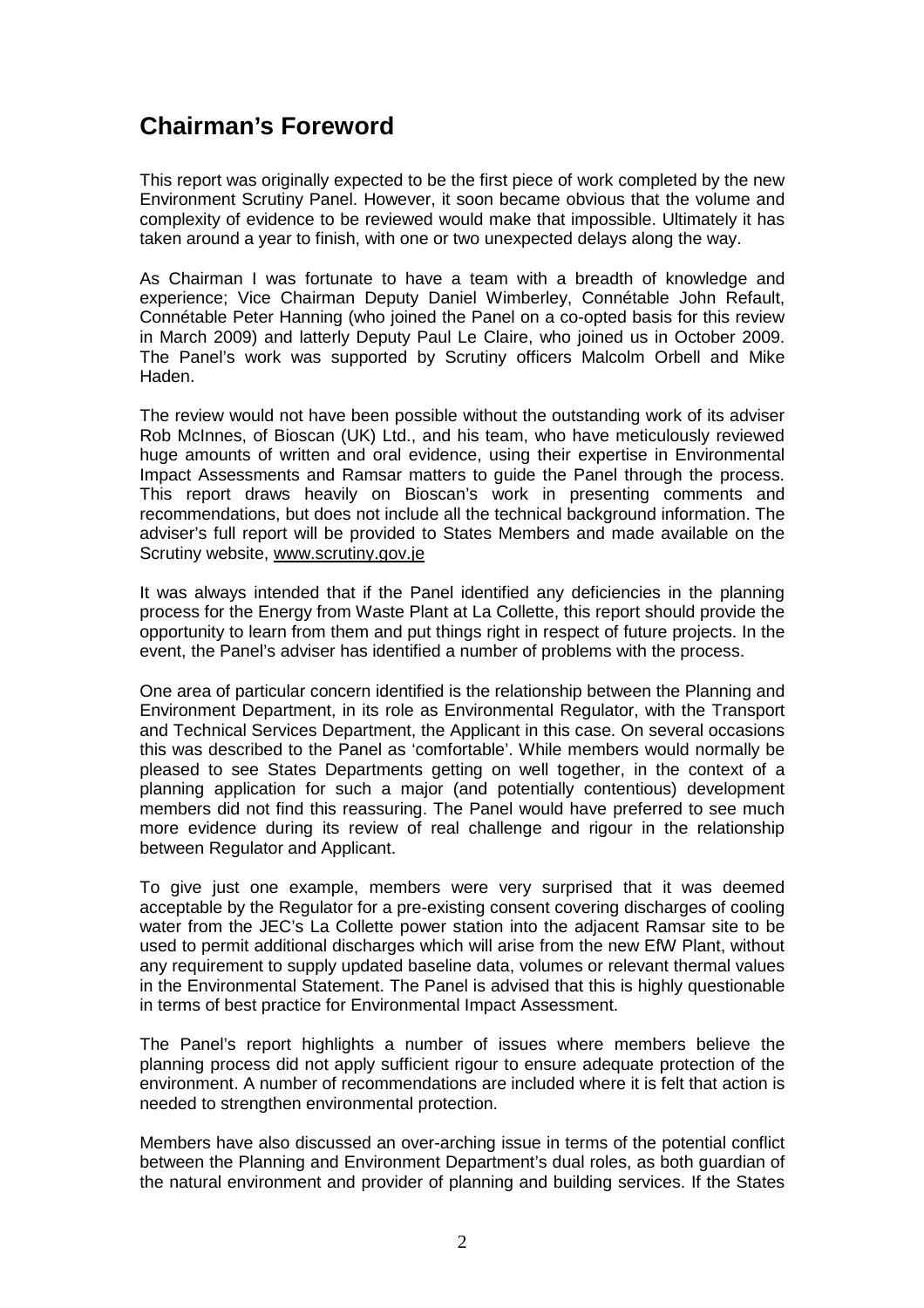want to ensure the highest level of protection for the environment it may be time to reassess whether a greater degree of separation between these two different functions is needed, so that the needs of the environment and planning requirements can be considered completely independently.

The adviser's report demonstrates that there were significant shortcomings in respect of the Environmental Impact Assessment and planning process for the EfW Plant; that in consequence Jersey may have failed to fulfil its obligations under the Ramsar Convention; and that the environmental protection of an area that should be a jewel in the Island's crown has potentially been compromised. As a small island where residents and visitors alike spend much of their leisure time enjoying Jersey's unique marine setting, any threat to this must be taken seriously.

During the review the Panel received submissions from a number of sources, including representatives of Jersey's important shellfish farming industry, a major stakeholder, who highlighted concerns about water quality and the Island's ability to protect its marine environment effectively. The Panel also recognises the hard work of Save Our Shoreline (SOS), who were largely responsible for bringing this matter to the attention of the public.

A letter sent to the Minister for Planning and Environment on  $27<sup>th</sup>$  January 2009 indicated that the Panel's intended review of the Environmental Impact Assessment and planning process for the Energy from Waste Plant aimed to establish **'whether the public can have full confidence in the planning and regulatory processes involved in both this and future large public projects'.** On the basis of evidence received during its review the Panel concludes that there are many areas which need strengthening if that confidence is to be fully deserved.

Phil Konde

Deputy P Rondel Chairman, Environment Scrutiny Panel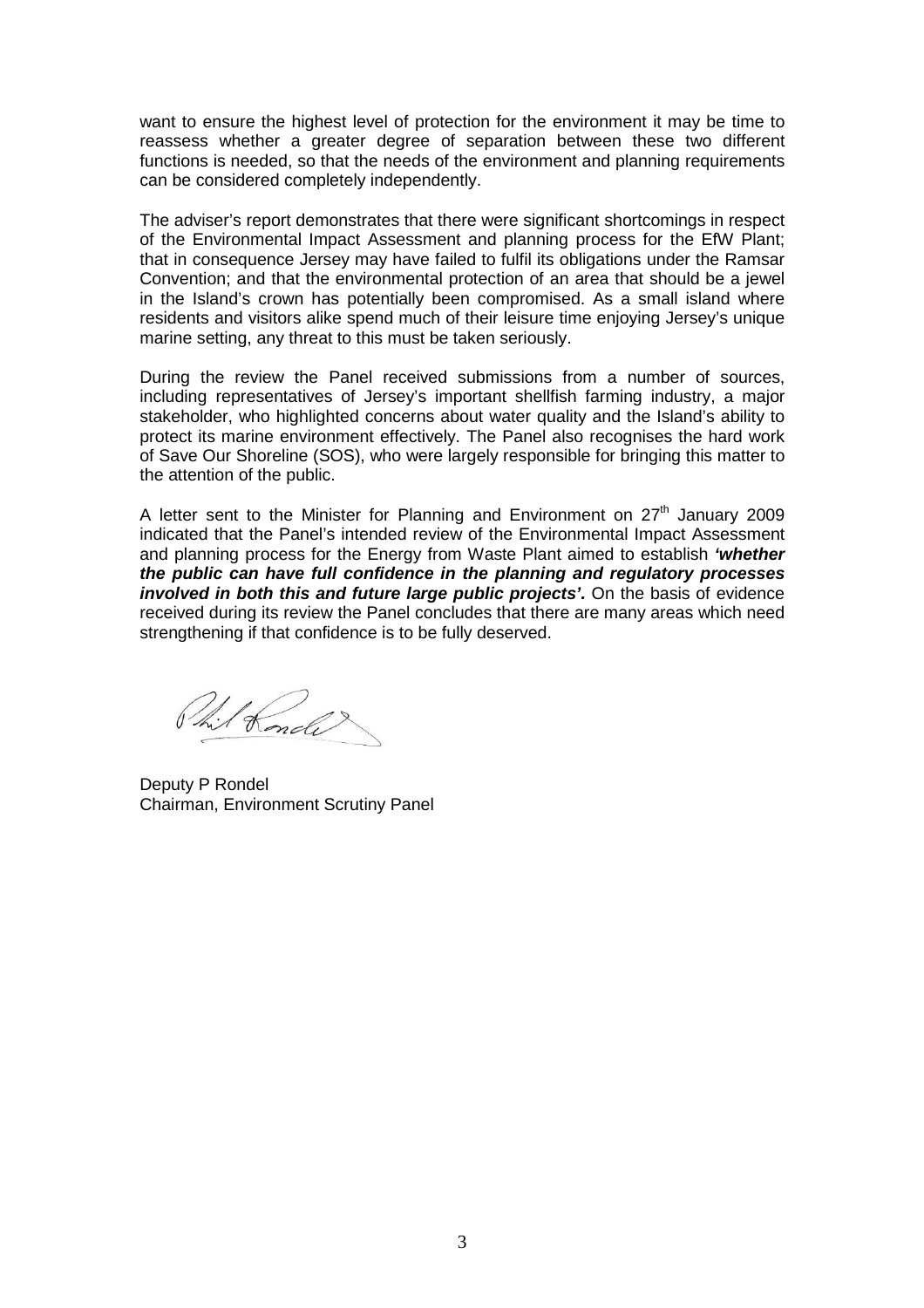# **1 Introduction**

The new Environment Scrutiny Panel first met in December 2008. At its second formal meeting on 23<sup>rd</sup> January 2009 members decided that the Panel's first review should focus on issues arising from the decision to build a new Energy from Waste (EfW) Plant at La Collette, immediately adjacent to the Island's South East Coast Ramsar site. The Panel was aware of concerns expressed by Save Our Shoreline (SOS) and others over the proposed EfW Plant, following an article and a number of letters which appeared in the Jersey Evening Post during December 2008. While Outline Planning Permission for the plant had been granted in October 2007 and the Reserved Matters were approved by the Minister for Planning and Environment in October 2008, the Panel took the view that there was sufficient evidence of public interest in the matter for it to undertake a review.

Terms of reference were drafted reflecting the Panel's opinion that key issues related to the planning process, possible environmental concerns and Jersey's obligations under the Ramsar Convention. The idea was to review the planning process to see if there were any apparent shortcomings, and produce a report highlighting any areas where lessons might be learned. There was no Panel intention to review the States decision to approve the EfW Plant.

Perhaps naively, at the outset the Panel felt that it should be able to complete a report before the States summer recess. This soon encountered complications in the form of the Deputy of St Mary's private Member's proposition (P.8/2009) to rescind the States decision to approve the EfW Plant contract, which had been lodged on 20<sup>th</sup> January. Members had accepted the Deputy's assurances that he would be able to separate consideration of his private proposition from the Panel's work, and he agreed to abide by an embargo placed on any material obtained by the Panel for the purposes of its review.

However, following initial background enquiries it became clear that the Minister for Planning and Environment had some concerns about possible overlap between the two issues, particularly in the case of information requests to his department. The Panel considered the matter and agreed to postpone further work on its review until the rescindment proposition had been debated; the debate was postponed, but eventually ended on 25<sup>th</sup> February 2009.

After making contact with the Department for Environment, Food and Rural Affairs (Defra) in March the Panel also contacted the Ramsar Secretariat in Switzerland to notify them that a review was in preparation and to seek their views on possible expert advisers. Suggestions received from both bodies were followed up, as well as alternatives drawn from independent research. The Panel finally accepted a tender submitted by Bioscan UK Ltd. to act as expert consultants to the review. Contracts were exchanged on  $8<sup>th</sup>$  May 2009, and Mr Rob McInnes of Bioscan made his first visit to the Island on  $14<sup>th</sup>$  May, visiting the EfW Plant construction site and the Jersey Electricity Company's power station at La Collette, followed by a tour of parts of the Ramsar site and shellfish beds with representatives of the Jersey Aquaculture Association. A further visit and meeting with the Panel took place the next day.

Subsequently Bioscan has provided a comprehensive service of advice and assistance to the Panel, carrying out an in-depth study of all documents received, advising on preparation for and attending public hearings and meetings with nongovernmental organisations (NGOs) and States departments, commenting on best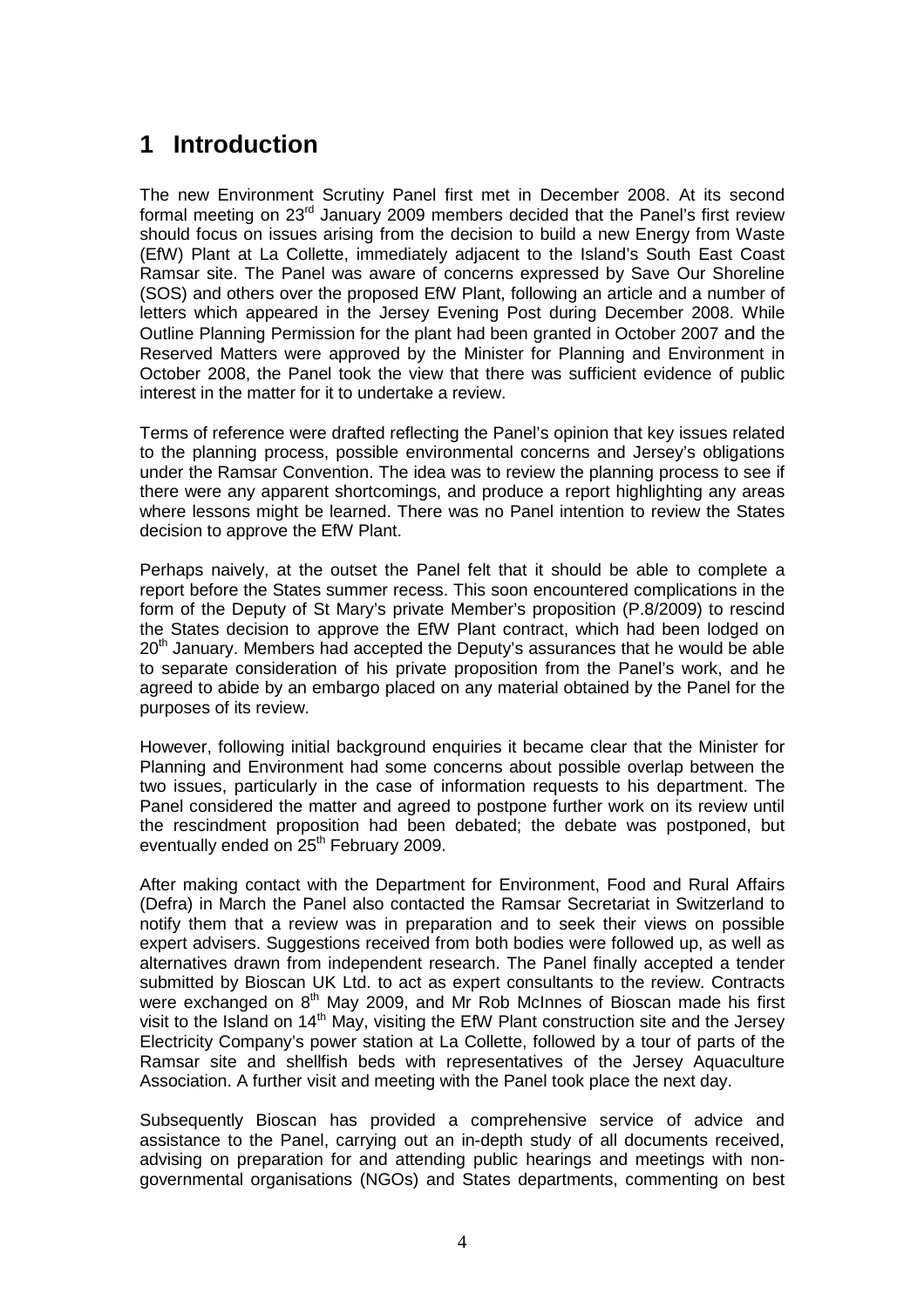practice, and finally submitting an independent report which takes into account the large volumes of evidence received during the course of the review.

The Bioscan report is considered to be an exceptionally thorough and detailed piece of work, and the Panel is grateful to Rob McInnes and his team for their diligence over many months of evidence gathering, analysis and explanation. The Panel intends to forward copies of the Bioscan report to both Defra and the Ramsar Secretariat for their comments, which will be published separately in due course.

The Panel is conscious that some people may not have the time or inclination to read two reports. Rather than duplicate the adviser's work, the Scrutiny report aims to summarise and present all key findings, together with the Panel's recommendations and additional comments. Inevitably this means that some relevant information and particularly detailed references to evidence sources do not always appear in the Scrutiny report. To review all background information, specific references to sources of evidence and detailed technical commentary this report should be read in conjunction with the Bioscan report, which will be provided to States Members and can also be accessed on the Environment Panel pages of the Scrutiny website, www.scrutiny.gov.je Transcripts of public hearings and copies of submissions to the review are also available on the website.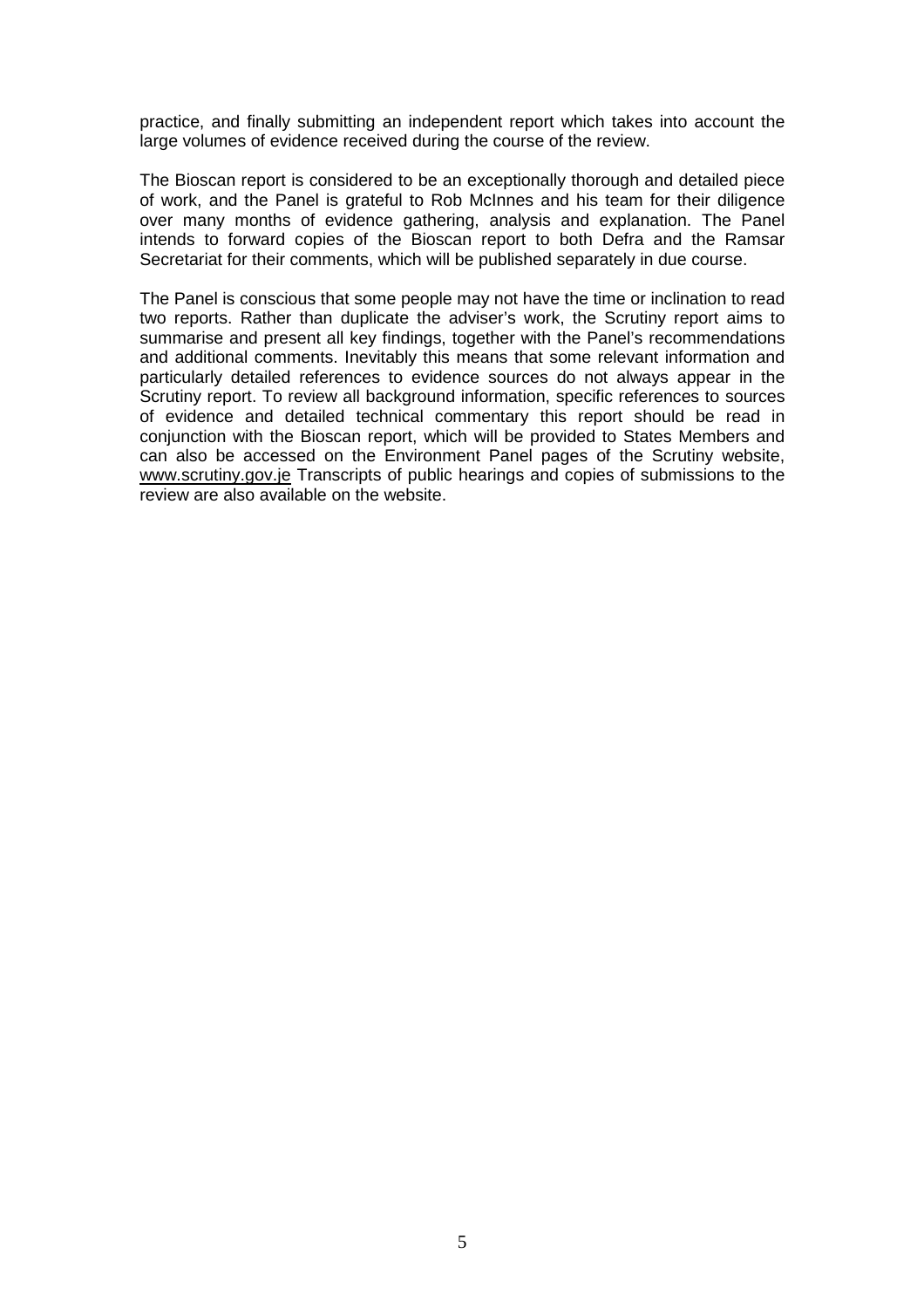# **2 Terms of Reference**

(Revised 31<sup>st</sup> March 2009.)

# **Energy from Waste Plant and Ramsar: Review of Planning Process**

- To consider the scope of the Environmental Impact Assessment for the new Energy from Waste (EfW) Plant at La Collette and whether this and the related Environmental Impact Statement were appropriate and fully compliant with relevant standards
- To establish whether there are genuine environmental concerns which still need to be addressed regarding the possible impact of the EfW Plant on the Ramsar Wetland site and adjacent land areas
- To examine the consultation with stakeholders included in the planning process
- To consider whether Jersey has fulfilled its international obligations under the Ramsar Convention
- Any other pertinent matters that may arise during the course of the review.

The Panel will report its findings and recommendations to the States.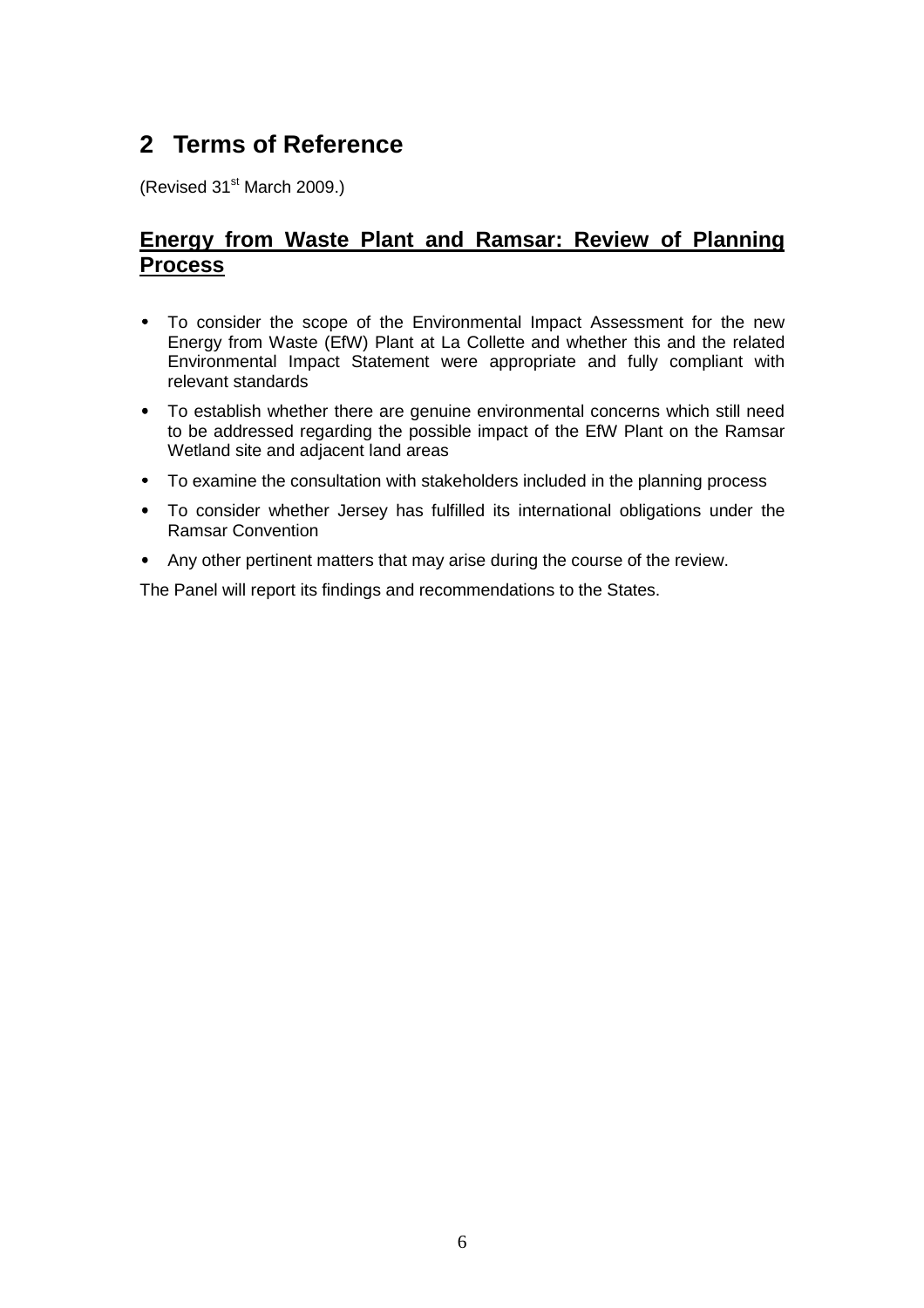# **3 Panel Membership**



Deputy Phil Rondel – Chairman (Member for St John) Deputy Daniel Wimberley – Vice Chairman (Member for St Mary) Connétable John Refault (St Peter) Connétable Peter Hanning (St Saviour) (co-opted member for Ramsar review w.e.f. 3<sup>rd</sup> March 2009) Deputy Paul Le Claire (St Helier) (joined current Panel 1<sup>st</sup> October 2009)

**Officer support:** Malcolm Orbell, Mike Haden

# **Adviser**

Bioscan UK Ltd. The Old Parlour Little Baldon Farm Little Baldon Oxford OX44 9PU

(Full details of the Bioscan team and other contributors are available in the adviser's report.)

## **Note on Report Structure**

For convenience the Scrutiny report presents a summary of key findings and recommendations first, followed by more detailed comments on individual terms of reference.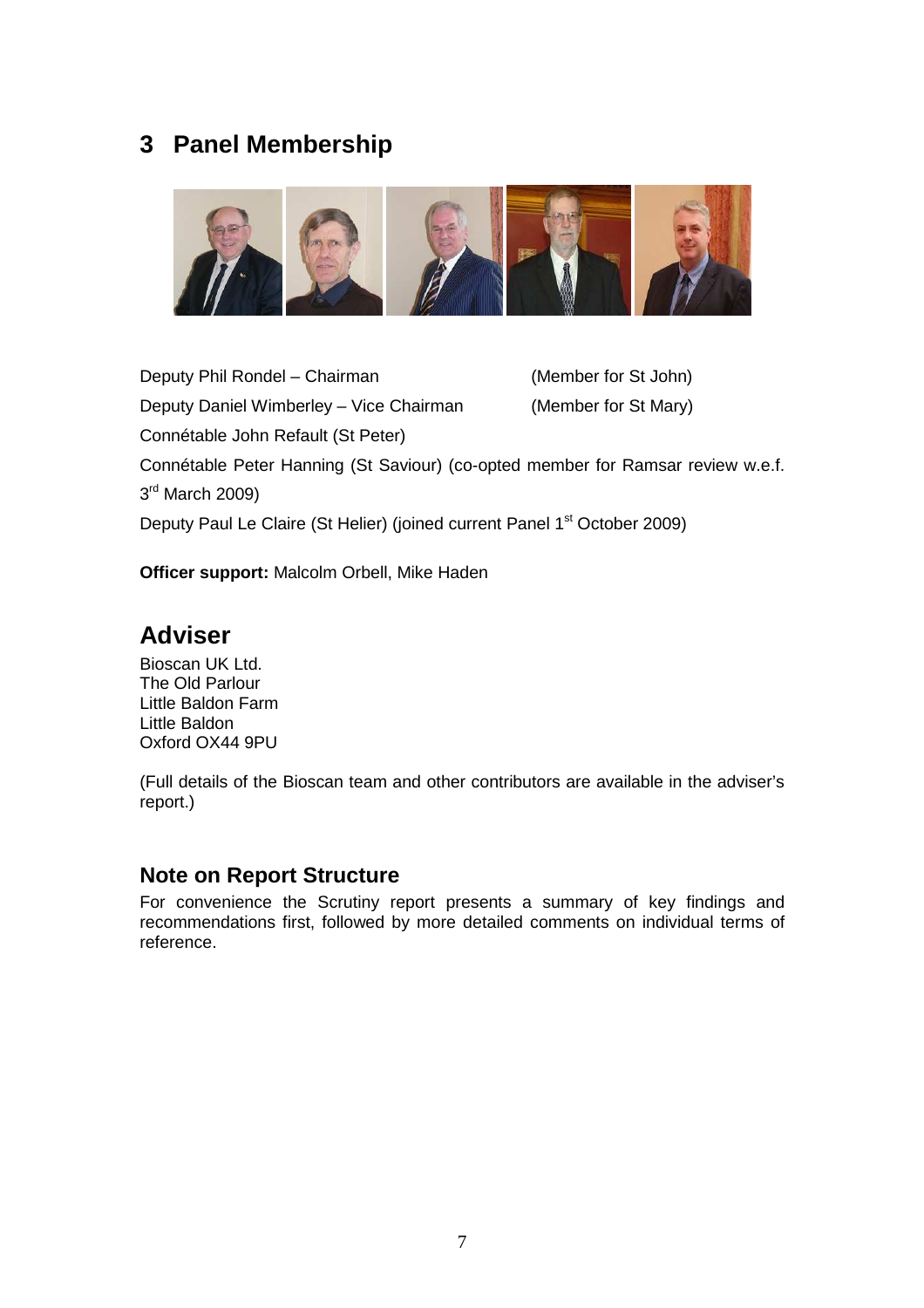# **List of Abbreviations**

Abbreviations used frequently in the report, in alphabetical order:

| <b>Construction Environmental Management Plan</b>                |
|------------------------------------------------------------------|
| <b>Community Liaison Group</b>                                   |
| 10th meeting of the Conference of the Contracting Parties to the |
| <b>Ramsar Convention</b>                                         |
| (UK) Department of Environment, Food and Rural Affairs           |
| <b>European (Economic) Community</b>                             |
| <b>Energy from Waste</b>                                         |
| <b>Environmental Impact Assessment</b>                           |
| <b>Environmental Management System</b>                           |
| <b>Environmental (Impact) Statement</b>                          |
| <b>European Union</b>                                            |
| <b>Health Impact Assessment</b>                                  |
| <b>Health and Safety Executive</b>                               |
| <b>Institute of Environmental Management and Assessment</b>      |
| <b>Jersey Electricity Company</b>                                |
| <b>Jersey Evening Post</b>                                       |
| <b>Non-Governmental Organisation</b>                             |
| <b>Planning and Environment</b>                                  |
| Remedial Action (or Risk Assessment) Management System           |
| Joint venture between French company Spie Batignolles and        |
| <b>local construction firm Camerons</b>                          |
| <b>Save Our Shoreline</b>                                        |
| <b>Transport and Technical Services Department</b>               |
|                                                                  |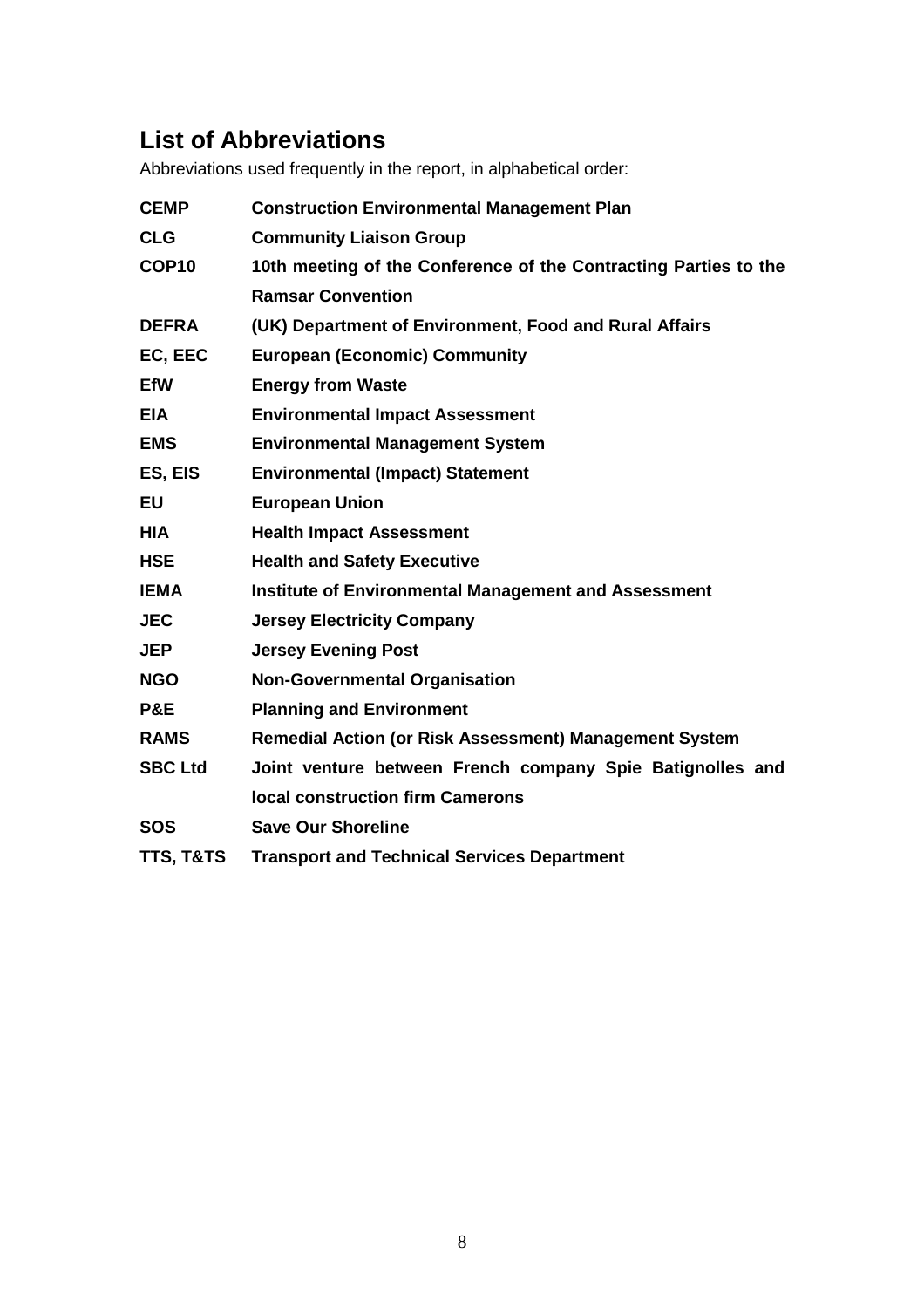# **Summary of Key Findings**

- **1. The scoping process for the Environmental Impact Assessment (EIA) for the Energy from Waste (EfW) Plant failed to comply with relevant standards.**
- **2. There is no evidence of participation by any non-governmental organisations (NGOs), or of broader public engagement during the scoping process.**
- **3. The Environmental Statement (ES) failed to provide sufficient information in several key areas.**
- **4. Planning and Environment (P&E) identified shortcomings in the Environmental Statement, but failed to ensure that their own concerns were addressed fully.**
- **5. The decision to grant permission placed a disproportionate reliance on post determination mitigation and pollution control measures in order to protect the marine environment.**
- **6. Contemporaneous guidance should have been published when the Planning & Building (Environmental Impact) Jersey Order 2006 became law.**
- **7. The Construction Environmental Management Plan (CEMP) is lacking in detail, based on generic rather than site specific solutions, has not generated a wider dialogue and fails to demonstrably address concerns raised by P&E.**
- **8. The monitoring and reporting protocols associated with managing environmental effects during construction appear to be weak, with poor lines of communication and a lack of co-ordination.**
- **9. Potential environmental risks associated with the ingress of tidal water and the potential for the site to hold contaminated material were predicted for the construction phase of the project. However, it took more than three months from the date that water ingress was first encountered within the excavation to the production of a detailed method statement to deal with this issue. This is considered unacceptable.**
- **10. The drainage schedule submitted in order to discharge a condition of planning holds limited information with no specific quantification of design values regarding chemical, thermal or volumetric issues.**
- **11. The consultation process demonstrated several shortcomings and there appears to be an atmosphere of resignation and mistrust surrounding the EfW Plant which pervades the various non-governmental organisations and the public.**
- **12. Consultation undertaken as part of the EIA process failed to provide an empowering and participative environment.**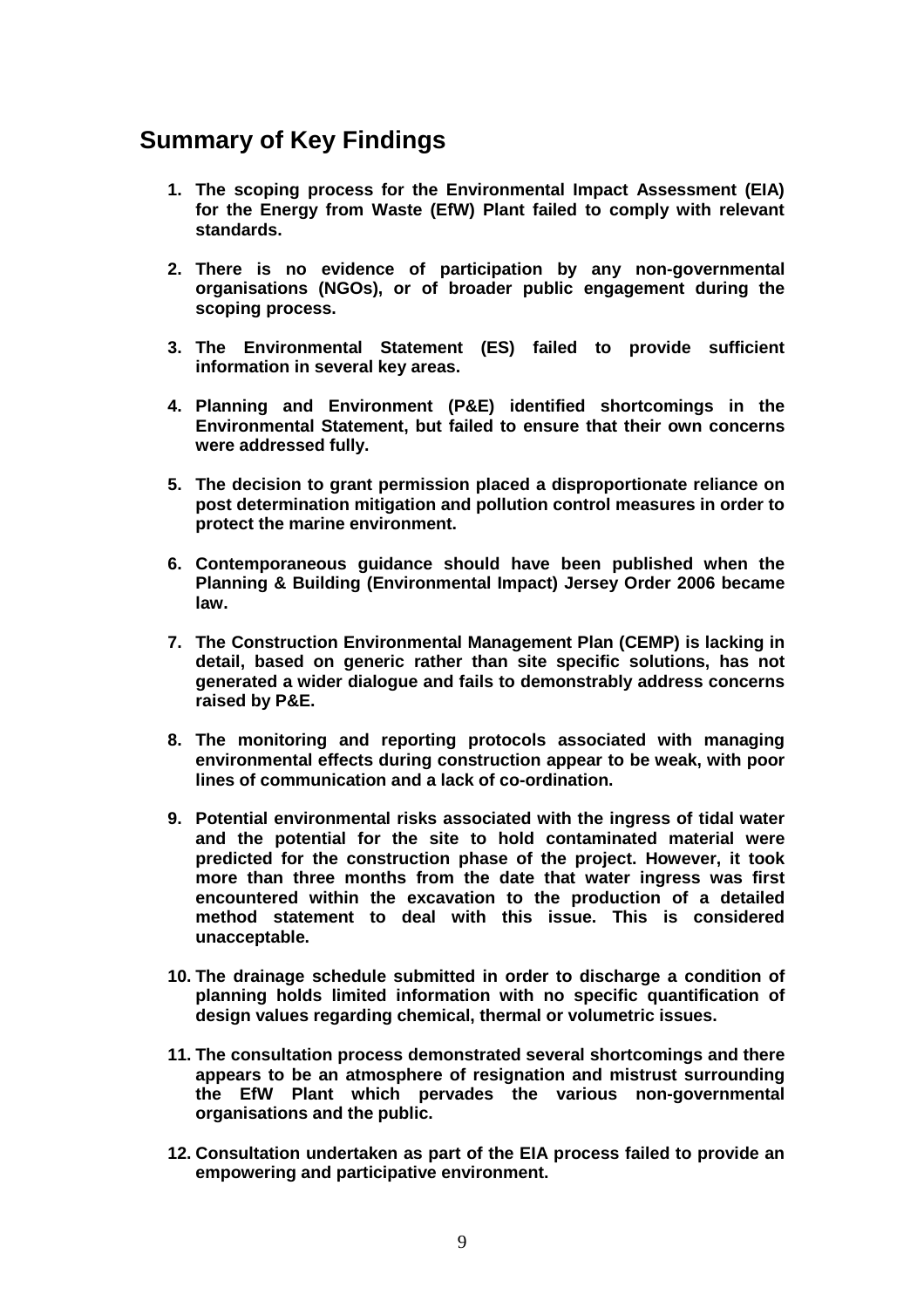- **13. NGOs should have engaged more actively in raising concerns regarding the submitted ES. By failing to submit formal comments they effectively compromised their right to formally influence the determination process.**
- **14. There is a lack of confidence amongst stakeholders in the ability or willingness of the Regulator and relevant States departments to protect the marine environment.**
- **15. Article 3.2 of the Ramsar Convention relates to the reporting of change or likely change to the ecological character of listed Ramsar sites. Article 3.2 is unqualified as to the magnitude or significance of change. At no point has P&E acknowledged the potential for change to the ecological character of the area, nor have alleged environmental incidents known to be under investigation by the Environment Regulator been notified to Ramsar. This is considered to represent a breach of Jersey's obligations under the Convention.**
- **16. All Ramsar sites should have a management plan. The South East Coast of Jersey Ramsar Site did not possess a management plan at the time of the EIA, although the Panel is aware that P&E are addressing this issue.**
- **17. The resources required to enable proper implementation of the obligations under the Ramsar Convention have not been forthcoming and shortfalls in both the one-off and recurrent costs remain today.**
- **18. Recent studies have indicated that there has been a reduction in environmental quality over the last decade in the portion of the Ramsar site closest to La Collette. This alone (without the EfW Plant development) should have resulted in an Article 3.2 report being submitted via the UK Department of Environment, Food and Rural Affairs (Defra) to the Ramsar Secretariat, but this has not happened.**
- **19. The ES was predicated on avoiding impacts to the Ramsar site. However, the findings of this review consider the Environmental Statement to be potentially unsound and missing essential information; consequently the mitigation measures are inappropriate and poorly considered and the implementation of the CEMP lacking in rigour. This has exposed the marine environment to an unnecessary pollution risk.**
- **20. Additional studies are required to assess the current status of the Ramsar site and to implement the site management plan.**
- **21. There is a need for a greater understanding of issues relating to heavy metal accumulation and bacterial pollution to enable effective protection of Jersey's sea fisheries and the marine environment.**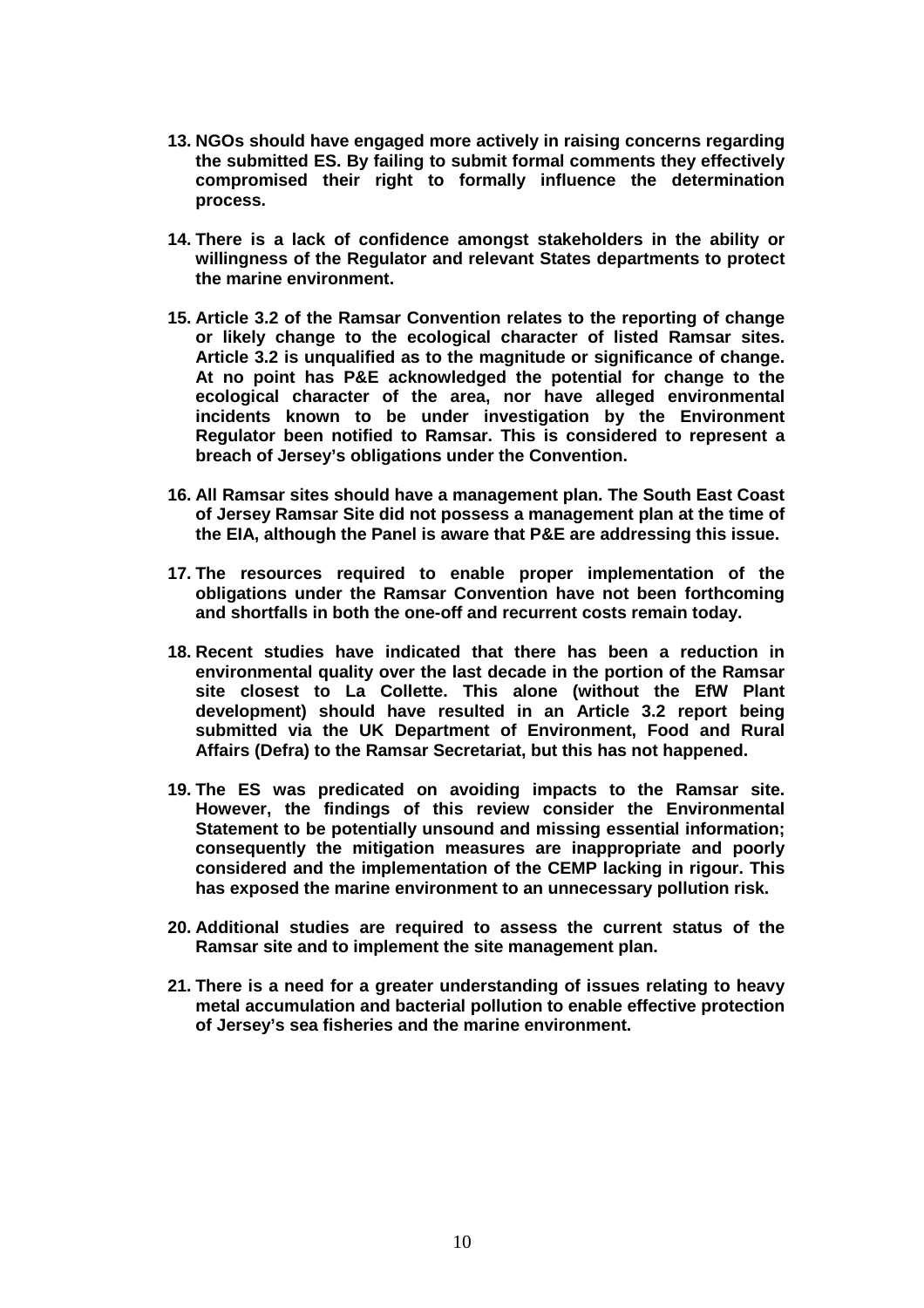# **Recommendations**

- **1. Detailed guidance should be published on the EIA process in Jersey. The Panel understands that this is in preparation by the Planning and Environment Department. In the light of the findings of this report, the Panel believes that the draft guidance should be reviewed in consultation with local stakeholders and subjected to external peer review to ensure that it fully reflects best practice.**
- **2. A more systematic and transparent process should be implemented in respect of scoping for future Environmental Impact Assessments. This should record how and why decisions have been made and what organisations/individuals have been consulted; where appropriate these records should be included in the published Environmental Statement.**
- **3. The scoping process should be more participative and involve key stakeholders as well as representatives of relevant States departments. An assessment of potential stakeholders should be undertaken as part of the scoping exercise and lead to formal invitations to participate in the scoping process; this matter needs to be considered adequately in the ongoing development of guidance.**
- **4. Every new project should be independently assessed on its own merits. Analogies drawn from prior local experience may be used to provide comparative information but must not be considered as a substitute for comprehensive, site-specific studies and evaluations.**
- **5. An urgent review should be carried out by Transport and Technical Services (TTS) and P&E of all procedures for implementing environmental mitigation and protection measures relevant to the remainder of the construction phase of the EfW Plant, including method statements, monitoring and reporting.**
- **6. P&E should adopt a more robust approach to consenting discharges. All discharge consents should include quantifiable values wherever possible. Values should be set at a level designed to maximise environmental protection, not based on any design constraints or plans notified by the applicant.**
- **7. Future CEMPs should be more robust and closely monitored for compliance. P&E should adopt the best practice guidance published by the Institute of Environmental Management and Assessment as a minimum standard.**
- **8. A robust baseline data set for the Ramsar site and other coastal waters should be developed as part of a strategy to protect the marine environment from further unnecessary risks. This should include a thorough investigation of sediments, appropriate biota and water quality, with particular attention to areas considered likely to be affected by pollution. The results of these studies should be made public and updated on a regular basis.**
- **9. There should be a clear separation between the roles and responsibilities of government departments regarding future planning**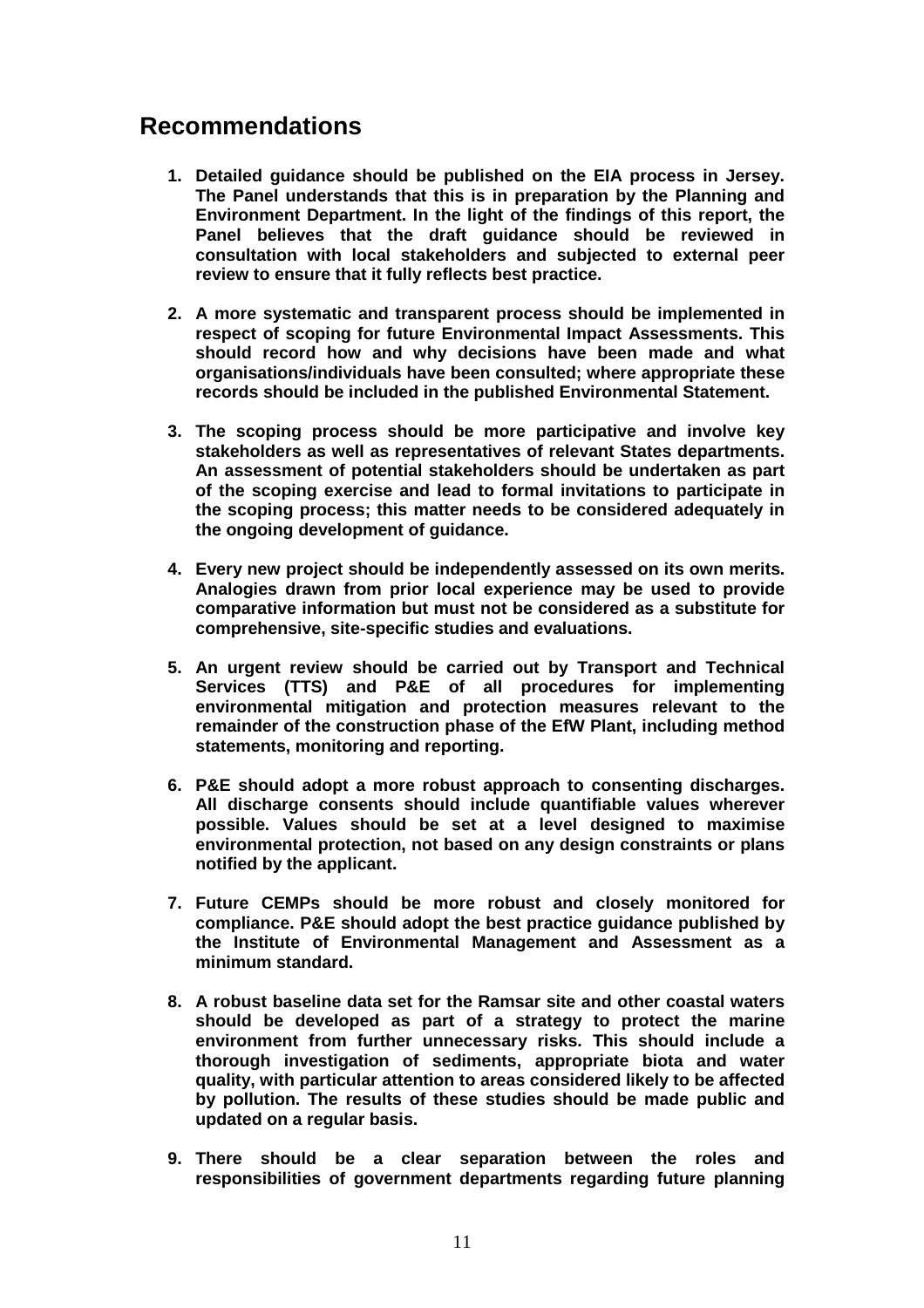**applications. P&E as the Regulator and responsible planning authority should treat States departments as they would any other applicant, adopting a rigorous and challenging approach to maximise protection of the natural environment.** 

- **10. Future EIAs need to be conducted in a culture which ensures that all applicants, including States departments, and all stakeholders provide full details of environmental information relevant to each application.**
- **11. The provision of relevant environmental information should ensure that the Minister, in determining any application, takes all material considerations into account.**
- **12. A culture of inclusivity, participation and empowerment needs to be developed in order to rebuild trust between NGOs, the Regulator and the wider public regarding the EIA process. This could be assisted by inviting consultation during the preparation of guidance on the EIA process as recommended above.**
- **13. The "Environmental Who's Who" should be maintained, updated and used as a matter of course in guiding public participation and consultation.**
- **14. Public consultation should follow best practice guidance, use a variety of fora and be as participative and inclusive as possible.**
- **15. Steps should be taken to encourage both NGOs and the public to maintain active involvement in the consultation process, especially where this may be prolonged as a result of change or delay to the application.**
- **16. TTS should re-establish the Community Liaison Group to provide a forum for consultation on ongoing developments at La Collette. However, there is a legitimate concern that this may prove counterproductive.**
- **17. P&E should be awarded sufficient funding to enable adequate implementation of the Island's obligations under the Ramsar Convention.**
- **18. P&E should complete and implement a management plan for the South East Coast of Jersey Ramsar site as a matter of urgency and the remaining States Ramsar sites as soon as possible.**
- **19. Development of the management plan should give careful consideration to monitoring and assessment protocols. Physico-chemical sampling and biotic monitoring should be appropriate, stratified and fit for purpose in order to evaluate ecological character. The evaluation of ecological character needs to take into account wider ecosystem services provided by the Ramsar site. The development of the management plan should also be inclusive and involve local stakeholders.**
- **20. An Article 3.2 report should be produced and submitted to the Ramsar Secretariat regarding the likely change in ecological character within the**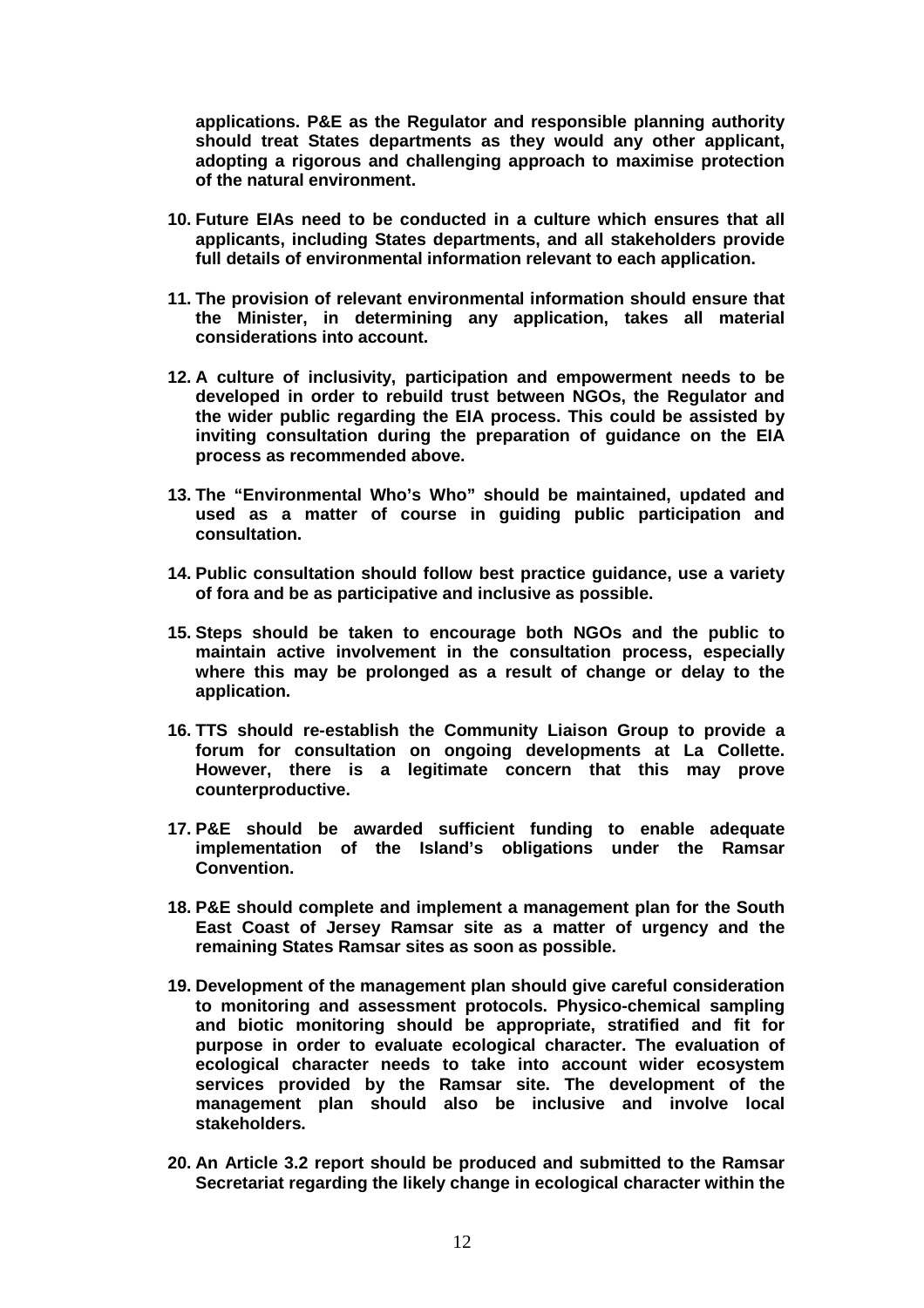**South East Coast of Jersey Ramsar site as a result of potential water vectored contamination. This report should also highlight the activities proposed to assess and understand this situation and to ensure appropriate protection and, if necessary, remediation is established.** 

- **21. Further investigations should be carried out to evaluate ongoing and potential impacts on the marine environment, to include consideration of further developments on the waterfront, and discharges from the Bellozanne outfall and other sources. These studies should be used as a basis for proposals to prevent further degradation of the marine environment.**
- **22. Testing for cumulative impacts of heavy metals and other potential pollutants on marine biota should be extended to a wider range of sites and biota and carried out on a more frequent basis to enable the compilation of relevant and reliable baseline data. Key local stakeholders should be involved in this process.**
- **23. A review of environmental protection mechanisms relevant to the marine environment should be carried out between Planning and Environment and other relevant departments in consultation with key stakeholders to identify areas of concern and establish a way forward.**
- **24. Ministers and Chief Officers should meet with the Scrutiny Panel to discuss difficulties over access to potentially sensitive information and to establish how such problems can be avoided and requests expedited in future.**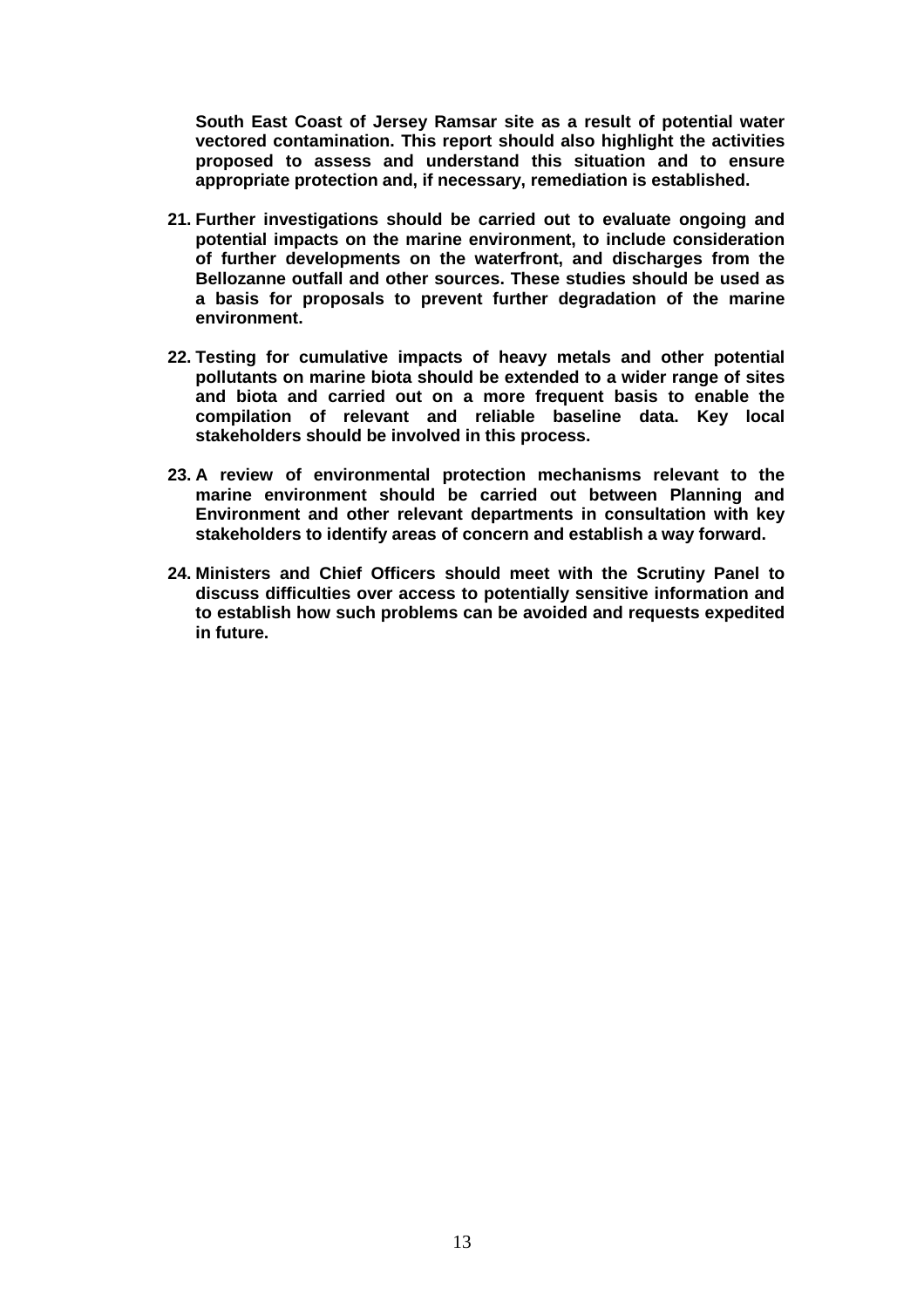# **Key Findings in Detail**

**1. Term of Reference:** 

**'To consider the scope of the Environmental Impact Assessment for the new Energy from Waste (EfW) Plant at La Collette and whether this and the related Environmental Impact Statement were appropriate and fully compliant with relevant standards'.** 

This section refers to work undertaken within the Environmental Impact Assessment (EIA) process.

## **Adviser comment - Assessment of compliance**

'Environmental impact assessment (EIA) should be a systematic process to identify, predict and evaluate the environmental effects of proposed actions and projects. There are several stages in the process: screening, scoping and EIA compilation / Environmental Statement (ES) production. There are also subsequent planning stages beyond the EIA process per se which include review, determination, and reserved matters. Each stage in the EIA and planning process for the EfW Plant is considered.'

# **1.1 Screening**

The screening process determines whether the development proposal requires an EIA. Under Article 2 of the Planning & Building (Environmental Impact) Jersey Order 2006 it was clear that the proposed EfW Plant required an EIA. This was accepted by all parties concerned.

No issues were identified during this review regarding the screening process.

# **1.2 Scoping**

Scoping is the process for determining the range of information that is likely to be required in an EIA. It also ensures that an EIA focuses on the important issues and avoids those that are considered to be insignificant. However, there is no legal requirement for the Regulator to request that scoping is undertaken, or for the applicant to undertake it.

## **1.2.1 Environmental Effects**

The scoping exercise should identify which environmental effects are likely to be significant and eliminate those which are considered insignificant. The Environmental Statement should further consider the degree of significance of possible effects. The scoping process should assess environmental receptors<sup>1</sup> for which there would be no likelihood of a significant effect, which need not be subject to further evaluation.

Significance should take into account criteria including the value of the receptor, the magnitude and duration of the effect, the reversibility of the effect and the sensitivity of the receptor. Scoping should be transparent and systematic, with a reasoned justification as to why certain issues may be excluded from the ES. The process is often based on a combination of baseline data and expert judgement. However, evidence provided to this review suggests that the adequacy of available baseline  $\overline{a}$ 

<sup>1</sup> A component of the natural, created or built environment that can be affected by an impact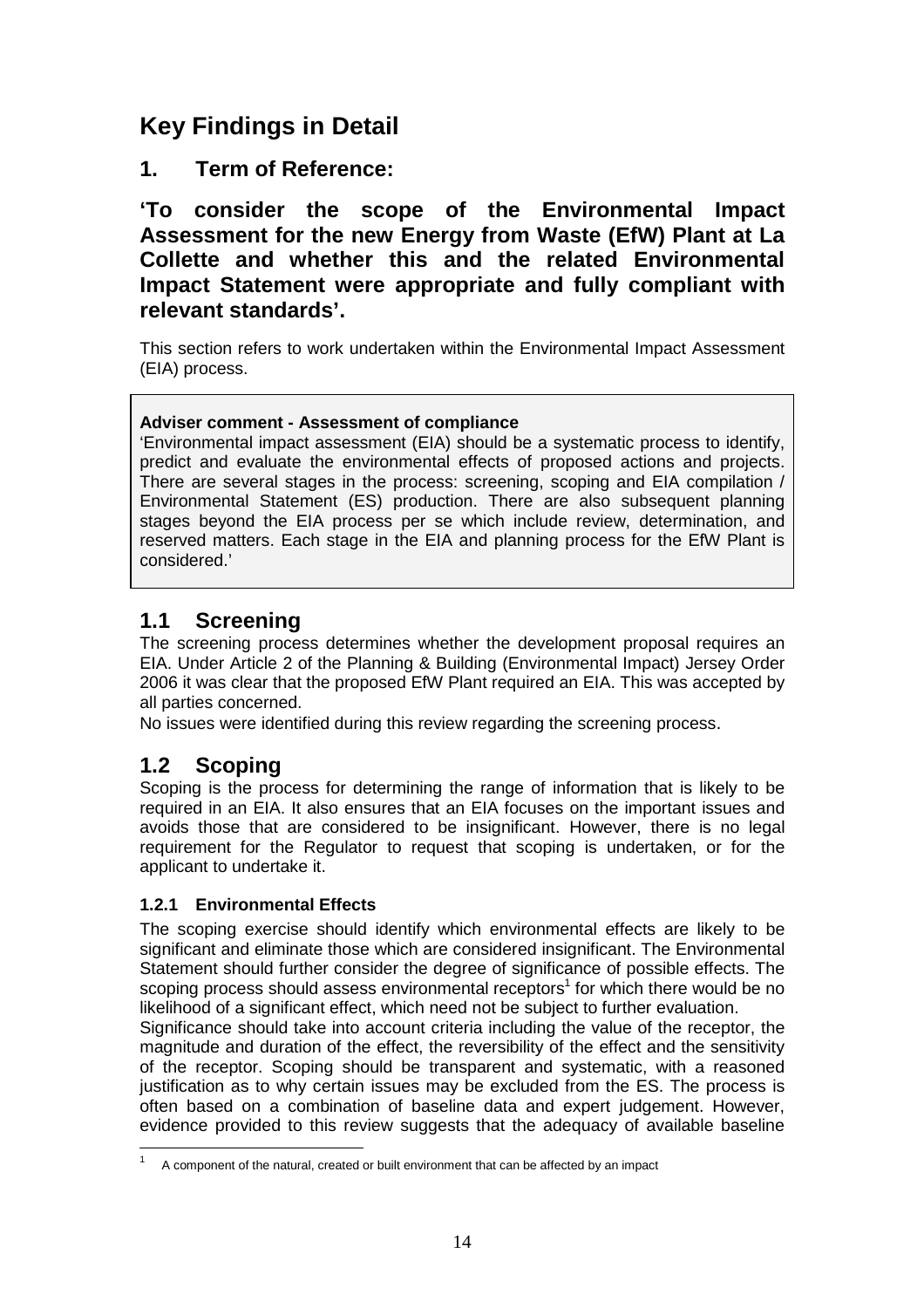information was highly questionable (see section 1.3.3) and that judgements were therefore potentially compromised by a lack of reliable information.

Best practice recommends that the scoping process should be participative. This view is supported by the Environmental Impact Assessment – Environmental Policy Advice Note 1 produced by the former States of Jersey Planning & Environment Committee. This approach is meant to build confidence among concerned organisations and the public that environmental issues are being dealt with in a fair and thorough manner.

#### **Evidence reviewed by the Panel suggests that the scoping process for the EfW failed to comply with relevant standards. The following issues have been identified:**

- 1. P&E is very clear that a 'pre-scoping' exercise took place, but that TTS did not request a full scoping opinion. If correct, this means that the formal scope of the ES was not agreed by P&E. However, TTS clearly believe that the scope was agreed (ES, para. 3.2.1). This statement does not appear to have been challenged by P&E at the time the ES was submitted, or during the subsequent determination process.
- 2. As noted above, an agreed formal scope is not a statutory requirement. In this case, the pre-scoping process did identify a range of environmental issues for TTS to consider; and P&E was entitled to request further information at later stages of the process. However, for a development of this scale and importance, the Panel believes it is a matter of concern that confusion apparently remained regarding whether the scope of the ES had been formally agreed or not.
- 3. Further misunderstanding has been highlighted in respect of the pre-scoping consultations between the two Departments. The terms 'scope out' and 'scoped out' appear at various points in records of this process. During interviews and hearings for this review it became clear that the interpretation of these terms was not transparent between Departments. TTS took them to mean that the issue was not to be addressed in the ES; P&E on the other hand have stated that they could have meant the issue was intended to be fully scoped subsequently. The Panel finds it astonishing that the assessment of possible impacts on the marine environment could potentially have been compromised by a simple misunderstanding of terminology; such errors should not be possible in a properly conducted process.
- 4. Evidence of this lack of transparency appears in the notes of the scoping exercise which P&E provided to TTS, supposedly confirming 'the scope of the Environmental Impact Assessment'. They describe the effects of the development on coastal waters and groundwaters as not significant, adding the comments 'scope out' or 'scoped out'. Similarly, flora and fauna are described as 'scoped out'. A range of assessments and evaluations are recommended for various issues, but under 'Biodiversity' the only consideration given to the Ramsar Site is 'cooling water plume statement'. No detailed evaluation or reporting is provided to justify the scoping decisions in respect of these receptors.
- 5. In respect of best practice and Planning's own Policy Advice Note that the scoping process should be participative, the Panel finds it significant that while a number of meetings were held with statutory consultees and members of P&E, there is no evidence of participation by any non-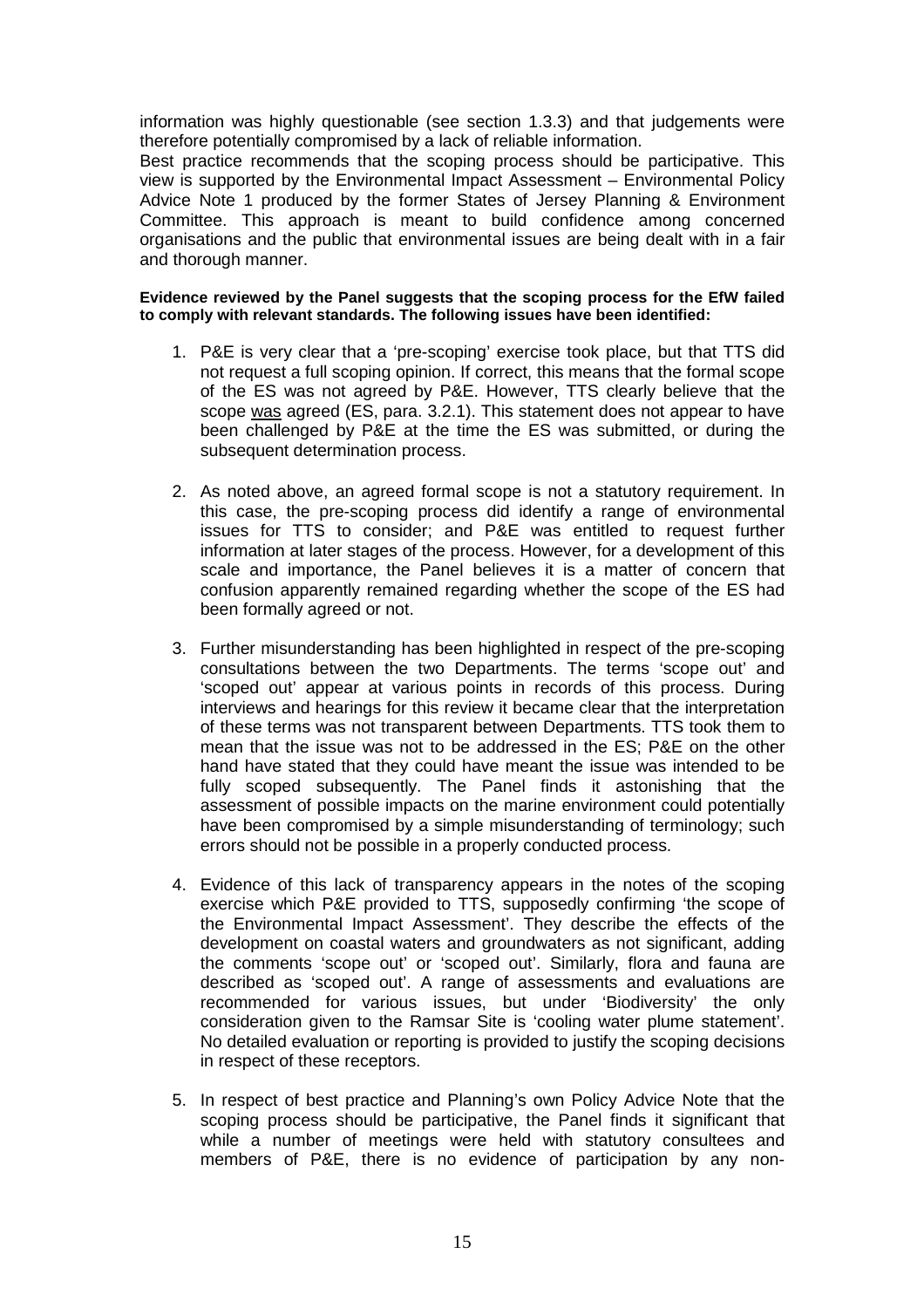governmental organisations (NGOs), or of broader public engagement during the scoping process.

# **1.3 Environmental Statement**

This section refers to the Environmental Statement (ES) submitted to Planning and Environment and on which determination was based.

#### **Adviser Comment:**

'The purpose of an Environmental Statement (ES) is to identify, describe and evaluate the likely significant effects of the proposed development or project on the environment. Schedule 2, Article 1 of the Planning & Building (Environmental Impact) Jersey Order 2006 states very clearly what an ES should contain. The adequacy of an ES is for the competent authority, in this case P&E, to determine. Should they feel that an ES fails to comply with the Planning & Building (Environmental Impact) Jersey Order 2006, and thus in principle with the approach described in the EC Directive 85/337/EEC (as amended), it should be returned to the applicant.'

#### **1.3.1 What should be included**

Environmental receptors which have been identified as not likely to be significantly affected by the development at the scoping stage do not have to be considered within an ES. Normal requirements of an ES include: baseline information, project description, prediction of impacts, details of mitigation and a non-technical summary of the components.

From the adviser's comment above it is seen that the Regulator (P&E) bears the responsibility for determining whether the ES provides sufficient information on which to determine the outcome of an application. The regulating authority has the power to require additional information from the applicant to remedy any shortcomings, prior to determination. In the normal course of events it is not considered unusual for an applicant to provide the minimum information required in order to satisfy the regulating authority. From interviews with TTS it is clear that they adopted this approach, which could be described as prudent fiscal management on behalf of a government department employing public funds. However, in this case the Panel believes that there may have been unintended consequences, as explained below.

#### **1.3.2 Assessment of Impacts and the Content of the ES:**

The approach adopted for the evaluation of likely significant effects on the marine environment and the Ramsar site, during both construction and operation of the EfW Plant, was to try to demonstrate that there would be no impact because suitable mitigation measures would be employed to negate any significant effects before they could occur. However, for this philosophy to succeed required both:

a) Sufficient information on the nature and significance of potential impact sources for the Regulator, statutory consultees and members of the public to consider what those effects might be, assuming there was no mitigation; and

b) Total confidence in the design, implementation and management of suitable mitigation measures.

#### **In the opinion of the Panel, neither of these conditions was met.**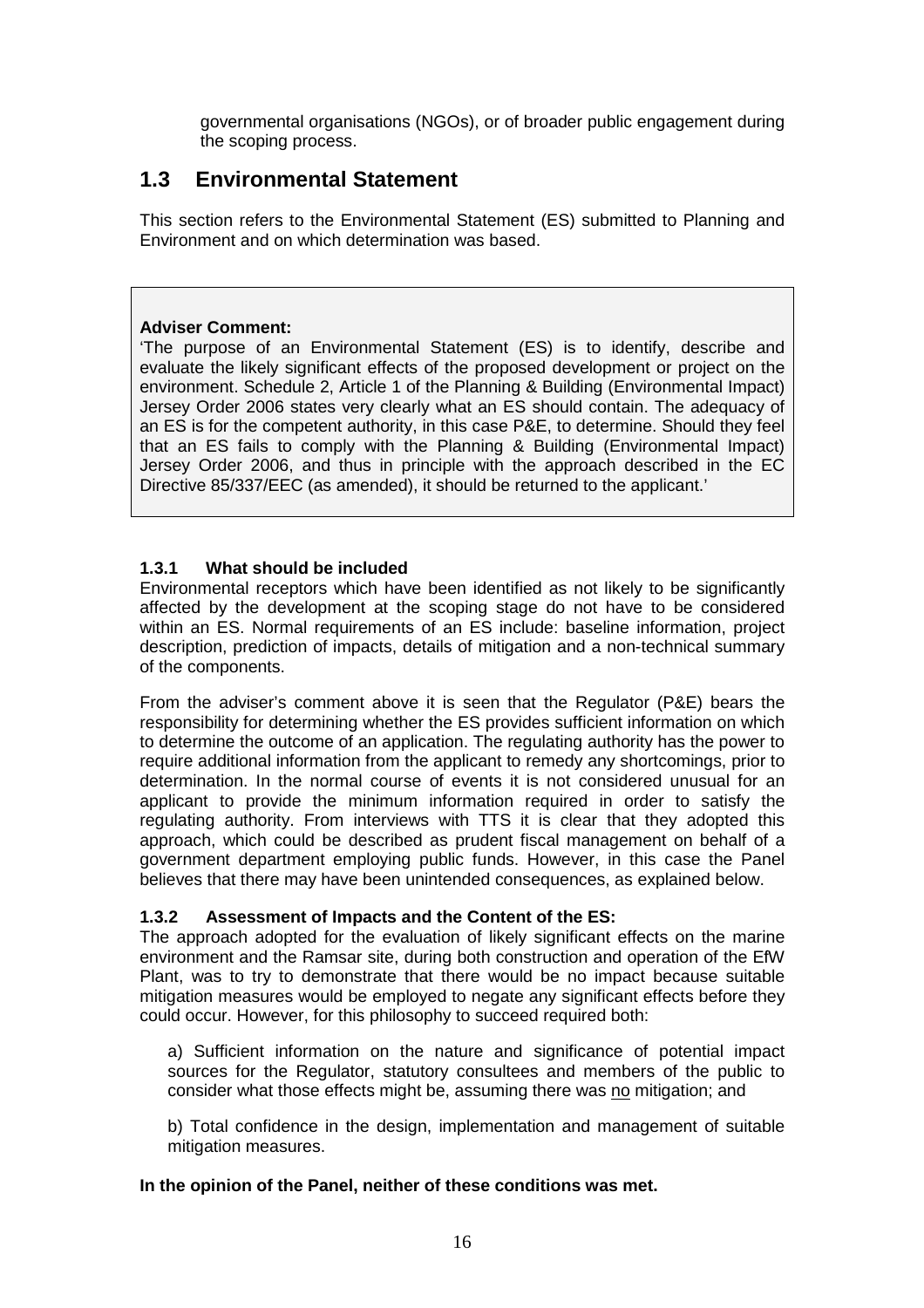#### **1.3.3 Baseline Information On The Ramsar Site**

Reference to baseline surveys of the Ramsar site is provided in a list of reports and data sources in the ES. However, there is no presentation or discussion of any of the information contained in these sources in any assessment of significant effects. No information is provided regarding their quality or relevance to the prevailing baseline, despite the fact that the documents listed pre-date submission by between five and eighteen years. **The Panel therefore considers that baseline information provided in the ES in relation to the Ramsar site was inadequate.**

TTS representatives suggested in a public hearing that the Regulator had sufficient knowledge of the Ramsar site to facilitate a proper evaluation of significant effects. They maintained that it was reasonable for an applicant to rely on the Regulator to use their knowledge if it was considered adequate to assess any potential effects, or to require further information from the applicant if it was not. **In either case the requirement for appropriate baseline information to be presented within an ES so that all interested parties can consider the possible outcomes was not met.**

#### **1.3.4 Treatment of Potential Impacts**

The following potential impacts on the Ramsar site are identified in the ES:

- water pollution risk from the construction and operation of the new facility
- discharge from cooling waters
- the possibility that potentially harmful substances may be present in the made ground together with the direct connectivity with the marine environment
- the potential for run-off from hard-standing to generate contamination.

The following potential impacts on the Ramsar site are also recorded in environmental impact summary tables:

- impact of flue gas emissions
- impact of thermal heated discharge from the proposed EfW facility to coastal waters
- potential spillage risk during construction
- release of contaminants from made ground
- leachate generation during waste handling
- contaminated drainage reaching ground and coastal waters
- spillage risk from site chemicals.

However, despite all of the above, the Biodiversity chapter of the ES states that 'the only potential impact on the Ramsar site would be water pollution risk from the construction and operation of the new facility'. There is no detailed assessment of the significance of any of the potential impacts, and the Ramsar site's unique and internationally significant characteristics, flora and fauna are not given individual consideration, as would have been expected. Instead it is treated as a homogeneous body.

**The failure to assess potential impacts on the Ramsar site in detail supports the Panel's wider conclusion that at various key points the EIA process appears to have followed a minimalist approach resulting in a demonstrable lack of rigour. Little evidence has been seen of any effort to go beyond the minimum requirements of due process. In this instance, potential impacts were identified in the ES but not followed up in sufficient detail to provide meaningful information or offer adequate protection to the environment.**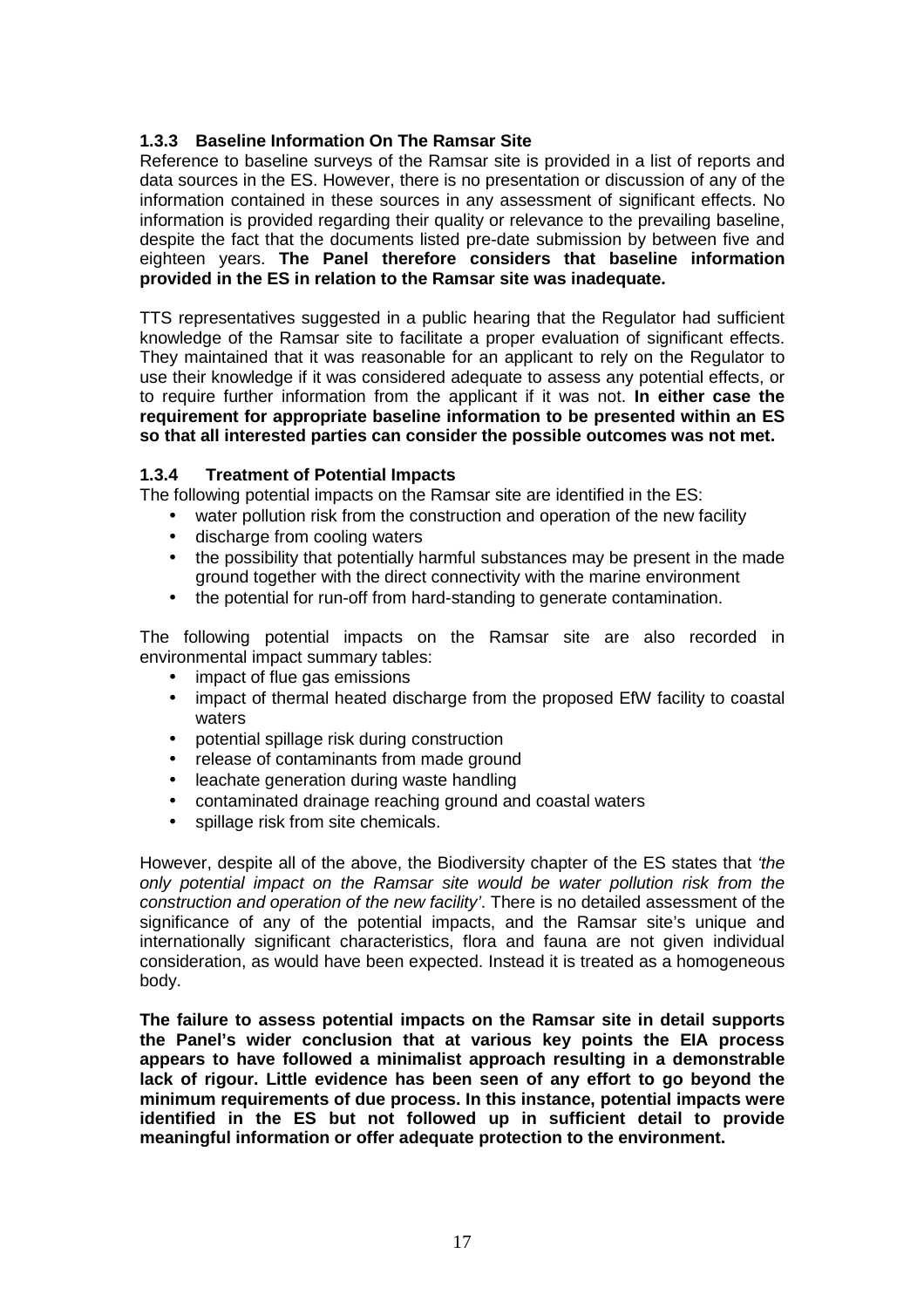#### **1.3.5 Sources, Pathways and Receptors**

The Panel's adviser has confirmed that a source-pathway-receptor analysis provided in the ES for water-vectored sources of pollution during construction is an appropriate forecasting approach for assessing risk. The potential source is contamination within the made ground; the pathways are infiltration and tidal movements; the primary receptor is the Ramsar site. A likely significant effect is therefore identified in the ES. However, post-determination monitoring is heavily relied upon to inform consent and pollution control measures; there is a lack of detail and clarity in the ES on the nature of possible contamination and the rates and magnitude of pathways. Summary tables of environmental impact define the actual impact and proposed mitigation as 'anticipated to be low risk due to inert nature of fill', despite the fact that in their response to post-submission consultation, P&E specifically raised the issue of buried incinerator ash and other non-inert waste streams on the site.

#### **Adviser comment:**

'There is precedent in UK planning law to consider a permission unsound if there is insufficient information for all parties, including the public, to consider the environmental effects. Given the significance of the receptor (an internationally protected site) and the potential variability of the identified contamination source this review has concluded that further information should have been provided in the ES in the source-pathway-receptor model to facilitate better determination of the likely significant effect, and hence the design of mitigation measures.'

The Panel notes that P&E have objected to the above reference to UK case law being included in this report without further explanation. They commented that:

'There is also precedent in U.K. Planning Law that a permission remains valid on its face unless it is challenged and that challenges relating to the robustness of a decision have failed. As such, the comment relating to U.K. Planning Law is mischievous.'

However, the Panel's adviser disputes this:

'The intention is not to be 'mischievous' but to present a comparable standard for assessment. The absence of planning precedent in Jersey has necessitated using the next closest relevant example for assessing likely significant effects. This provides a relevant standard for comparison as per the terms of reference (for this review).'

The use of UK planning case law is discussed in more detail in the adviser's report.

#### **1.3.6 Reliance on Mitigation: Conflict with EC Directive**

An over-reliance on the use of mitigation measures, such as pollution control procedures, which are themselves dependent on further ground investigations, may not be compatible with the principles held within the EC Directive 85/337/EEC (as amended) and therefore in the Planning & Building (Environmental Impact) Jersey Order 2006. Deferring the requirement to describe likely significant effects until after the decision to grant permission to the development also has potential consequences for the design and implementation of the necessary mitigation measures. This is seen to be in conflict with the Directive's objective of enabling members of the public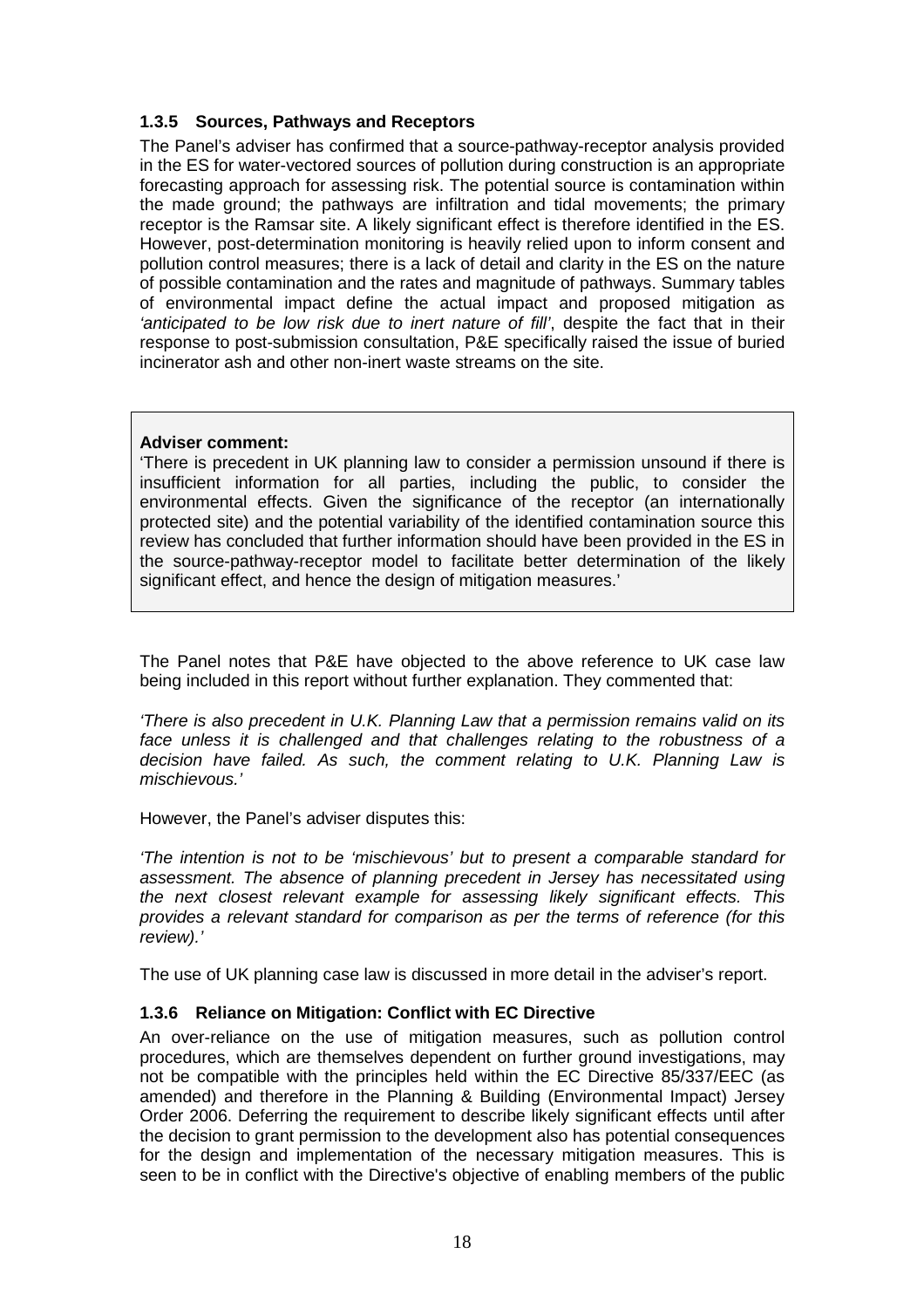and other consultative bodies to both fully understand and contribute to the environmental information.

#### **1.3.7 Assessment of Air Quality Implications for Ramsar**

**There is no assessment in the Environmental Statement of either construction or operational impacts on air quality for the Ramsar site.** While the Panel accepts that the assessment of air quality regarding impacts on Island residents is adequate, likely significant effects on the marine environment are ignored. Although the overall assessment of operational air quality for the proposed EfW Plant at La Collette shows a positive impact, the Panel notes that the effects of different forms of pollution vary significantly for different organisms. Something that may not be of particular concern to human health could potentially have more serious consequences to marine life, and vice versa. There are also potential concerns in terms of cumulative effects, such as bio-accumulation within the food chain. In this respect the ES clearly fails to provide adequate consideration of potential impacts on the Ramsar site; the need to consider airborne emissions is identified under 'Biodiversity' in the notes supporting the agreed scope of the ES, yet again the necessary evidence is not presented. This contrasts with an ES produced by Babtie Fichtner for a similar EfW Plant in Nottinghamshire, in which it was deemed necessary to include an assessment of the potential effects of emissions on protected nature conservation sites.

#### **1.3.8 Cooling Water 'Consent'**

One clear potential impact on the Ramsar site is identified from the discharge of cooling water. This was referred to in early submissions to the Panel from SOS and others. Repeated references are made in the ES to the 'existing outfall consent', which in fact applies to the arrangements for discharge of cooling water from operation of the neighbouring JEC power station. However, no details of the consent (in terms of values or parameters) are presented in the ES. Therefore the appropriateness of the consent values for protecting the environment cannot be interrogated in order to assess likely significant effects. Consequently the Panel considers that the repeated use of this consent without supporting details is misleading.

#### **1.3.9 Cooling Water Culvert**

The culvert which conducts cooling water from the JEC plant to the sea is set in material of higher hydraulic conductivity than the surrounding made ground, making this a preferential flow path for water. However, the culvert has not been considered as a potential pathway for water transfer between the construction site and the marine environment in the ES. Changes in ground conditions in the vicinity of the culvert should have been assessed as part of the evaluation of potential impacts on the marine environment.

#### **1.3.10 'Local Knowledge'**

It has been stated that TTS felt it was appropriate for the Regulator to use data held on construction activities from previous civil engineering projects as a baseline for the EIA. At a public hearing the former chief officer of the department maintained that there was a wealth of knowledge of other construction projects on the south-east coast adjacent to the Ramsar site, which could be applied in order to evaluate the likely significant environmental effects associated with the construction of the EfW facility. However, this premise is considered unsound, for two reasons:

• In terms of process, an ES can draw upon local knowledge as part of the baseline, but it cannot rely on knowledge of similar developments in the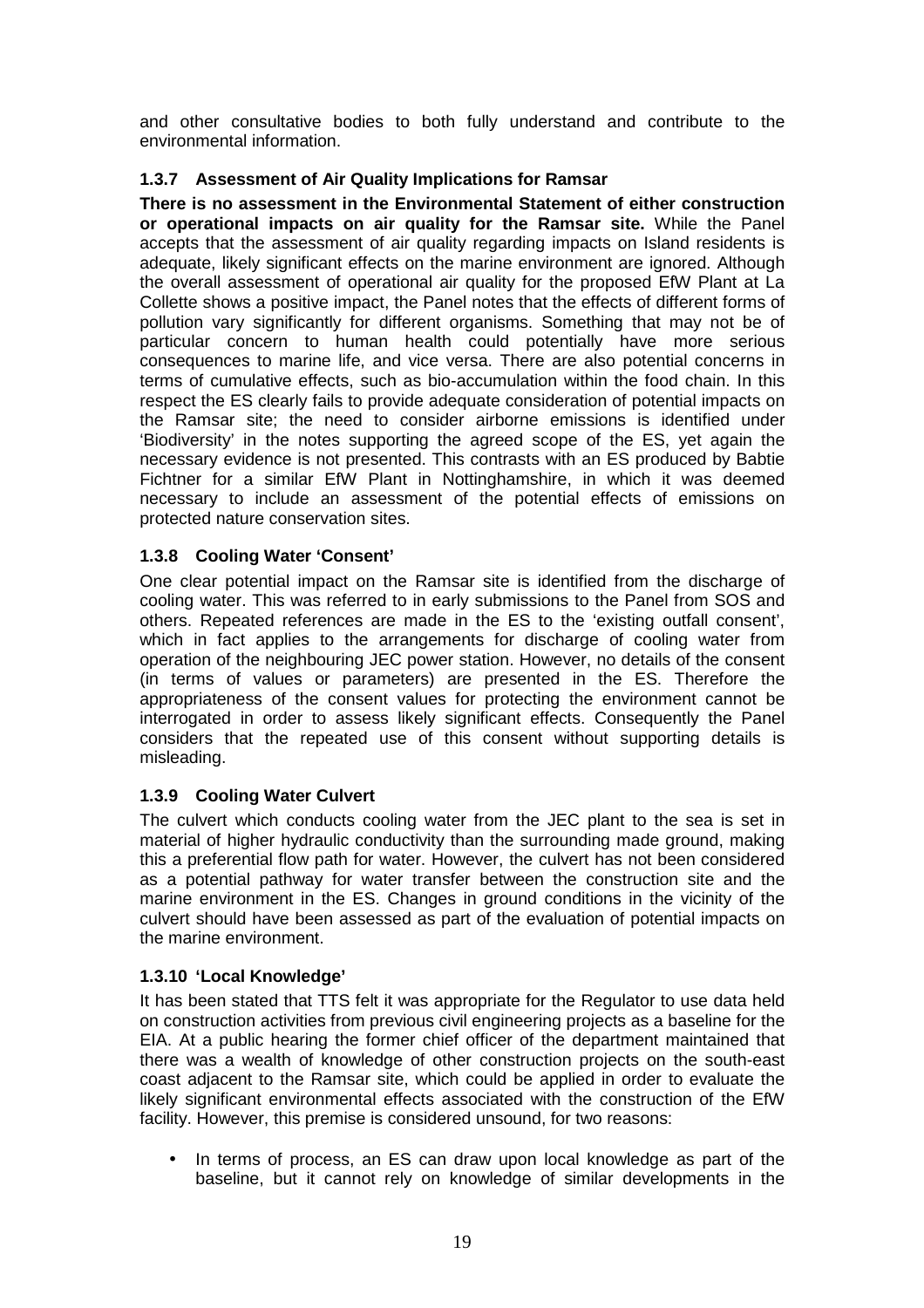locality as an important determinant. Local analogies must be supported by a proper evaluation of site-specific baseline data. The evidence from similar local sites should then be assessed in relation to the development site; however, no evidence of local comparators is provided in the ES.

In this particular case, to argue that experience of other sites on the southeast coast could be used as a meaningful indicator in respect of development on the 'made ground' of the La Collette reclamation site is considered untenable. This would ignore both the artificial structure and the nature of the 'fill' at the reclamation site.

It is assumed that the approach proposed by TTS was followed by P&E at the scoping stage, which led them to conclude that further evaluation of likely significant effects during construction was not required. However, the Panel is concerned that the Regulator was fully aware of the likely presence of pockets of contamination in the 'made ground' comprising the La Collette site; yet these were dismissed in evidence as being of 'de minimis' levels, without any requirement for on-site, detailed tests to establish the scale of any potential problems<sup>2</sup>.

Members believe that insufficient attention was given to these possible sources of pollution which inevitably risked being disturbed during the process of excavation and construction, with consequent potential to impact directly on the adjacent marine environment. The Panel believes that responsibility for this must to some extent be shared between the Regulator and TTS, whose knowledge of the site was clearly greater than that of P&E.

#### **1.3.11 Cumulative Effects**

The Panel notes that the conclusion within the ES that no likely significant effects on the marine environment were predicted, during either construction or operation, has the 'knock-on' effect of removing any requirement to consider cumulative effects on the Ramsar site. Thus potential inadequacies in one area of the ES are compounded.

#### **1.3.12 Ash Pit Issues**

The presence of ash pits within the boundaries of the application site is considered in the ES, which states that the ash mounds contain contaminated material and the area should be avoided. The ash mounds are therefore identified as a source of potential risk in a source-pathway-receptor model, but are not considered in any assessment of environmental effects. This is acceptable if the approach proposed is one of avoidance, implying no change in environmental conditions. However, if construction activities were proposed within the immediate area of the ash pits then the likely significant environmental effects of this should have been assessed and submitted to the Regulator in advance. This does not seem to have happened in respect of work leading up to damage to the ash pit liner in March 2009 (see section 2.1.5).

#### **1.3.13 Pollution Control**

P&E identified some shortcomings in information provided in the ES regarding pollution control in their compilation of consultation responses for the checklist for environmental impact assessment. The ES relies heavily on pollution control measures and guidance, to be regulated by P&E. However, without any robust baseline information it is hard to design and implement suitable pollution control and mitigation measures, and their effectiveness cannot be evaluated.

 $\overline{\phantom{a}}$ <sup>2</sup> Public Hearing with P&E  $8^{\text{th}}$  July 2009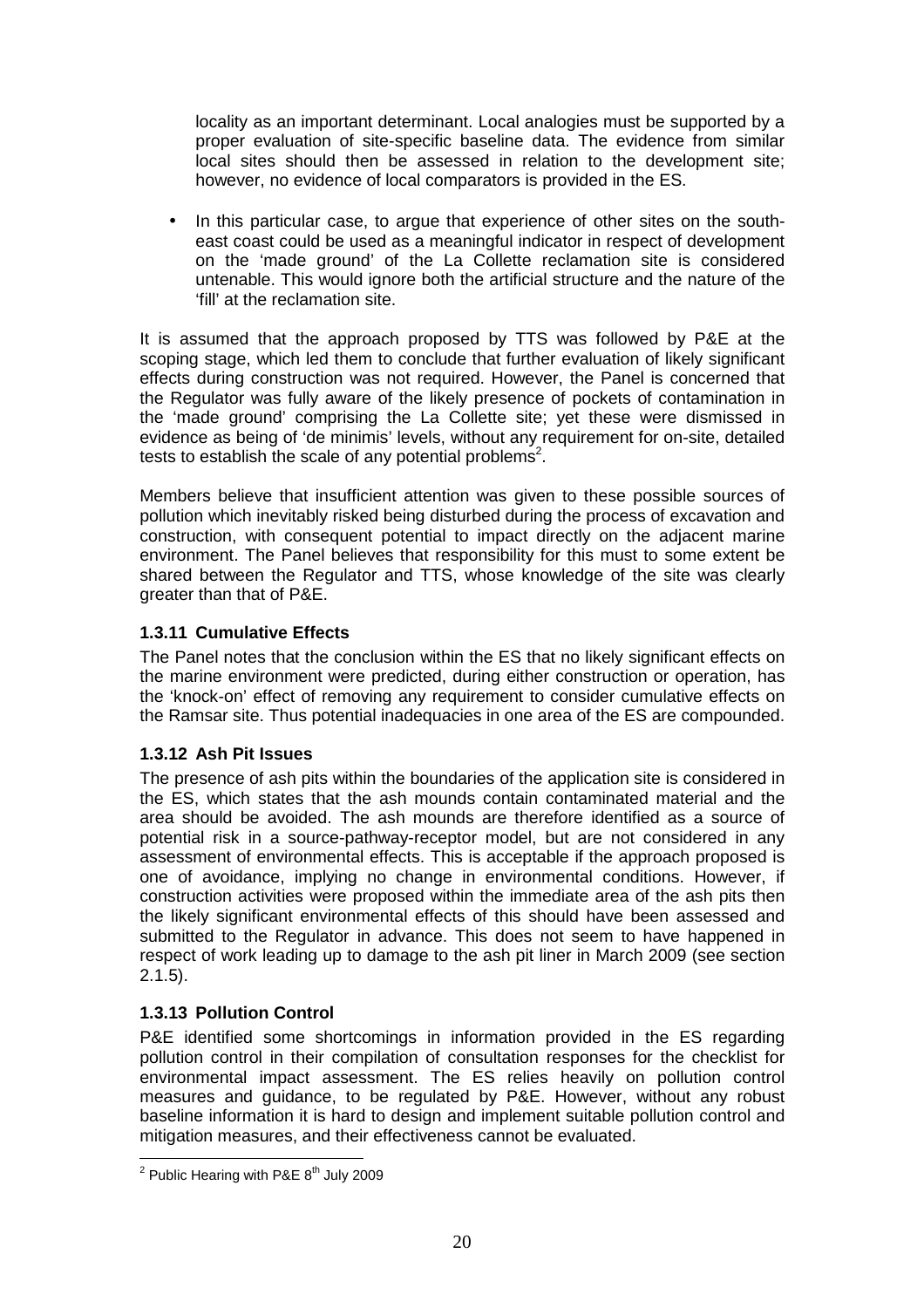# **1.4 Determination and Reserved Matters**

#### **Adviser comment:**

'EIA is an iterative process. In the case of the EfW Plant there is a record that the regulator (P&E) and the applicant (T&TS) operated in a flexible and co-operative manner. The approach advocated by P&E in May 2006, which proposed that the scope of the EIA could evolve as the process develops, is considered appropriate and sound. One of the key stages in the overall process is post submission of the application and the accompanying ES.

Following an internal review, if P&E felt that the ES failed to assess significant environmental effects or was in any way deficient it could be returned to the applicant with a request for further information. This indeed happened via the post-submission consultation responses sent by P&E to T&TS in May 2007 and the subsequent response back to P&E in September 2007. The additional information received by the regulator enabled the application to be determined subject to compliance with conditions and approved plans. The assumption therefore is that the responses provided by T&TS were considered sufficient to satisfy the requirements of the Planning & Building (Environmental Impact) Jersey Order 2006.

The granting of permission was subject to 'Reserved Matters'. The Reserved Matters were approved by P&E in October 2008.'

#### **1.4.1 Inadequate responses**

The internal P&E department process seems to have been robust and thorough in seeking information on key issues, significant effects and areas of concern. A number of issues highlighted by this review were also identified by the department during the post-submission consultation process.

However, many of the responses received from members of P&E staff, especially those pertaining to waste regulation and water pollution are considered inadequate to address the concerns raised. As an example, the presence of buried incinerator ash and other inert waste streams on the site was highlighted, but no further assessment of likely significant environmental effects was suggested. Likewise, risk to the marine environment from surface waters during construction and operation was identified but there was no further investigation of the effect; instead, mitigation was recommended.

The Panel is concerned that some TTS responses to P&E were evidently considered sufficient to enable determination, despite containing little or no additional information. The response to the fact that the site was known to include non-inert waste was as follows:

'Noted. We recognise that the La Collette reclamation site does contain buried incinerator ash and other non-inert waste including some occasional asbestos.'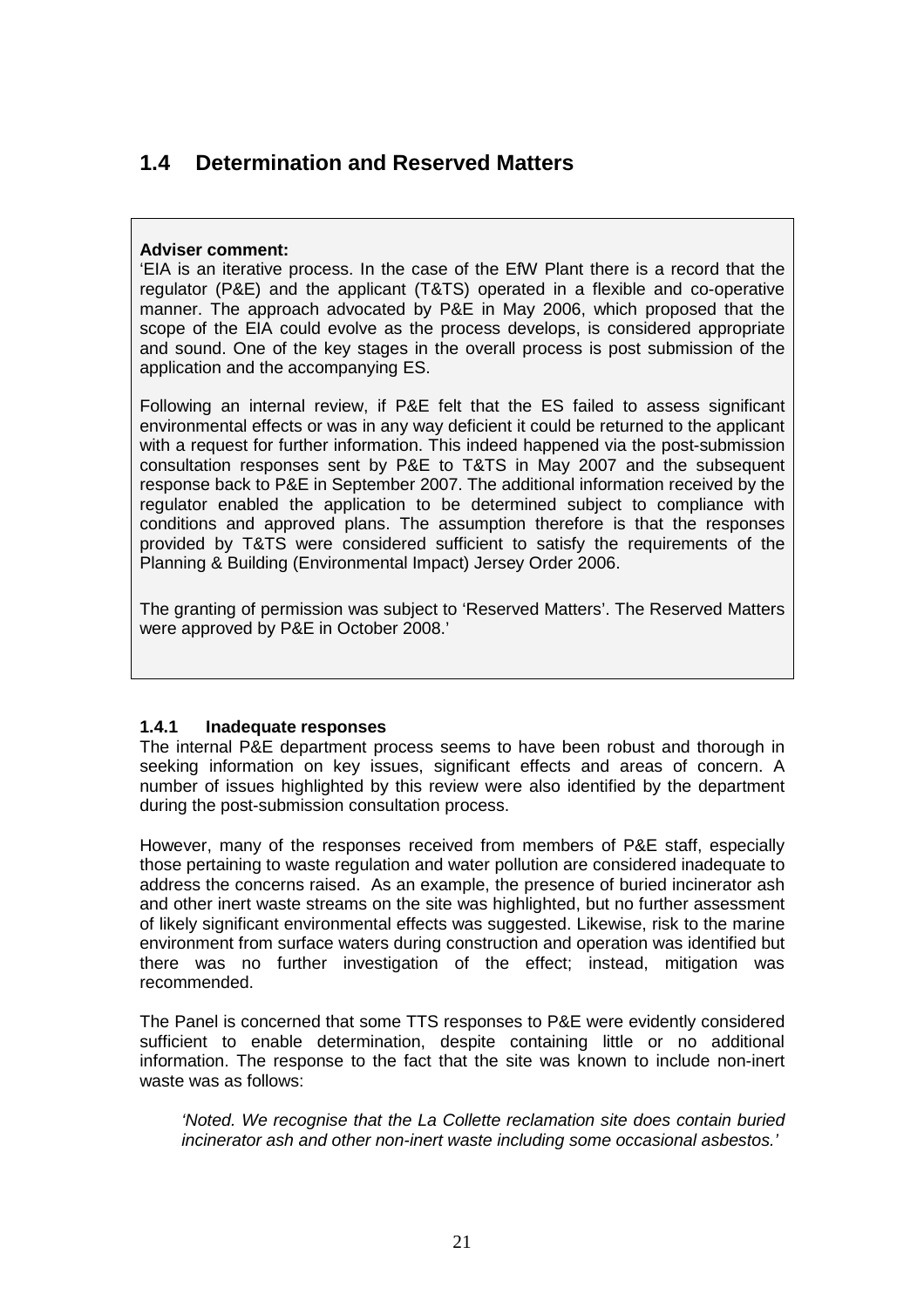This provides no additional information about possible effects or suitable mitigation; further information should have been requested by P&E to ensure that the environment would be protected.

Replying to a request for more detail on dewatering methods, the following was provided by TTS:

'Construction Industry Research and Information Association (CIRIA) publication 'Groundwater Control, Design and Practice' CIRIA Report No. C515.'

**This simply repeats information already in the ES, without providing any new site-specific details. As a formal request for more information the approach taken by P&E thus signally failed to address their own concerns.** 

#### **Adviser comment:**

'The lack of information provided in the ES inherently compromises the efficacy of any pollution control or mitigation measure unless P&E apply a stringent precautionary principle in regulating the site. This was not done. The lack of rigour demonstrated by P&E in ensuring that appropriate and feasible dewatering methodologies were determined prior to the commencement of construction is considered by this review as a significant failure of the EIA process.'

#### **1.4.2 Political Pressure**

During the determination of Reserved Matters, a letter dated 24<sup>th</sup> September 2008 from the Minister for Transport and Technical Services to the Minister for Planning and Environment referred to the Reserved Matters having been submitted to Planning and Environment the previous day. It also indicated that the timetable for the process would see the Reserved Matters submission publicly advertised on  $30<sup>th</sup>$ September, with any representations to be received by 21<sup>st</sup> October. It went on to state:

'It is therefore imperative for the success of the Energy from Waste Project that the Reserved Matters be determined at your public meeting proposed for Friday 24<sup>th</sup> October.'

The justification for this was given in terms of additional indexed charges of approximately £0.8 million which would be payable in respect of the EfW contract on a monthly basis if there were any delay beyond the end of the fixed tender period, which was due to expire on 31<sup>st</sup> October. The letter further stated:

'I hope you will understand why I felt it necessary to explain these issues. The political opponents of the Energy from Waste facility do not appear to take these matters into consideration when they seek delays to the project. However, as a Council of Ministers we have to have regards to the wider interest of the Island, and I hope that you will be able to confirm that the Reserved Matters will indeed be considered by you on  $24<sup>th</sup>$  October 2008, and that unnecessary delays to the implementation of this key strategic facility are not incurred.'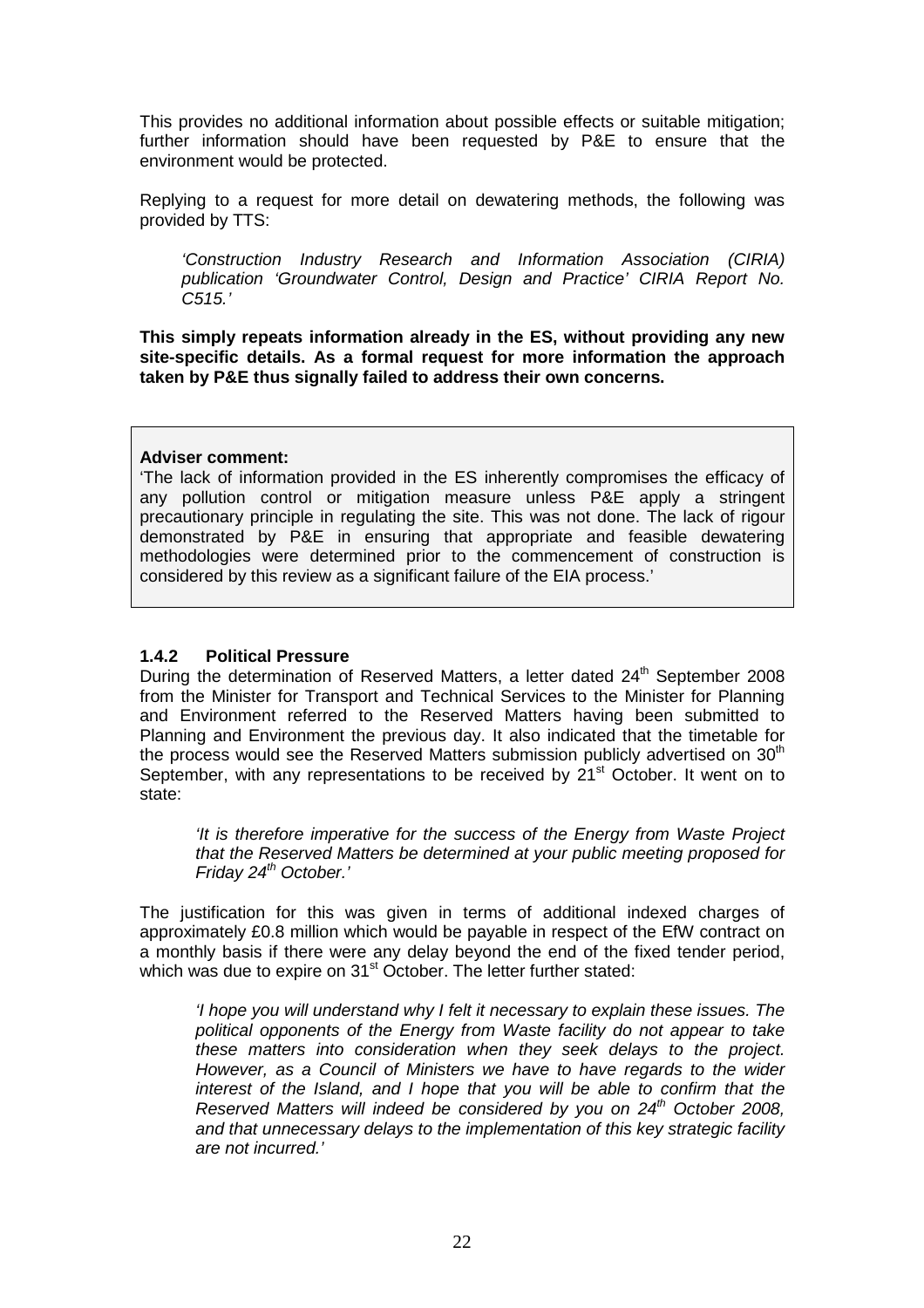**While recognising the scale of the potential economic consequences of delay, the Panel notes that the representation from the Minister for Transport and Technical Services could be interpreted as putting considerable political pressure on the final stage of the determination process.** One of the principal objectives of EC Directive 85/337/EEC is the protection of both the environment and the quality of life of individuals, which is also in the wider interest of the Island. Members are concerned that this evidence suggests that in the worst case, only three days were available for late representations from the public or other interested parties to be considered before a decision was made regarding the approval of Reserved Matters for the most expensive civil engineering project ever undertaken by the States of Jersey.

# **1.5 Conclusion**

The methodology adopted in the ES involves regulation and mitigation after determination, rather than properly evaluating likely significant effects in advance. This approach appears to be inconsistent with required standards in Jersey; it also shifts the burden of responsibility from the applicant to the Regulator. P&E evidently considered the ES to be fully compliant with relevant standards and not deficient in any way, despite the fact that some of their own specific requests for additional information were not responded to adequately or addressed in the final ES.

It is acknowledged that the ES does include much information and certain issues, for example aerial deposition and associated human health impacts, are dealt with adequately. **However, the Panel concludes that in a number of key areas there are significant grounds to consider that the ES contained insufficient information and did not comply with relevant standards.** 

# **1.6 Key Findings**

- 1. The screening process was competent and adequate.
- 2. The scoping process failed to comply with relevant standards.
- 3. TTS should have formally requested a scoping opinion from the Minister.
- 4. P&E should have been clearer in their recommendations regarding the required scope of assessments and evaluations. Record keeping of these recommendations should have been more robust.
- 5. P&E and TTS should have ensured that decisions made during the scoping phase were systematic, transparent, unambiguous and formally recorded.
- 6. Decisions made at the scoping stage have undermined the assessment of likely significant environmental effects during the subsequent EIA process.
- 7. Scoping should have been more participative in respect of NGOs and the wider public.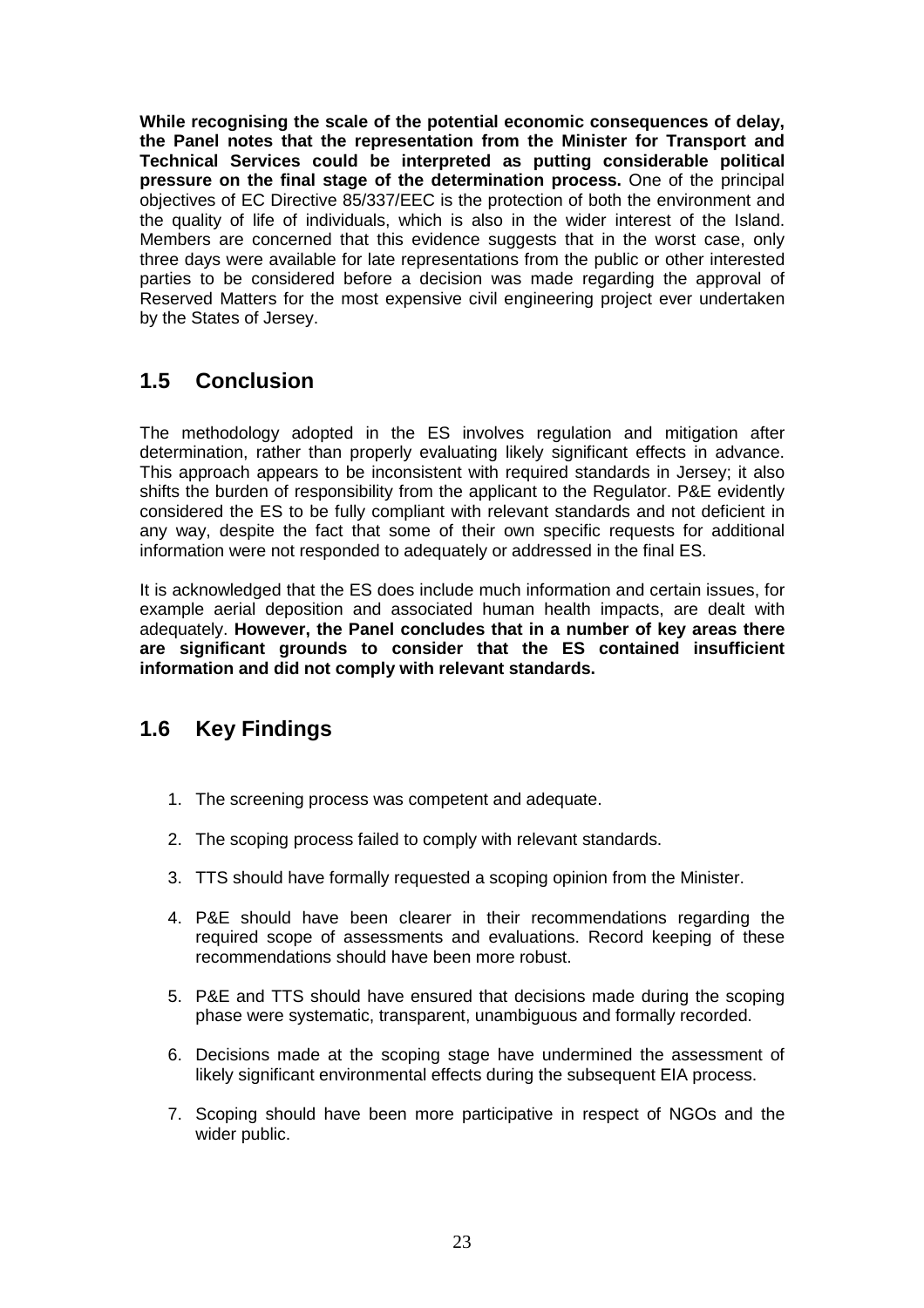- 8. TTS based the EIA on the premise that there should not be an impact on the Ramsar site and that they would ensure that this was the case. The ES failed to provide sufficient information in several key areas, particularly in relation to the Ramsar site, for this position to be guaranteed or for the Regulator, statutory consultees and the general public to consider potential effects from an informed standpoint. P&E should have applied considerably more rigour during the determination process.
- 9. The internal post-submission review process within P&E was adequate to obtain a collective view of the ES. However, both the technical review of the ES, especially the evaluation of significant effects, and the reaction to subsequent responses provided by TTS lacked considerable rigour and exposed several shortcomings within the department.
- 10. The decision to grant permission placed a disproportionate reliance on postdetermination mitigation and pollution control measures in order to protect the marine environment and specifically the Ramsar site. The lack of information provided in the ES inherently compromised an understanding of the effectiveness of such measures unless P&E applied a stringent precautionary principle in regulating the site.
- 11. The lack of rigour applied within both the drafting of the ES and the subsequent approach of the Regulator to information shortcomings and lack of knowledge has exposed the environment to unnecessary risks.
- 12. The term 'comfortable' has been used on a number of occasions to describe the relationship between P&E and TTS. While this may have some benefits, it can also undermine the procedural process of EIA and potentially result in complacency. There is evidence to suggest that this occurred during this process, especially with regard to understanding the likelihood of significant environmental effects from potential contamination within the made ground.
- 13. Contemporaneous guidance should have been published when the Planning & Building (Environmental Impact) Jersey Order 2006 became law. In the absence of guidance a precautionary approach should have been adopted by the Regulator. The failure to adopt a precautionary approach and to apply sufficient rigour to the regulation of development must not be allowed to set a legal precedent for future developments requiring an EIA in the States of Jersey.

# **1.7 Recommendations – Environmental Impact Assessment**

- **1. Detailed guidance should be published on the EIA process in Jersey. The Panel understands that this is in preparation by the Planning and Environment Department. In the light of the findings of this report, the Panel believes that the draft guidance should be reviewed in consultation with local stakeholders and subjected to external peer review to ensure that it fully reflects best practice.**
- **2. A more systematic and transparent process should be implemented in respect of scoping for future Environmental Impact Assessments. This should record how and why decisions have been made and what**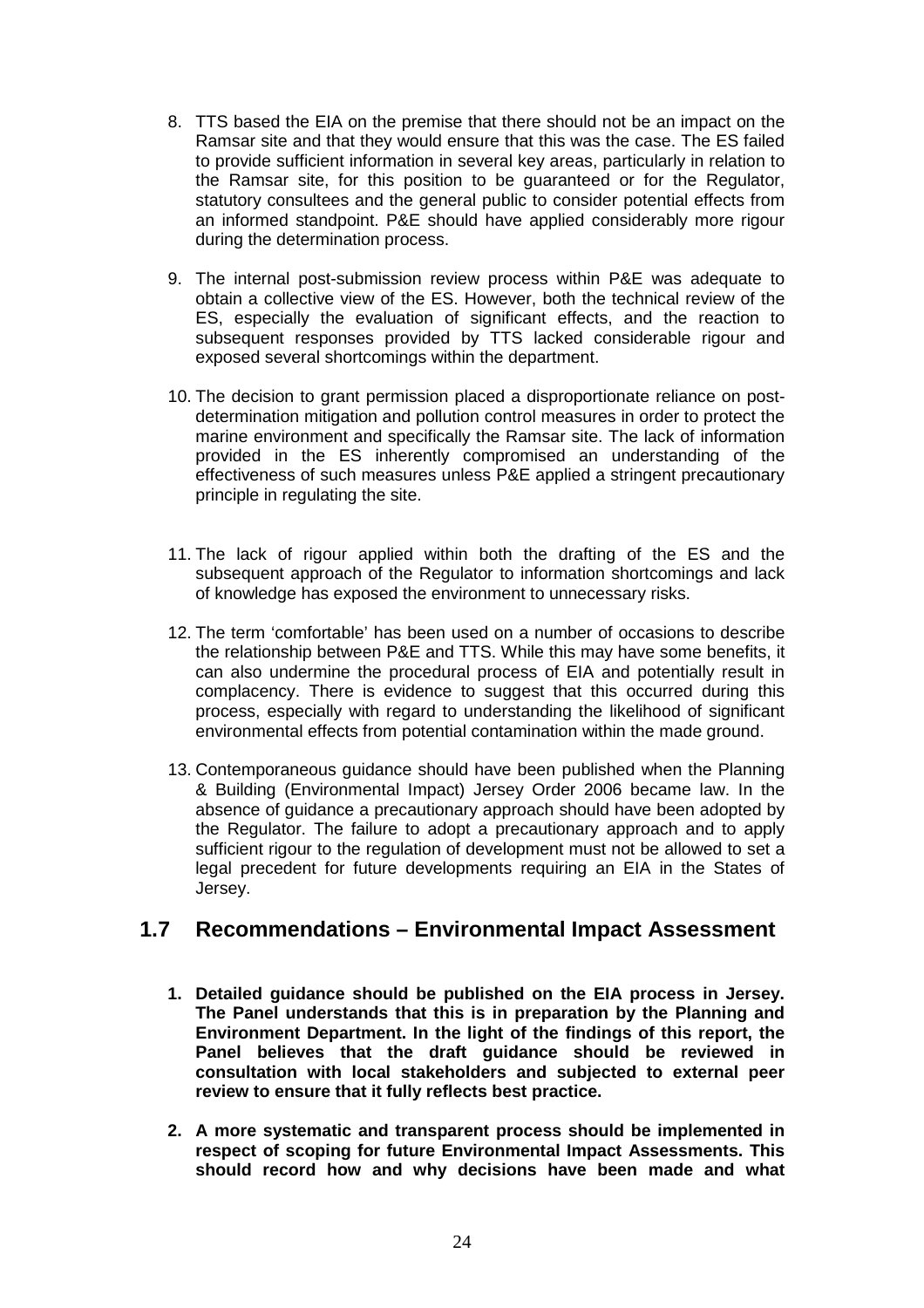**organisations/individuals have been consulted; these records should be included in the published Environmental Statement.** 

- **3. The scoping process should be more participative and involve key stakeholders as well as representatives of relevant States departments. An assessment of potential stakeholders should be undertaken as part of the scoping exercise and lead to formal invitations to participate in the scoping process; this matter needs to be considered adequately in the ongoing development of guidance.**
- **4. Every new project should be independently assessed on its own merits. Analogies drawn from prior local experience may be used to provide comparative information but must not be considered as a substitute for comprehensive, site-specific studies and evaluations.**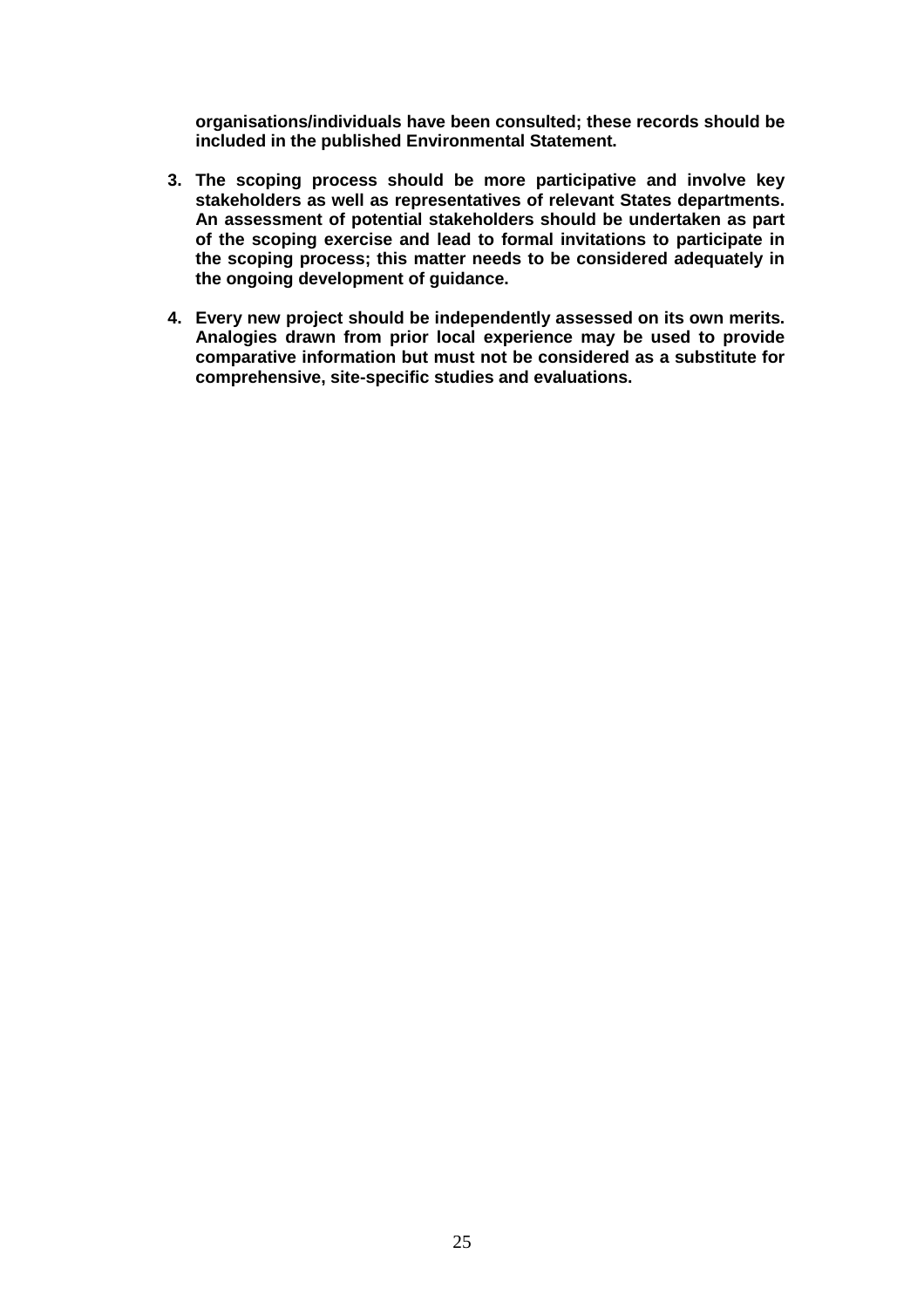# **2. Term of Reference:**

# **'To establish whether there are genuine environmental concerns which still need to be addressed regarding the possible impact of the EfW Plant on the Ramsar Wetland site and adjacent land areas'.**

Potential environmental concerns have been considered under separate headings, relating to the two key stages in the life of the EfW Plant: construction and operation.

# **2.1 Environmental Concerns during Construction**

 One of the Panel's primary concerns surrounding the EfW construction process relates to the adequacy of the CEMP. As noted above, the philosophy adopted by TTS towards protection of the environment during this process relied heavily on postdetermination mitigation and pollution control measures. This in turn puts considerable emphasis on the production and implementation of a suitably robust CEMP.

The CEMP was signed off by P&E on  $29<sup>th</sup>$  October 2008. As no conditions were attached to it, it is assumed that it was considered acceptable and fit for purpose by the Regulator.

#### **Adviser Comment:**

'A good CEMP should detail all the project specific mitigation measures required to ensure the environmental impact of a project is minimised. For a CEMP to be successful it is important that the ES contains the essential information on potential impacts and proposed mitigation. The core of the CEMP should detail site specific environmental actions to be adhered to / implemented pre-construction, during construction and post-construction. Best practice guidance\* on the preparation of CEMPs states that it is important that individual actions are clearly defined in terms of:

> What should be done; How it should be done; Why should it be done; Who should do it; and A section to allow verification that the action was completed.

It is also recommended that to be successful the CEMP should involve a number of parties during its implementation. Typically this will involve the project proponent (the applicant, in this case T&TS), the principal consultants (in this case Babtie Fichtner), an appointed environmental co-ordinator or manager, a site clerk of works, construction operators (in this case SBC Ltd and all their sub-contractors), the regulator (P&E) and wider stakeholders.'

\* IEMA 2008. Environmental Management Plans. Best Practice Series, Vol. 12. IEMA, Lincoln, UK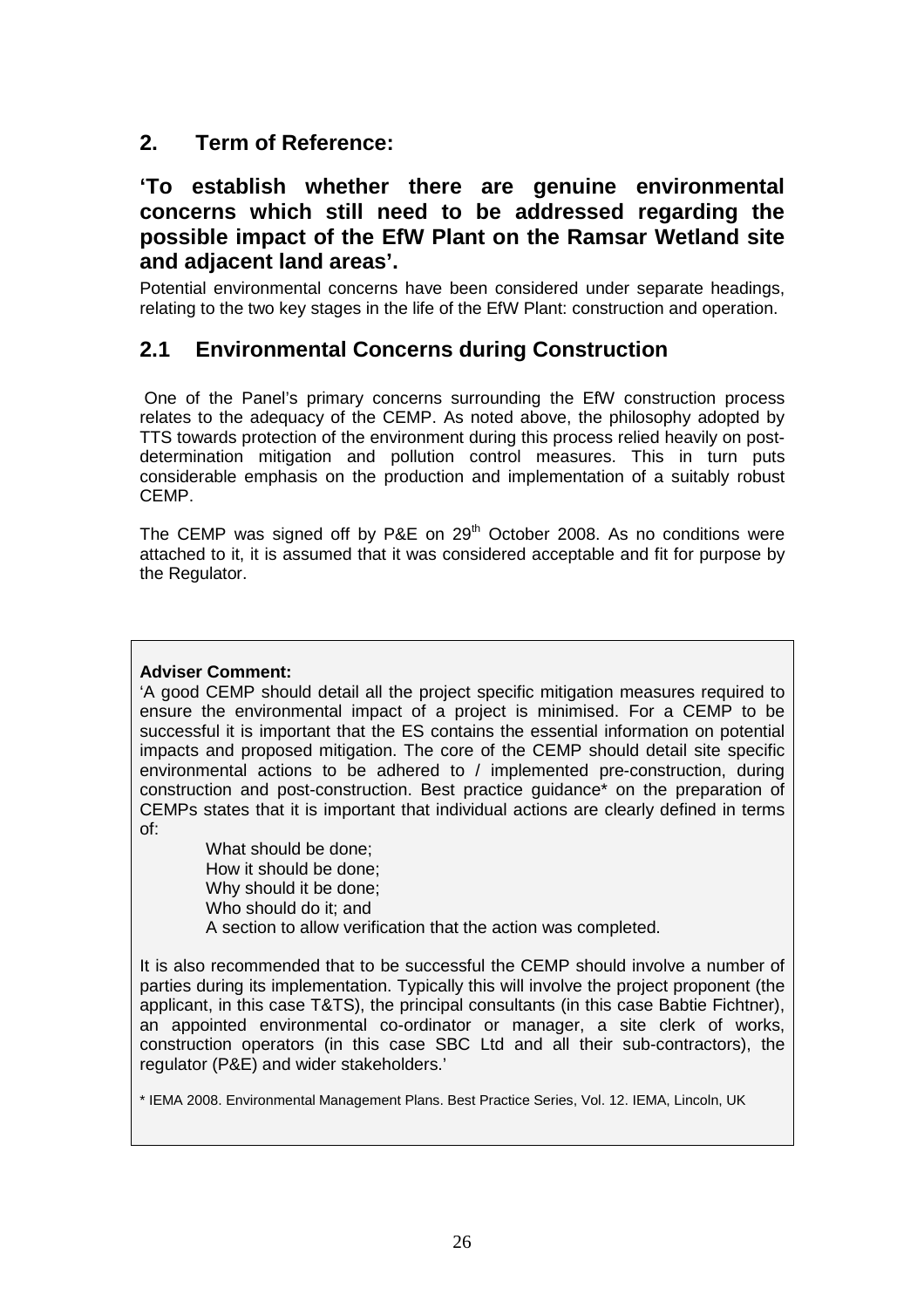#### **2.1.1 Key Issues – Construction Environmental Management Plan**

The following key issues have been identified with regard to the CEMP provided by the applicant and accepted by the Regulator as being adequate to discharge the condition of planning:

- 1. The ES should be seen as the starting point of the process in which the CEMP becomes a vital tool for managing potential environmental impacts. Issues raised in the ES should thus be followed up in the CEMP to ensure that they are addressed in more detail. However, key issues, such as the dewatering process for the excavation and how to manage the risks posed by contamination within the 'made ground' of the La Collette site, were not given appropriate consideration within the CEMP. This is considered as a missed opportunity on the part of the Regulator.
- 2. The checklist for environmental impact assessments produced by P&E in July 2007 states: 'Should the Minister approve the application it should be on the condition that the developer submits a detailed Construction Environmental Action Plan'. It is also stated that the document should include particular considerations pertinent to the site in question that should be considered and action plans to ensure that these considerations are adhered to. The purpose of the document is to facilitate dialogue between enforcing authorities, contractors and all interested parties and set out clearly defined, accessible and understandable environmental standards and good practice methodologies for the construction phase. **The CEMP for the EfW Plant lists environmental standards and good practice methodologies, but does not include particular considerations pertinent to the site in question. P&E should have requested more detail on specifics to satisfy their own recommendations.**
- 3. The CEMP is clearly written as a prescriptive document for a contractor to implement and does not facilitate a dialogue between all interested parties. The emphasis is clearly to pass the responsibility to deliver the appropriate environmental management on site on to the contractor. **This is strongly at odds with recommended best practice and should have been identified as a concern by the Regulator, given their acknowledgement that the CEMP should facilitate dialogue between interested parties.**
- 4. The CEMP is largely a generic document. For example, Section J: 'Emissions to water' does not include any specific references to the EfW Plant at La Collette. A range of documents is listed but these do not refer to site-specific considerations of 'how it should be done' and 'how can the action be verified'. **The Regulator should have specified more detail to ensure that impacts were minimised.**
- 5. Key to the effectiveness of the CEMP is the requirement to monitor and report on compliance, to update and modify documentation as appropriate and to keep records and routine reports of environmental performance. The CEMP clearly states: 'Minor amendments to the CEMP shall be made to a controlled copy by hand in red ink and dated'. Despite numerous requests to TTS such a document has not been produced to the Panel, so the only document considered to represent the CEMP is the static document submitted with the Reserved Matters application. The detail included in this is not sufficient to ensure that impacts on the environment can be minimised. While other documents have been produced by the contractor since the submission of the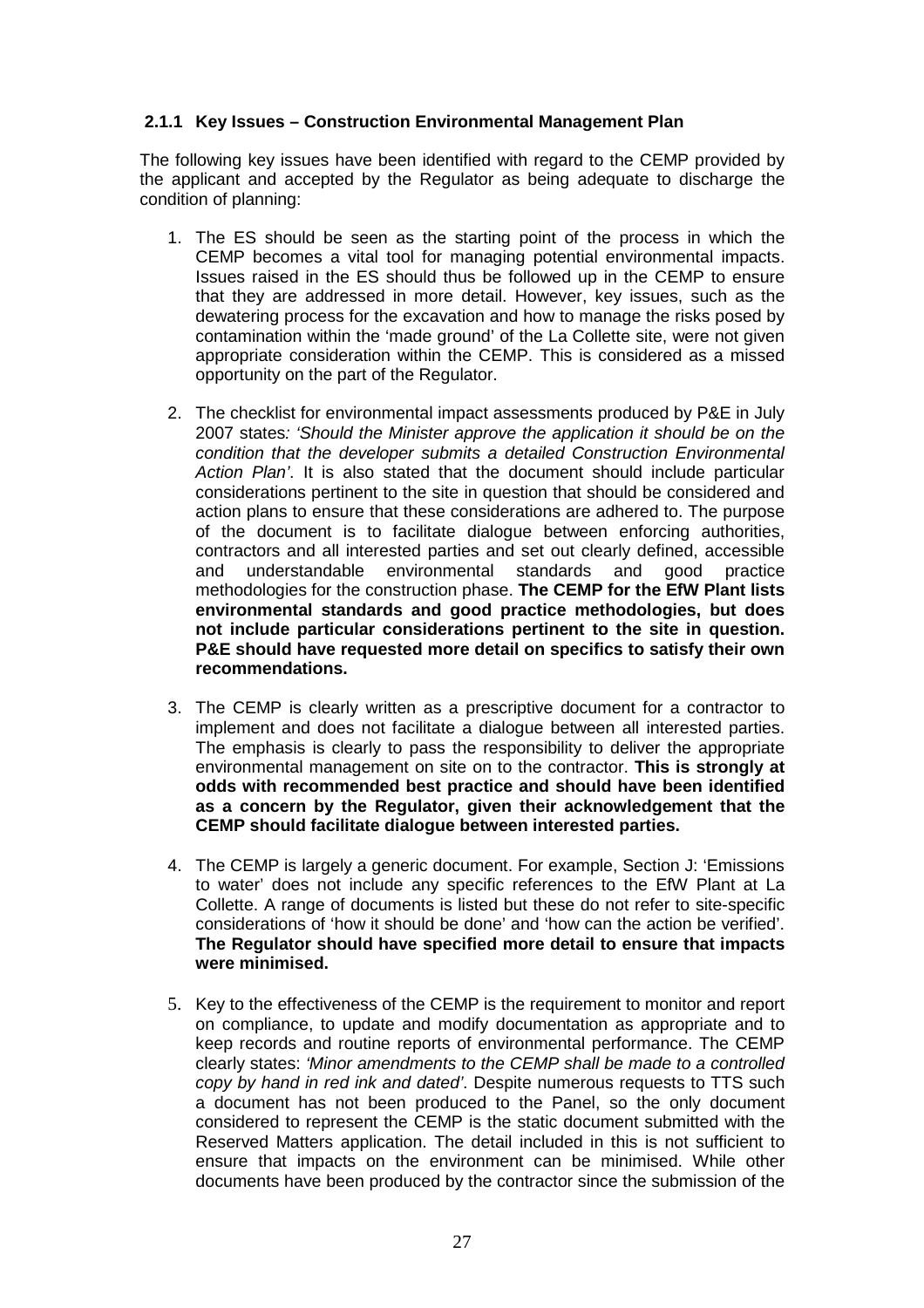CEMP to P&E, these were not considered as part of the Reserved Matters submission and were not material to the discharge of planning conditions.

#### **Adviser Comment:**

'The CEMP submitted to satisfy reserved matters should have been considered by the regulator as representing, at best, a 'heads of terms' document. The regulator should have requested that a more robust and site specific document be produced prior to discharging the planning condition in order to satisfy both best practice and their own concerns.'

#### **2.1.2 Effect on Monitoring**

The Panel is of the opinion that the CEMP for the EfW development is weak and generic. The evidence provided in its adviser's report indicates that this will have negative consequences for environmental protection. Lack of detailed consideration of site-specific mitigation measures causes delay in responding to environmental incidents on site, and implies a reactive rather than a pro-active approach. This is not consistent with the philosophy for mitigation and pollution control proposed by TTS.

Further, monitoring of the CEMP is an essential part of project management to ensure that the implementation of mitigation measures is adequately audited and their success or otherwise recorded and acted upon. The CEMP states that a range of routine monitoring shall be carried out, including:

- Daily inspections of the site;
- The preparation and implementation of weekly audits:
- A daily record of observations kept in the site diary (which shall be made available immediately upon request by the Employer (TTS)); and
- The CEMP should be updated and re-issued to the Employer for review at least every three months.

Rigorous monitoring can add considerable value to the CEMP by identifying shortcomings in the plan. Common issues arising include limits to contractual obligations, cost-effectiveness of mitigation measures, lack of guidance and poor communications and training.

TTS were requested to provide relevant documentation to enable the Panel's adviser to assess monitoring and reporting of the CEMP since construction commenced. The following key issues were identified:

• Incomplete site diaries have been provided for both the project manager (Babtie Fichtner) and the contractor (Camerons, as part of SBC Ltd). The appointed contractor, SBC Ltd, has produced numerous documents as part of their Environmental Management System (EMS). A range of reports relating to the EMS have also been provided including environmental risk assessments, tool box talks, remedial action (or risk assessment) method statements (RAMS), HSE reporting and auditing forms and site inspection forms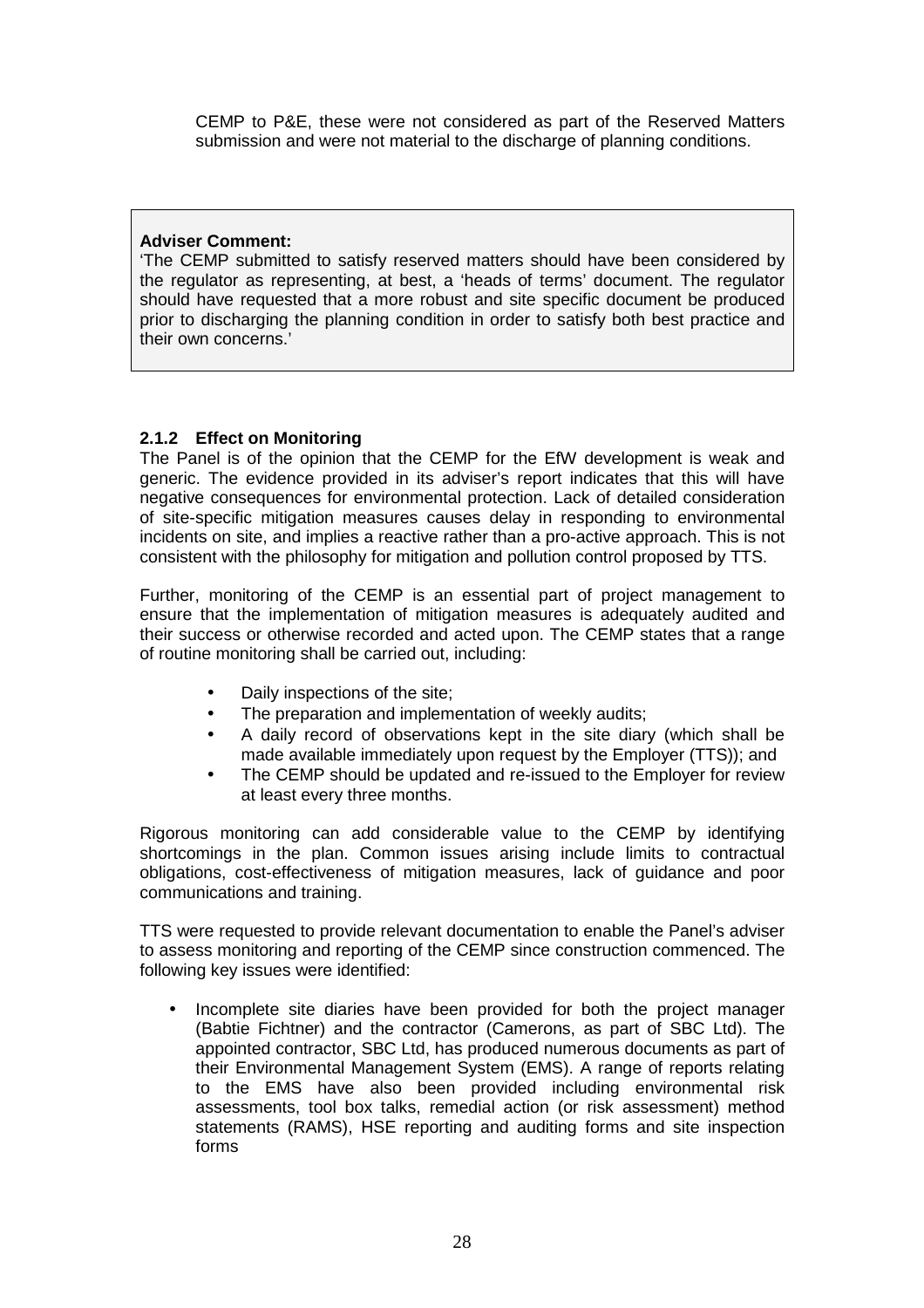• Documents provided appear as piecemeal evidence and not as part of a cohesive plan for managing potential construction impacts on the environment. No evidence has been provided to demonstrate that the CEMP has been updated or monitored in accordance with its own requirements

#### • **Consequently it is clear to the Panel that the CEMP cannot have been used as an effective tool for managing the impacts of the development during construction**

#### **2.1.3 Incidents During Construction**

TTS maintain that 'the approach taken on the project throughout has been to avoid impact on the Ramsar site.' Unfortunately, information provided to the Panel suggests that results have fallen well short of what was intended.

#### **2.1.4 Excavation Works and Dewatering**

Prior to commencing excavation works, the risk to the marine environment through the remobilisation of potentially contaminated material and the ingress of tidal water was clearly recognised in the EMS. A range of mechanisms, including the production of a method statement, were identified in order to protect a sensitive receptor.

Excavation works started in late January 2009. However, concerns were raised by the project manager that RAMS for the excavation did not adequately address the issue of groundwater ingress. In compliance with the EMS, excavation should not have commenced until this issue had been resolved.

P&E discussed the issue of groundwater ingress and a possible discharge consent with the project manager on  $3^{rd}$  February 2009 and again on the 16<sup>th</sup> February 2009.

On the  $17<sup>th</sup>$  February excavation works were put on hold until a decision could be made on how construction could continue given the presence of sea water ingress. Excavations recommenced on the  $2^{nd}$  March at the north end of the culvert.

On the 12<sup>th</sup> May 2009 SBC issued a final RAMS for groundwater removal and dewatering of the excavation for the main bunker hall tipping pit. Despite this issue being identified in the ES, and the associated concerns raised by P&E in the determination process, no appropriate method statement was produced prior to the excavation commencing. The time taken from the initial identification of the issue on site to the final production of the RAMS was approximately three months. During this period the project manager, the contractor, the applicant and the regulator were all aware of the issue. **This is considered to represent a serious failure of process which has exposed the marine environment, and in particular a site of international importance, to unnecessary risks.** 

#### **Adviser Comment:**

Whilst the magnitude of any impact on the marine environment remains unknown, the delay in implementing robust mitigation measures gives rise to genuine environmental concerns. There is a need to evaluate more fully the extent of any impact on the marine environment and the degree to which there has been a significant effect or a change in ecological character.

**Cont'd overleaf**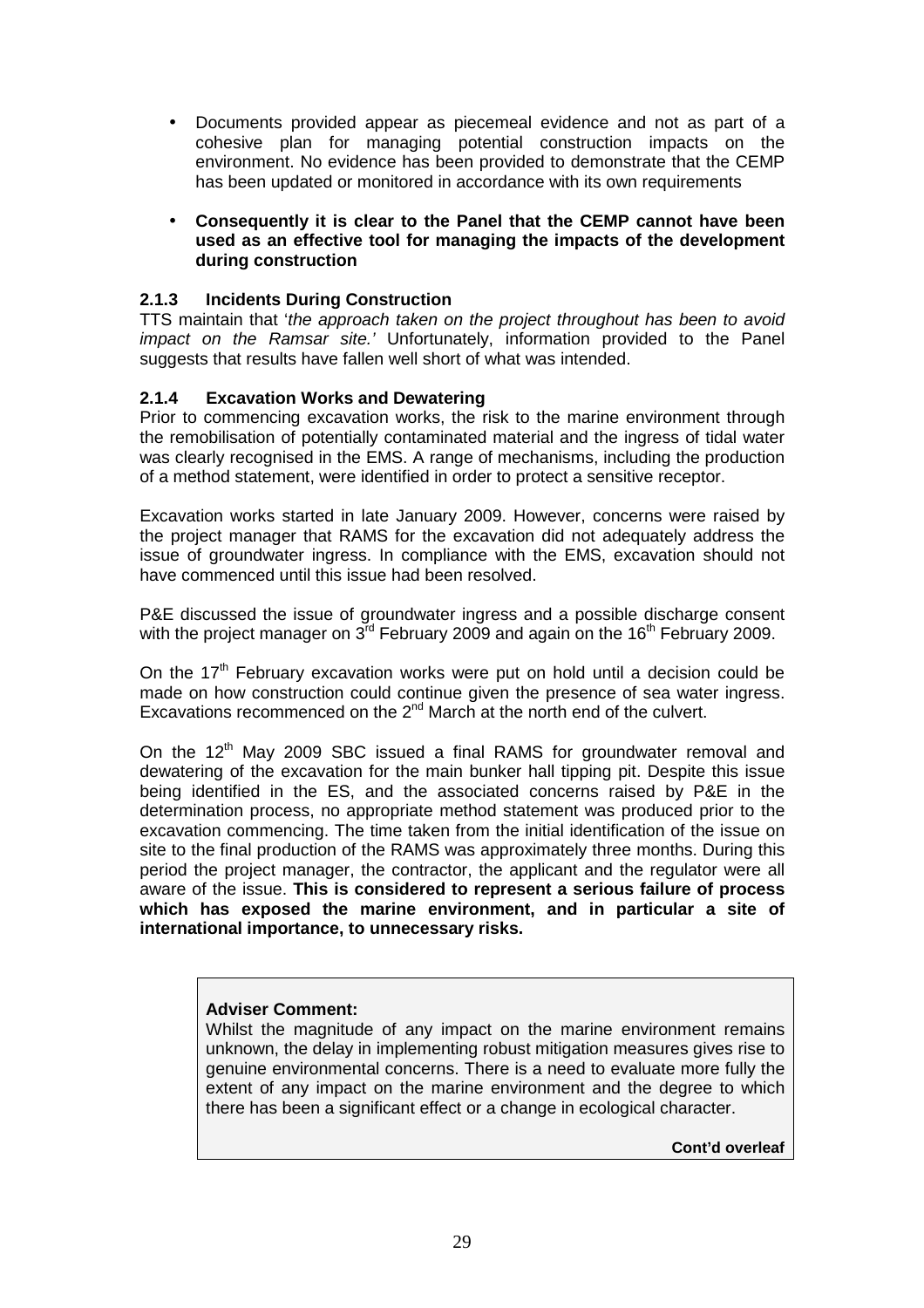Two residual issues also arise from the dewatering process that have the potential to generate environmental concerns. Firstly, the settled water has been taken to Bellozanne for treatment before being discharged to the marine environment. The process which has proposed this as a solution has not been sufficiently clear and transparent to facilitate dialogue among interested parties, as recommended by P&E, as to whether the treatment works can cope with the potentially contaminated water and that the subsequent discharge of this water has not also contributed to environmental degradation within St Aubin's Bay. Secondly, no information has been presented on the potential impact of the disposal of settled silt back into the excavation pit and whether this will generate an impact on the marine environment.

#### **2.1.5 Ash Pit Problems**

The presence of the adjacent ash mounds containing contaminated material was highlighted in the ES. However, this environmental issue was omitted from the CEMP and not identified by the contractor in the EMS. Given that the construction of a trench was required for the route of an electric cable this issue should have been identified by both the project proponent and the regulator and information should have been provided on how the environment was to be protected.

The absence of an appropriate action plan or working methodology to prevent remobilisation of buried ash and associated polluted water during construction demonstrates a failure in process and a lack of rigour on both the part of the project proponent (T&TS), their contractors (Babtie Fichtner and SBC) and the regulator. The ash pits were a known source of contamination and an appropriate working method should have been established prior to excavation works commencing.

From evidence received, during excavation works on the  $13<sup>th</sup>$  March 2009 water was noted entering the trench and ash-like material was observed. The evidence indicates that P&E were informed of the incident a week later; however TTS maintain that they were informed on the same day. A remedial action method statement was produced on the  $20<sup>th</sup>$  March 2009 and remedial action commenced on the  $26<sup>th</sup>$  March.

The Panel is concerned that while this incident may have been resolved on site to the satisfaction of the Regulator, recording and reporting of this matter in site diaries and associated documents is entirely inadequate and inconsistent. **This calls into question the appropriateness and robustness of on-site reporting, monitoring and auditing procedures which are considered as essential elements of a CEMP to ensure environmental protection.** 

#### **Adviser Comment:**

It has been stated that the ultimate resolution of this incident was to the satisfaction of the regulator. This final resolution is not in question. However, what is most apparent is the failure of the ES-CEMP-EMS process to produce a practical method for managing the potential environmental impacts of the development during the construction phase. Once again a failure to consider appropriate and proportionate responses in advance of works commencing has resulted in delays in implementing environmental protection. Additionally it is not clear whether there has been any lasting environmental impact associated with this incident.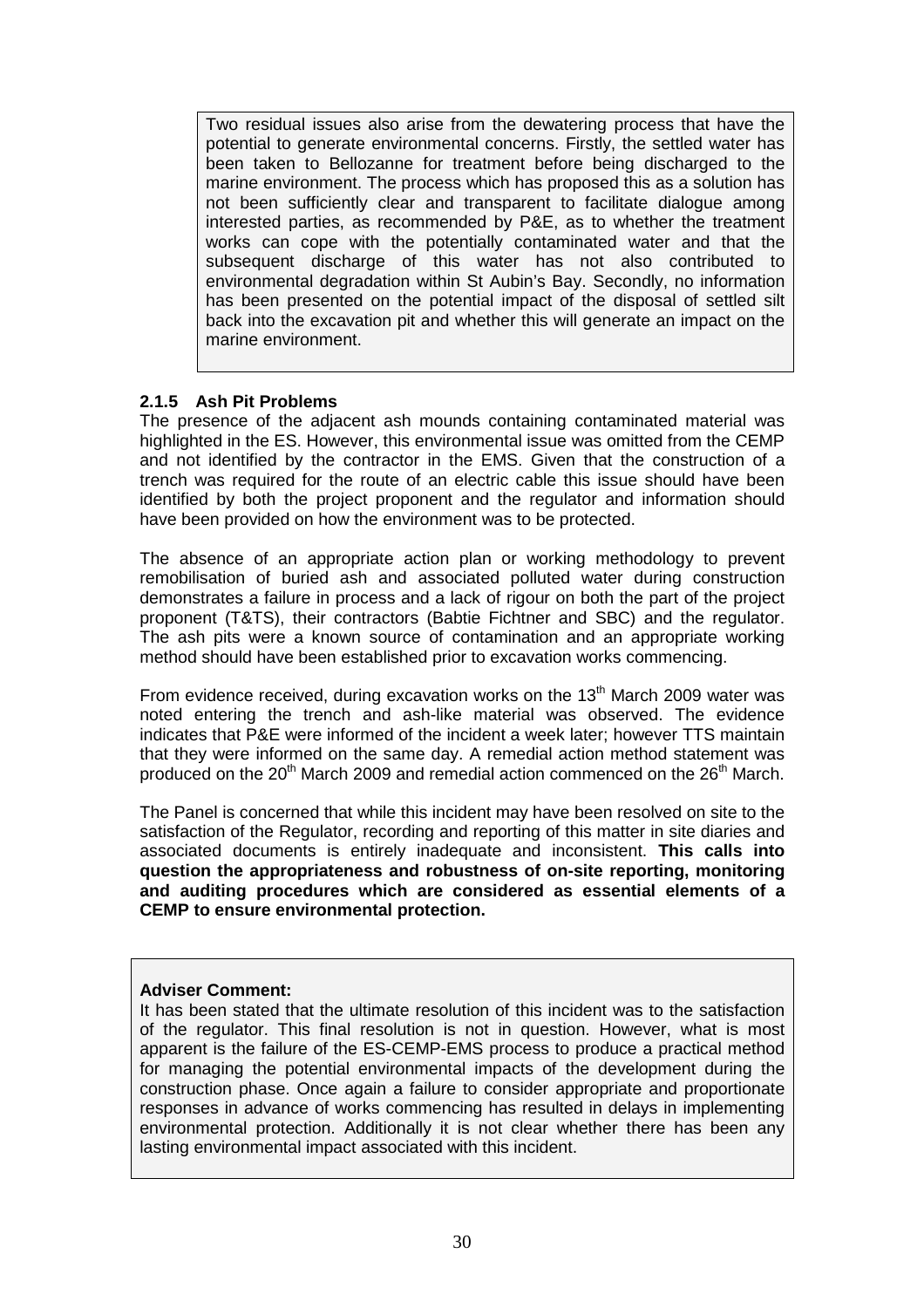The way the CEMP has been implemented and working practices followed on site have clearly failed to provide sufficient protection against environmental impacts. Construction activities have commenced in advance of appropriate mitigation measures being developed and implemented; these should either have been in place prior to starting work, or work should have ceased until an appropriate solution had been implemented. **The Regulator should have been more rigorous in ensuring that appropriate mitigation measures were in place prior to construction activities commencing.** 

# **2.2 Environmental Concerns during Operation**

These primarily relate to two issues: air quality and site drainage.

#### **2.2.1 Air Quality Monitoring**

In respect of air quality, as noted in the section on the ES (1.3.7), overall air quality issues were subject to an adequate assessment which followed accepted methodology. Essentially it was found that by operating within UK and European standards the plant will contribute to a considerable improvement in air quality over the current operation at Bellozanne.

However, a weakness was identified in the lack of provision for air quality monitoring with respect to the marine environment and Ramsar site. **A management plan for the Ramsar site should be established which includes reports of air quality monitoring and evaluation of potential impacts of aerial deposition.** 

#### **2.2.2 Site drainage issues**

The schedule of foul and surface water drainage should contain sufficient information to allow the Regulator to ensure that there would be no unreasonable impact on the environment as a result of the operation of the EfW Plant. It indicates that during operation water will be discharged to three locations: foul sewer; cooling water culvert; and soakaway. Provisions for foul water and discharge to soakaways are considered acceptable. **However, concerns remain in respect of discharge via the cooling water culvert.** 

The culvert currently discharges cooling water under consent from the JEC power station directly into the Ramsar site. Three new sources are proposed to be added to the existing discharge, all to be covered under the existing consent:

- cooling water from the steam turbine's water-cooled condenser
- excess rain water from the plant
- surface water run-off from external areas of hard-standing

The Panel's adviser has highlighted the following concerns with these proposals:

#### **Adviser Comment:**

The information provided on all three water sources is very limited. Proposed discharge rates, volumes, and chemical and thermal characteristics are absent. No consideration is given to climate change and how rainfall intensity and totals will alter over time. Therefore the ability to assess whether the environment will be protected by the proposed drainage measures is limited.

**Cont'd overleaf**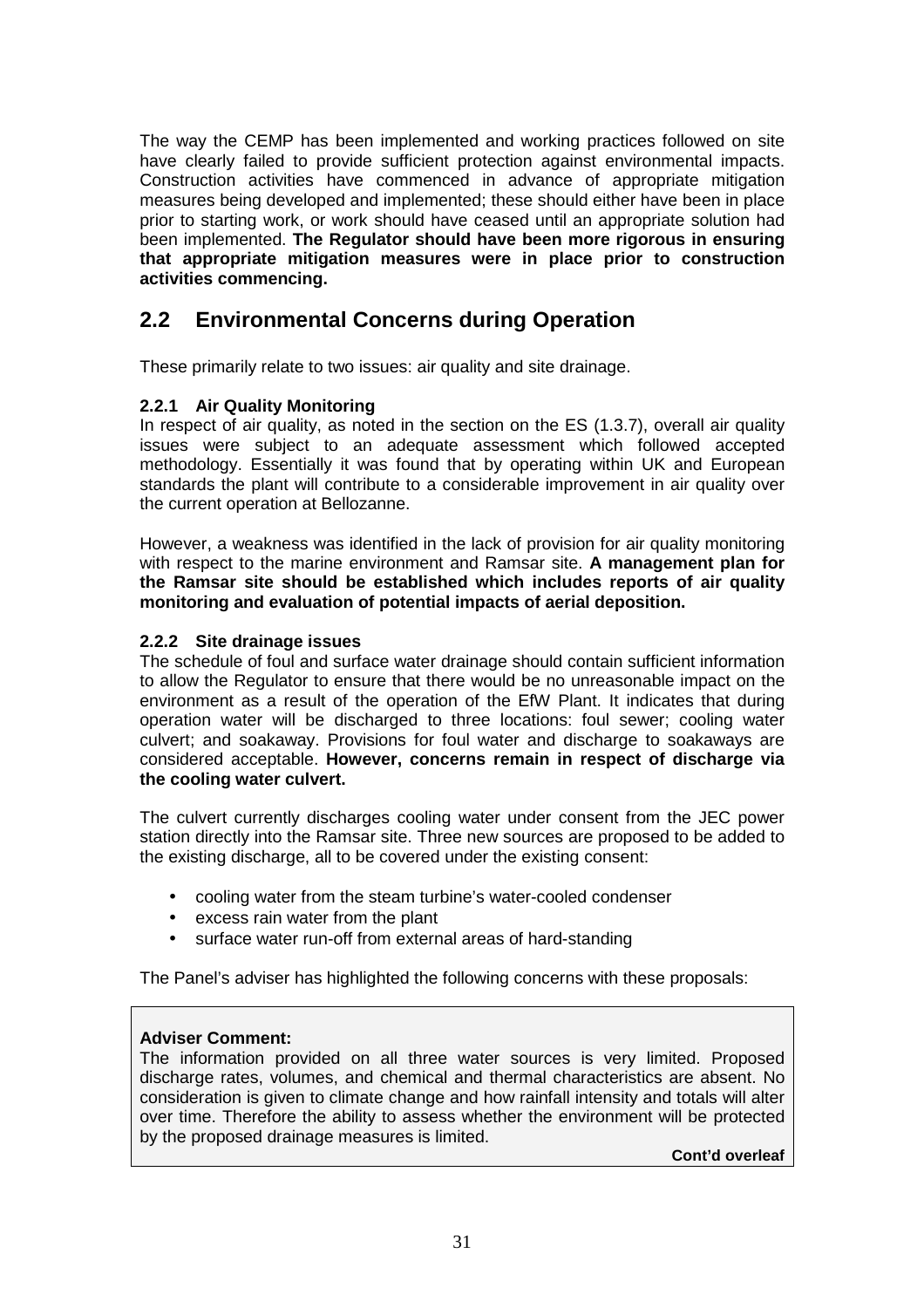Detail on the proposed thermal discharge is highly limited. No estimates of rates of discharge, dilution factors within the existing culvert or potential thermal regimes at the discharge point into the Ramsar site are provided.

Rain water is to be collected from the plant for re-use. A 20 $m<sup>3</sup>$  tank is proposed for rain water storage. Excess water (i.e. more than 20m<sup>3</sup>) will be discharged to the culvert. No volumetric values are provided for rainfall events (such as a 1 in 10 year return event) therefore the utility of the storage facility cannot be assessed. Similarly climate change induced variations in rainfall are not considered.

A simple estimate has been calculated based on information freely available on the Jersey Meteorological Department website (http://www.jerseymet.gov.je/). The 1971- 2000 period average total rainfall for the wettest month (December) is approximately 110mm. If this rainfall was distributed evenly over the month this would equate to approximately to 3.5mm per 24 hours. The building surface area will be approximately  $5,250m^2$  (ES para. 7.2.1). Assuming that evaporation would be negligible and that there was no infiltration or other losses daily rainfall of 3.5mm would generate approximately 18.6 $m<sup>3</sup>$  of rainwater run off. Therefore the storage volume would be utilised rapidly. Estimates of extreme rainfall events have been generated for Jersey. A 1 in 10 year return period event has been estimated to generate approximately 51mm in 24 hours. Based on the assumptions described above this would generate approximately 267 $m<sup>3</sup>$  of rainwater run off, greatly exceeding the 20 $m<sup>3</sup>$  storage volume. Alternatively, the storage capacity would be reached in less than two hours for a 1 in 10 year rainfall event.

No estimates are provided regarding potential contamination of roof surfaces from atmospheric deposition from the EfW Plant. This should have been at least considered.

Surface water run off from areas of hardstanding is proposed to be discharged via a full retention separator (class 1) with a volume of  $15m<sup>3</sup>$  prior to discharge into the culvert. Again no volumetric values for rainfall events (such as a 1 in 10 year return event) or operational limitations relating to rainfall intensity are provided therefore the utility of the separator tank storage cannot be assessed. Similarly climate change induced variations in rainfall are not considered.

An interceptor will only be effective against substances that are immiscible with and less dense than water, such as hydrocarbons. There is the potential for other contamination to occur but this has not been considered. This issue was raised by the regulator in the checklist for environmental impact assessments produced by P&E in July 2007. However, despite their concerns, the regulator considered the information provided in the reserved matters submission adequate to protect the environment from potential surface water pollution.

Details have not been provided, beyond generic statements in the ES, as to how process water will be managed in order to protect sensitive environmental receptors. The assumption is that this will be routed via discharge to foul sewer and be covered by discharge consent. The Regulator will need to ensure that this aspect is fully covered within the proposed Working Plan.

# **2.3 Conclusion: Environmental Concerns**

**This review concludes that there are genuine environmental concerns which still need to be addressed regarding the possible impact of the EfW Plant on the Ramsar Site and adjacent land areas. The Panel is aware of environmental**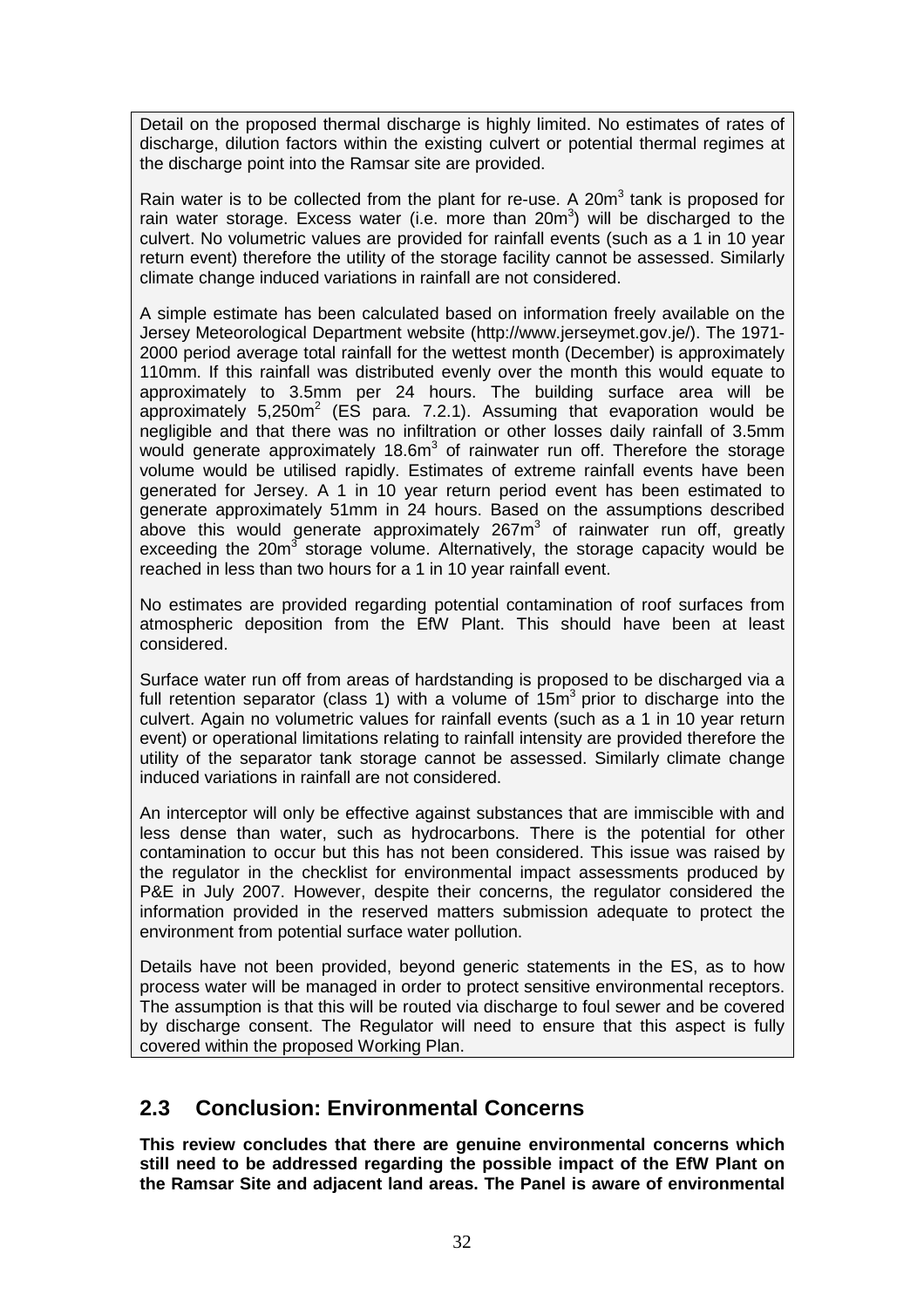**incidents during the construction phase of the project which support issues that have been raised in this report. At the time of writing further information is expected in respect of an environmental incident alleged to have occurred in April 2009, which has been under investigation by the Regulator for over eight months. In view of the circumstances the Panel has reserved comment on this matter in this report but intends to address it early in 2010.** 

# **2.4 Key Findings**

- 1. The CEMP provided is lacking in detail, based on generic solutions, has not generated a wider dialogue and fails to demonstrably address concerns raised by Planning and Environment.
- 2. Key issues raised by P&E (including dewatering of the excavation and the potential for remobilising contaminated material) have not been addressed. The Regulator should have followed these up and requested additional information to ensure that the CEMP provided a robust basis to minimise potential for environmental impacts during construction.
- 3. By discharging the condition on the basis of the submitted CEMP, the Regulator has exposed the environment, and the Ramsar site in particular, to unnecessary risks.
- 4. Monitoring and reporting protocols associated with managing environmental effects during construction appear to be weak and lacking in co-ordination. TTS as the project proponent relied on the contractor to implement their own environmental management system. Evidence provided indicates weak lines of communication, poor record keeping and a dismissive attitude to the need to provide evidence that the approach taken on the project throughout has been to avoid impact on the Ramsar site.
- 5. Despite concerns raised by the Project Manager, and in the full knowledge of Planning and Environment construction activities have commenced and continued on site without resolution of appropriate mitigation measures.
- 6. Both the ingress of tidal water and the potential for the site to hold contaminated material were known about prior to construction commencing. However, it took more than three months from the date that water ingress was first encountered within the excavation to the production of a detailed method statement. During this time the exchange of seawater continued between the excavation and the Ramsar site. This is considered unacceptable practice which has unnecessarily exposed a sensitive environmental receptor to a potential pollution risk.
- 7. The drainage schedule provides limited information. There are no quantified design values regarding chemical, thermal or volumetric issues, therefore the suitability of the proposed measures cannot be evaluated. Issues raised by P&E, such as the suitability of interceptors to deal with other potential contaminants, have not been addressed in the submitted drainage schedule. These should have been followed up by the Regulator.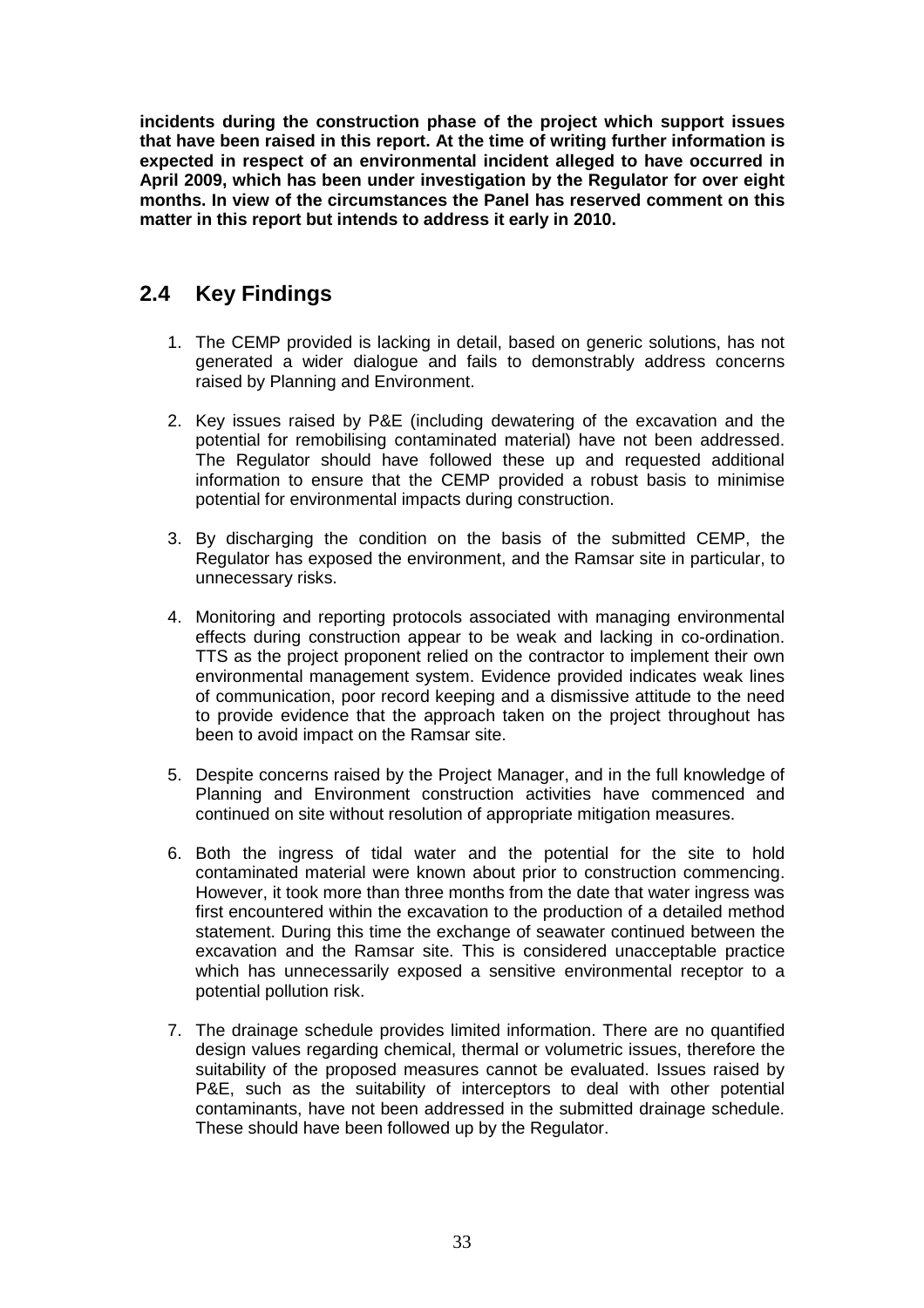- 8. No consideration has been given to potential changes in run-off resulting from climate change and how this may affect the proposed solutions, despite the project having a design life of twenty-five years.
- 9. There is a genuine concern that unless discharges via the cooling water culvert are adequately consented and monitored these could result in environmental impacts.

# **2.5 Recommendations – Environmental Concerns**

- **1. An urgent review should be carried out by TTS and P&E of all procedures for implementing environmental mitigation and protection measures relevant to the remainder of the construction phase of the EfW Plant, including method statements, monitoring and reporting.**
- **2. P&E should adopt a more robust approach to consenting discharges. All discharge consents should include quantifiable values wherever possible. Values should be set at a level designed to maximise environmental protection, not based on any design constraints or plans notified by the applicant.**
- **3. Future CEMPs should be more robust and closely monitored for compliance. P&E should adopt the best practice guidance published by the Institute of Environmental Management and Assessment as a minimum standard.**
- **4. A robust baseline data set for the Ramsar site and other coastal waters should be developed as part of a strategy to protect the marine environment from further unnecessary risks. This should include a thorough investigation of sediments, appropriate biota and water quality, with particular attention to areas considered likely to be affected by pollution. The results of these studies should be made public and updated on a regular basis.**
- **5. There should be a clear separation between the roles and responsibilities of government departments regarding future planning applications. P&E as the Regulator and responsible planning authority should treat States departments as they would any other applicant, adopting a rigorous and challenging approach to maximise protection of the natural environment.**
- **6. Future EIAs need to be conducted in a culture which ensures that all applicants, including States departments, and all stakeholders provide full details of environmental information relevant to each application.**
- **7. The provision of relevant environmental information should ensure that the Minister, in determining any application, takes all material considerations into account.**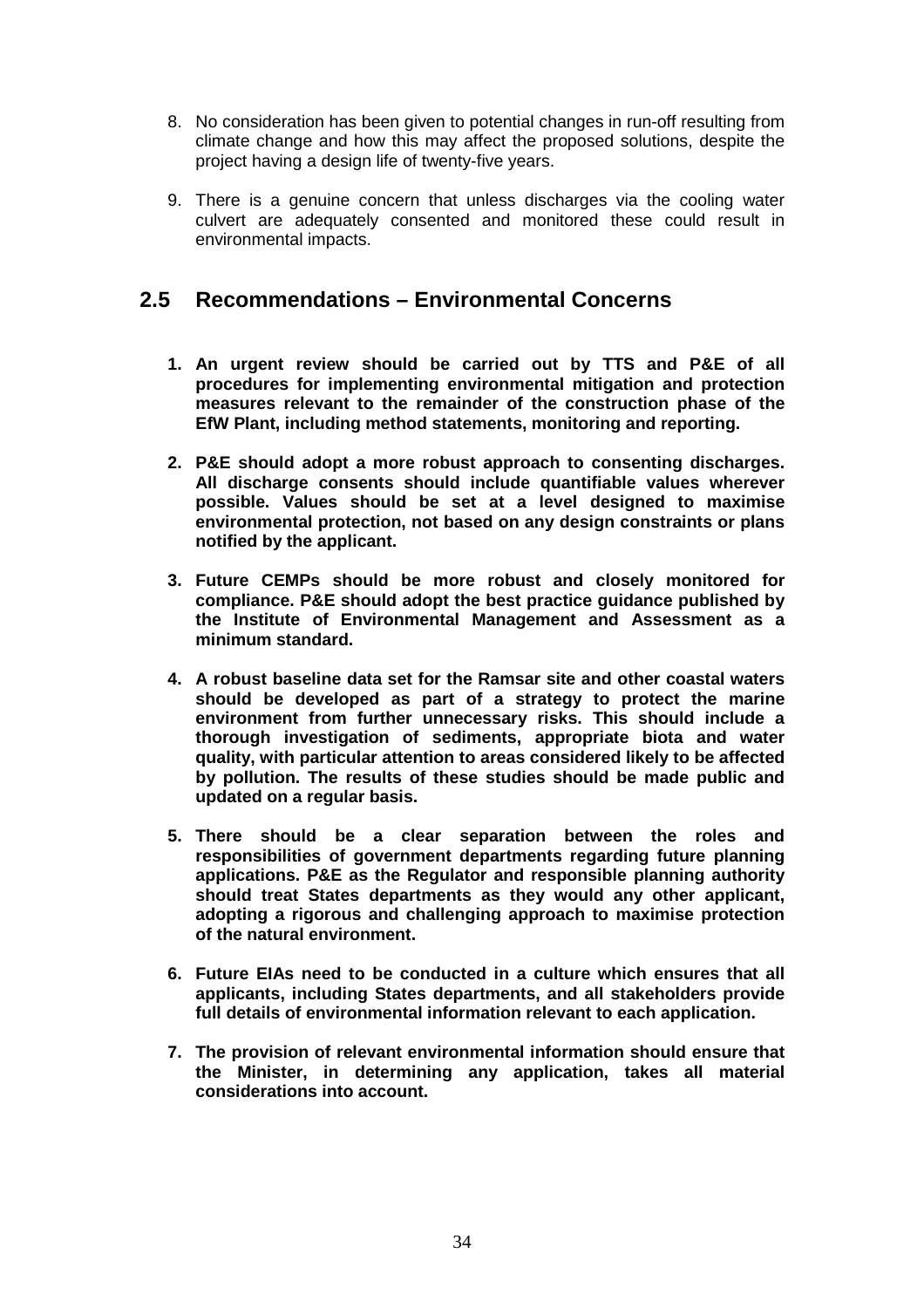# **3. Term of reference:**

# **'To examine the consultation with stakeholders included in the planning process'.**

#### **Adviser Comment:**

Consultation is a key component in the EIA process. It is implicit in Article 19 of the Planning and Building (Jersey) Law 2002 and is clearly expressed within Environmental Policy Advice Note 1 where it states "following extensive consultation with stakeholders, the EIA will be prepared". The process of consultation should not be limited to statutory agencies or be seen as a one-way process. The public and non-statutory consultees should have the opportunity to comment on, and contribute to, the EIA process. Best practice advocated by the Institute of Environmental Management and Assessment recommends that consultation should be participative and start with the scoping process in order to consider the perspective of the affected community. However, there are various stages in the process where the opinions of stakeholders can be sought and integrated.

The need for public consultation is also highlighted in EC Directive 85/337/EEC as amended by EC Directive 97/11/EC which states, "Member States shall ensure that any request for development consent and any information gathered . . . . are made available to the public within a reasonable time in order to give the public concerned the opportunity to express an opinion before the development consent is granted." Furthermore, Resolution VIII.16 of the Ramsar Convention encourages Contracting Parties to ensure that impact assessment processes relating to wetlands are undertaken in a transparent and participatory manner which includes local stakeholders. This guidance extends to the States of Jersey.

The following stages have been identified within the EIA consultation process:

- Pre–scoping and Scoping
- ES compilation and pre-determination
- Post determination and the Community Liaison Group

# **3.1 Pre-Scoping and Scoping**

In terms of external consultation, it is noted that discussions and consultation around the Island's solid waste strategy had been ongoing for a considerable time. There was widespread knowledge (if not full public acceptance) that the EfW Plant project was going ahead at La Collette, and much media attention had been focused on the matter. However, it also appears that some NGOs either were not approached formally during the pre-scoping process, or chose not to engage with it. There appears to have been a sense shared between them and some other witnesses that decisions had already been taken, and so any objections would have been overlooked. While this is hard to qualify as objective evidence it does seem as though a more positive effort to engage and involve NGOs at this stage could have been of benefit; both in terms of understanding and allaying public concerns and to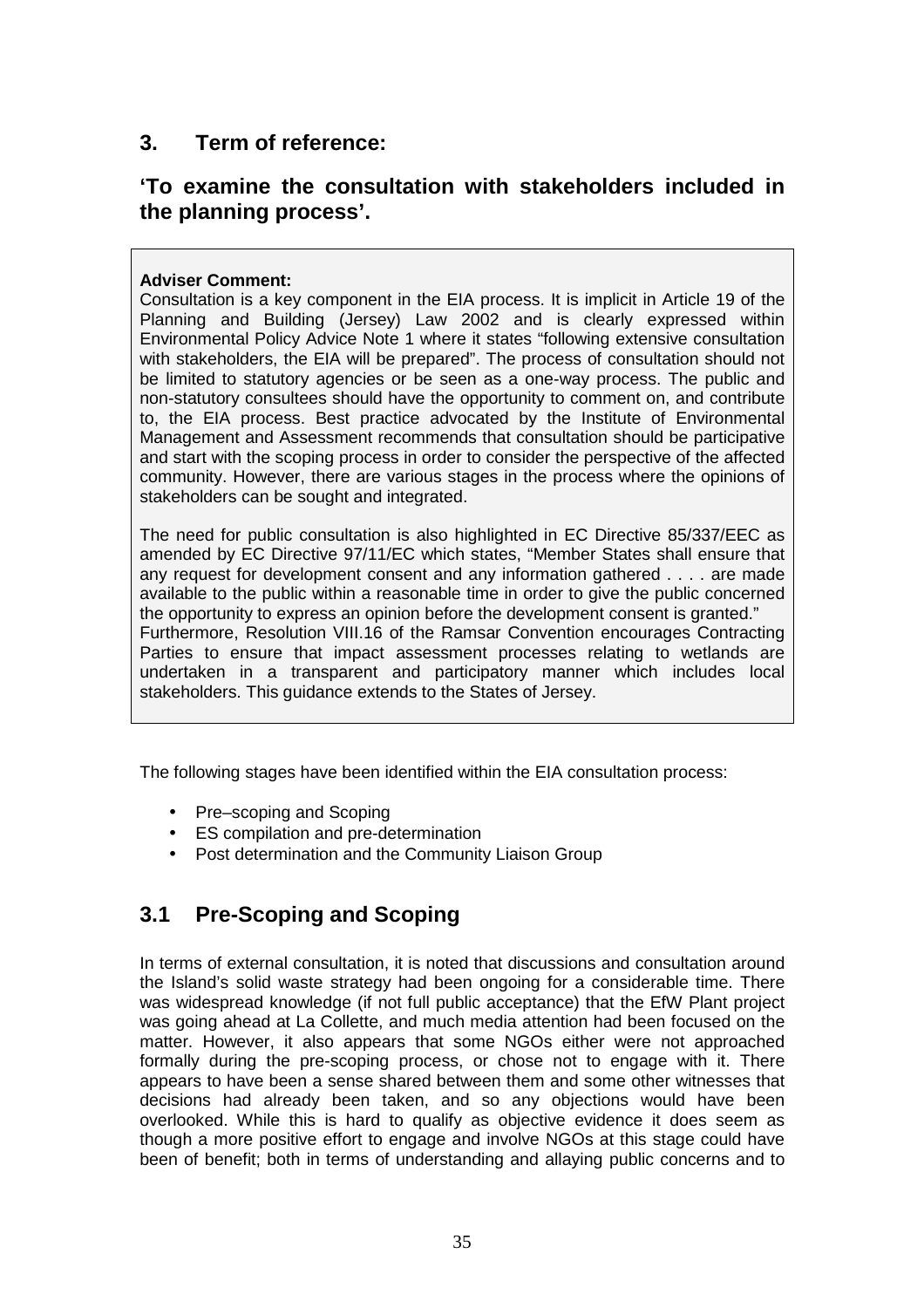obtain wider information from sources with specialist knowledge about the marine environment in particular.

# **3.2 ES Compilation and Pre-Determination**

Specific public consultation during the compilation of the ES was limited to a Health Impact Assessment organised by the University of Liverpool. This used standard techniques and questionnaires to assess the public perception of health impacts that might be associated with the development and operation of the plant.

Circulation of the ES within Planning and Environment generated a selection of comments which indicated appropriate levels of involvement and questioning from the various sections represented. However, this process appears to have been let down subsequently by a lack of determination or persistence in requiring additional information from the applicant to answer many of the questions or comments raised.

The ES was made available for the public to consult and circulated to a very limited number of NGOs upon submission. There was a nine month period during which interested parties could have commented on the ES, which is considered appropriate and in line with good practice. However, it is noted that P&E did not employ their own 'Environmental Who's Who in Jersey' to guide the applicant in seeking views from NGOs or members of the public, or to inform a circulation list when the ES was submitted.

Perhaps as a result of this, only a handful of organisations actually received a physical copy of the ES, and only one (Société Jersiaise Marine Section) submitted a reply. The Durrell Wildlife Conversation Trust, Marine Conservation Society and Save Our Shoreline were amongst a long list of others who were not asked to comment. Although the project was common knowledge, the Panel finds it somewhat inconsistent that some stakeholders received a copy of the ES directly from the department, while others had to approach P&E for information.

Ultimately, whether through lack of direct contact, disillusionment or cynicism about the planning process, or for other reasons, many organisations which one might have expected to have a strong interest in the consultation (and to possess information of value) simply failed to contribute, thus forgoing the opportunity to influence the eventual determination. While not necessarily attributable to a failure of process, this is seen as serious disappointment by the Panel, and something which it feels should be addressed more pro-actively in future.

## **3.3 Post Determination and the Community Liaison Group**

#### **3.3.1 Public Consultation Programme**

A programme of public consultation was required as a condition of the outline planning permission granted on 26<sup>th</sup> October 2007.

Public notices of the intention to create a Community Liaison Group (CLG) were widely publicised in late 2007, inviting local residents and business representatives from St Helier to attend. The group was intended to facilitate identification of any local issues with the EfW proposals so that these could be addressed.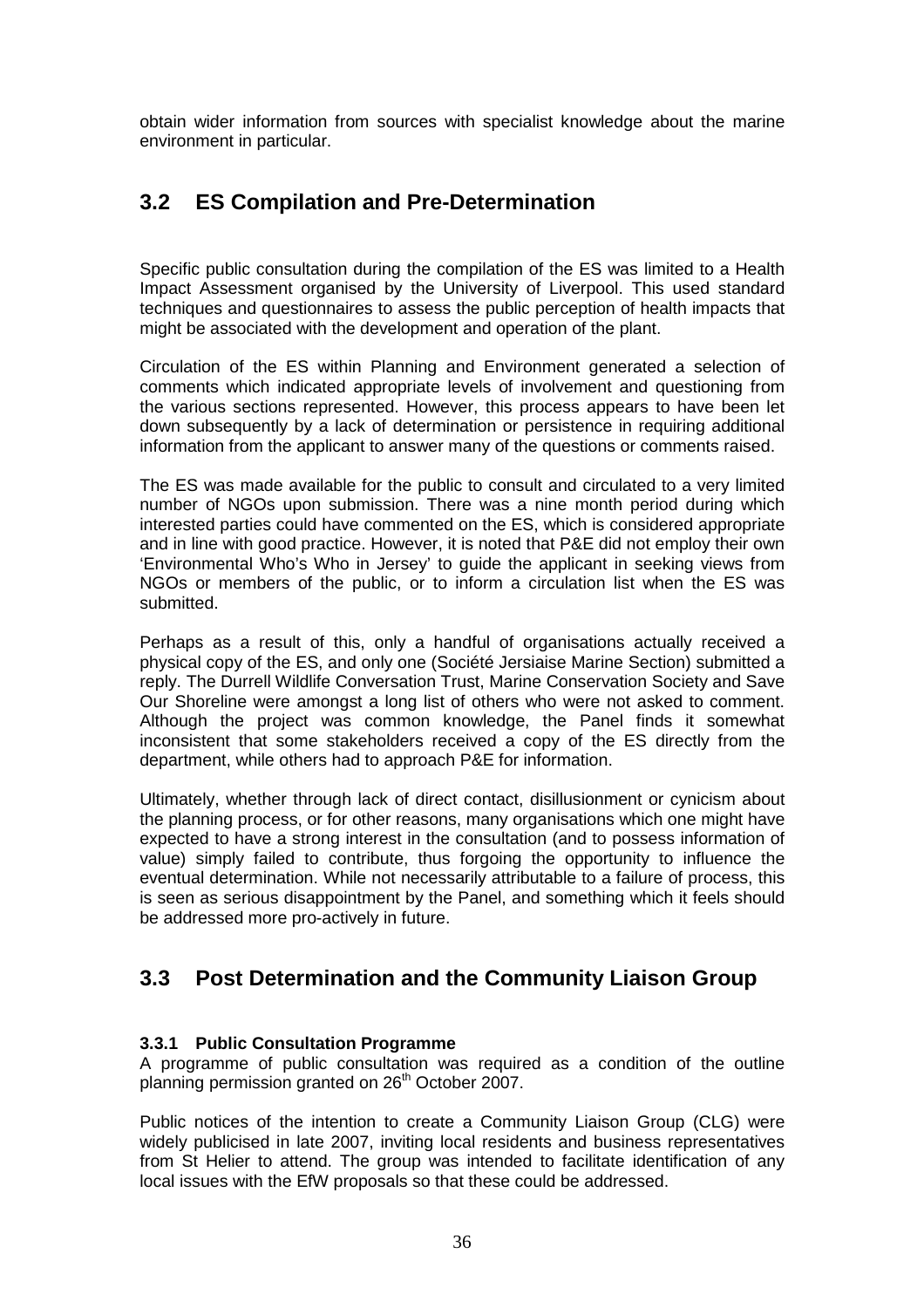Four meetings were eventually held, between January and October 2008. They were attended by the Minister for Transport and Technical Services, department officers and (according to records supplied) up to eight members of the public. Informal minutes indicate that residents were informed of aspects of the development and their concerns were recorded, together with the department's responses.

This process was considered by P&E to satisfy the planning condition. However, questions remain concerning the nature and purpose of the meetings. In particular, was information gained from the public used to assist the determination process; and was this seen as a worthwhile end in itself, or were the meetings primarily viewed by the department as an opportunity to promote the project to local residents? The Panel has not interviewed all those who participated in the CLG meetings in the course of its review, but two attendees have commented that they felt it was geared much more towards informing the public than taking note of their concerns.

#### **Adviser Comment:**

EIA best practice guidance recommends that public consultation should take several forms including public meetings, focus groups or workshops in order to be as participative and inclusive as possible. The mixture of public meetings and the CLG should have assisted this process. However, T&TS have indicated that the two sets of meetings served very different purposes with the CLG meetings not having a role to play in contributing to the ES. This was an opportunity missed. Furthermore, it was the assertion of T&TS that the CLG was established to keep residents from a particular area informed during the construction phase of the project and to create a linkage between the residents and the project. If this was the intention there is no justification provided as to why the CLG never met again post discharging of reserved matters and has never met during the construction phase of the project.

There is no evidence of how any of the comments received from the public consultation meetings held in October 2008 were subsequently considered by P&E in discharging the condition and therefore assisting the Minister in making a decision. No formal minutes or report of the meetings have been provided. In addition, in a letter from the Minister for Transport and Technical Services dated 24<sup>th</sup> September 2008 he assured the Minister for Planning and Environment that the reserved matters were submitted to P&E on the 23<sup>rd</sup> September 2008 with completion of all matters conditioned within the Outline Permission. Given that the reserved matters consultation meetings had not been held at this point it is not clear how the outcomes of these meetings could have been included. One conclusion drawn is that the wording of the condition is such that for successful discharge the reserved matters submission should include a programme of public consultation rather than the actual outcomes of the consultation process. An alternative conclusion is that the public consultation process was considered simply as a regulatory hurdle that had to be overcome in order to discharge the reserved matters rather than a process by which environmental impacts could be identified and reduced.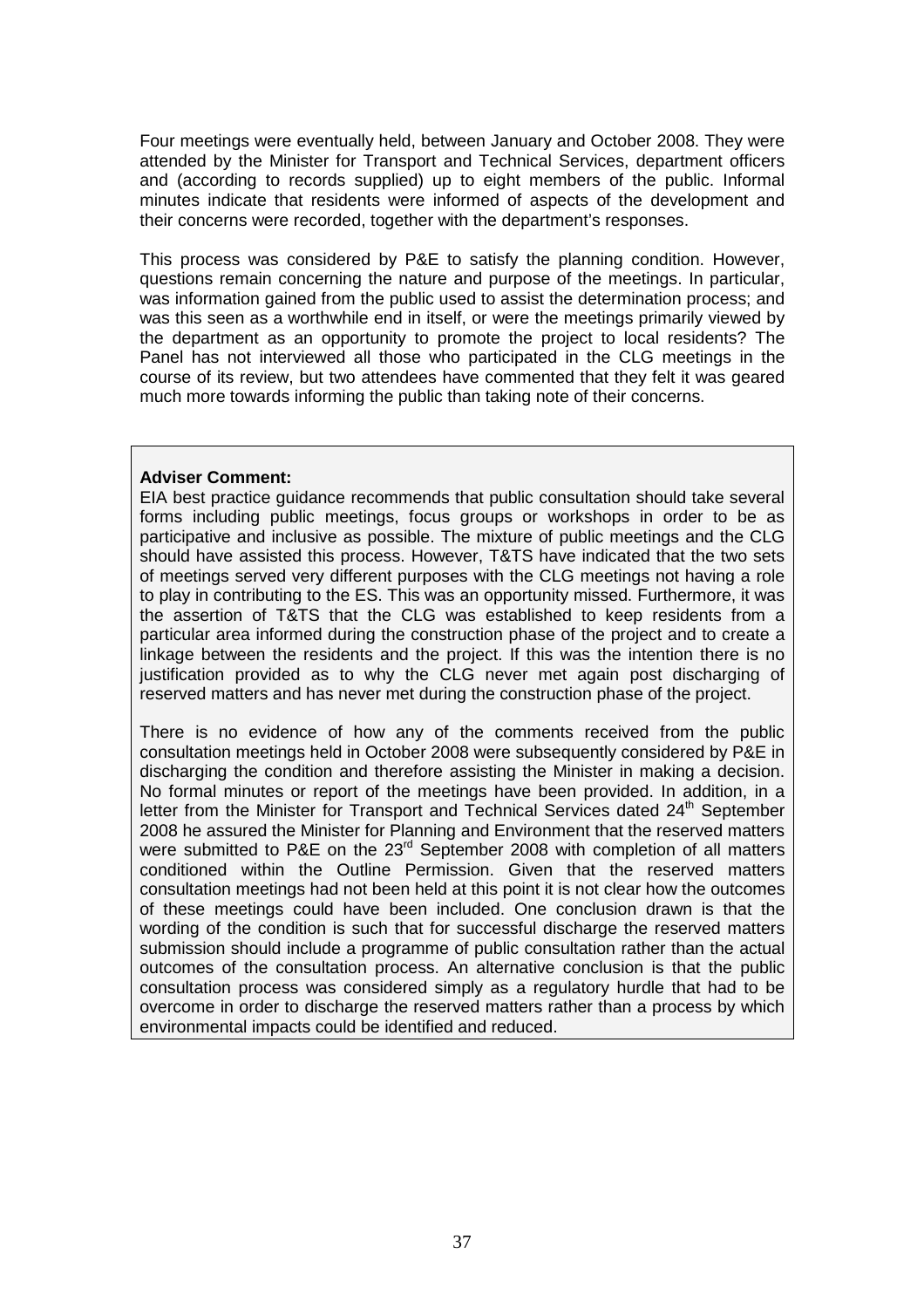#### **3.3.2 Consultation Fatigue?**

From discussions with various witnesses to the review it seems clear that the longrunning saga of the Island's solid waste strategy may have had a significant impact on the consultation process for the EfW Plant. Some have commented on 'consultation fatigue'; others that they felt the exercise was a 'fait accompli', and therefore commenting would not make a material contribution to the final outcome, despite the fact that consultation was an essential element in the planning process.

Also of concern is the degree of cynicism that has been communicated to the Panel during its review regarding the ability of the Regulator to influence the final outcome in order to provide adequate protection for the marine environment. The knowledge that a finding against development in this case would have involved resisting pressure from another States department to proceed with a multi-million pound project may have helped to fuel these doubts. However, evidence reviewed by the Panel supports the view that the relationship between TTS and P&E is too close, resulting in a lack of challenge, and ultimately rigour, in the application of regulatory oversight and control. This can only add to a long-standing (if unsubstantiated) public concern that large development projects in the Island are given preferential treatment.

The amount of interest and comment that has been generated since construction work actually began at La Collette and this Scrutiny review was announced could be considered somewhat surprising. Representations have been received from NGOs and members of the public; individuals and groups have written to the Jersey Evening Post, some have contacted Scrutiny and the Ramsar Secretariat. Detailed critiques of the ES have also been presented. Had these been made available through proper channels during the nine months that the public consultation period was open they would have represented material considerations within the planning decision-making process; as it was, they were not forthcoming when it mattered most.

It is thought that the Scrutiny process has been seen by some as an opportunity to have an impartial examination of concerns independent of the planning process, even if the fundamental decision to grant planning permission could not be changed. If so, this hopefully complements the Panel's aim to conduct its review as objectively as possible and present findings with a view to informing and improving future practice, rather than seeking to criticise or apportion blame for any perceived shortcomings.

## **3.4 Key Findings**

- 1. NGOs and the wider public were not actively engaged during the prescoping/scoping stage of the project. In some quarters this may have contributed to a feeling that the decision to grant planning permission was a fait accompli.
- 2. The HIA consultation process was adequate.
- 3. The initial inter-departmental consultation was adequate but there was a failure by P&E to ensure that their consultation responses were addressed appropriately.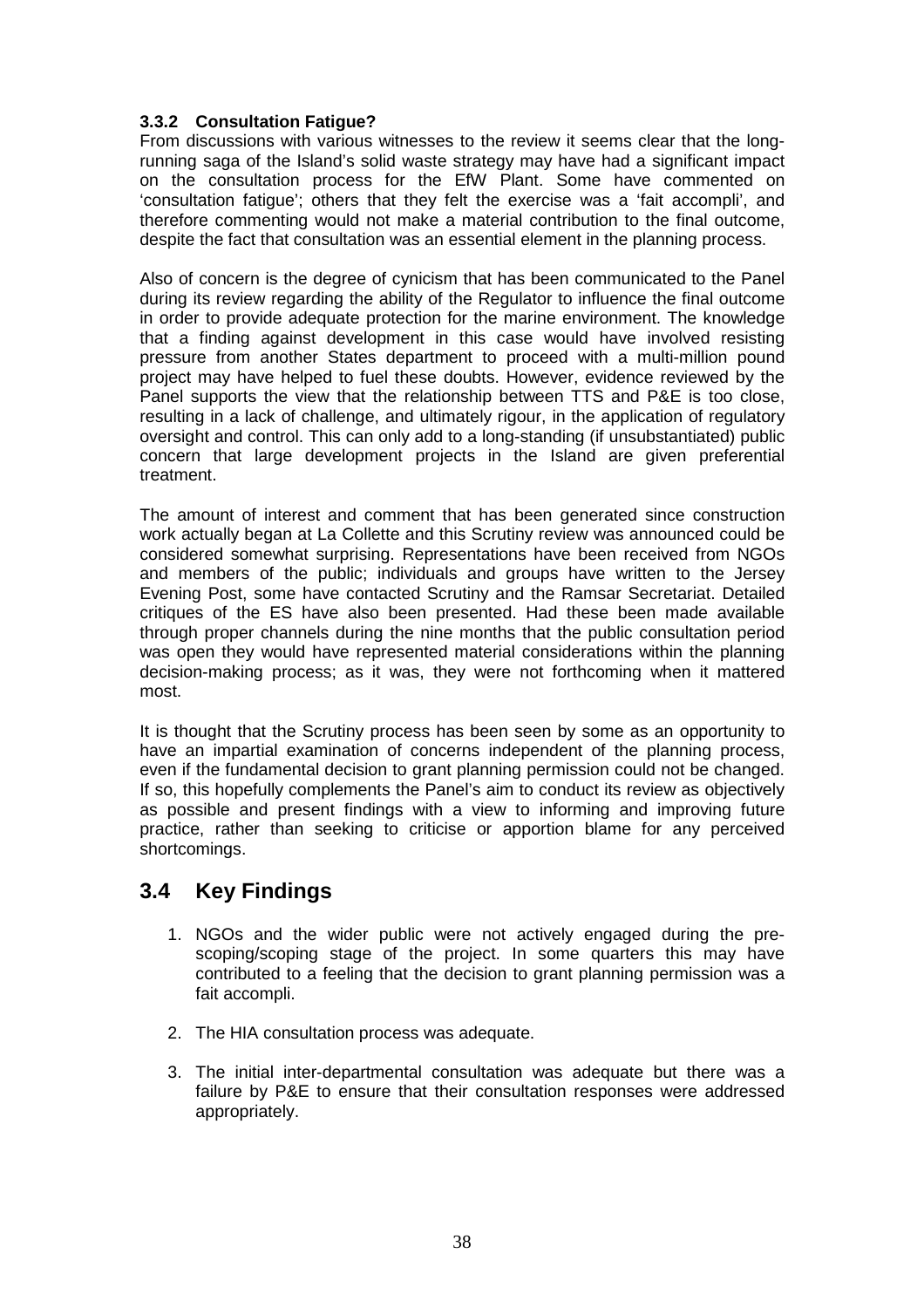- 4. P&E should have circulated the ES to a wider selection of NGOs. For its part, the NGO sector should have been more pro-active in its response at the appropriate stage in the process.
- 5. TTS should have used a wider range of approaches to public consultation and adopted a more participative approach.
- 6. There appears to be a strong element of mistrust in respect of both the applicant and the Regulator among some members of the public and NGOs. This seems to extend to the independence of government departments and their technical ability to protect the marine environment.

# **3.5 Recommendations – Consultation**

- **1. A culture of inclusivity, participation and empowerment needs to be developed in order to rebuild trust between NGOs, the Regulator and the wider public regarding the EIA process. This could be assisted by inviting consultation during the preparation of guidance on the EIA process as recommended above.**
- **2. The "Environmental Who's Who" should be maintained, updated and used as a matter of course in guiding public participation and consultation.**
- **3. Public consultation should follow best practice guidance, use a variety of fora and be as participative and inclusive as possible.**
- **4. Steps should be taken to encourage both NGOs and the public to maintain active involvement in the consultation process, especially where this may be prolonged as a result of change or delay to the application.**
- **5. TTS should re-establish the Community Liaison Group to provide a forum for consultation on ongoing developments at La Collette. However, there is a legitimate concern that this may prove counterproductive.**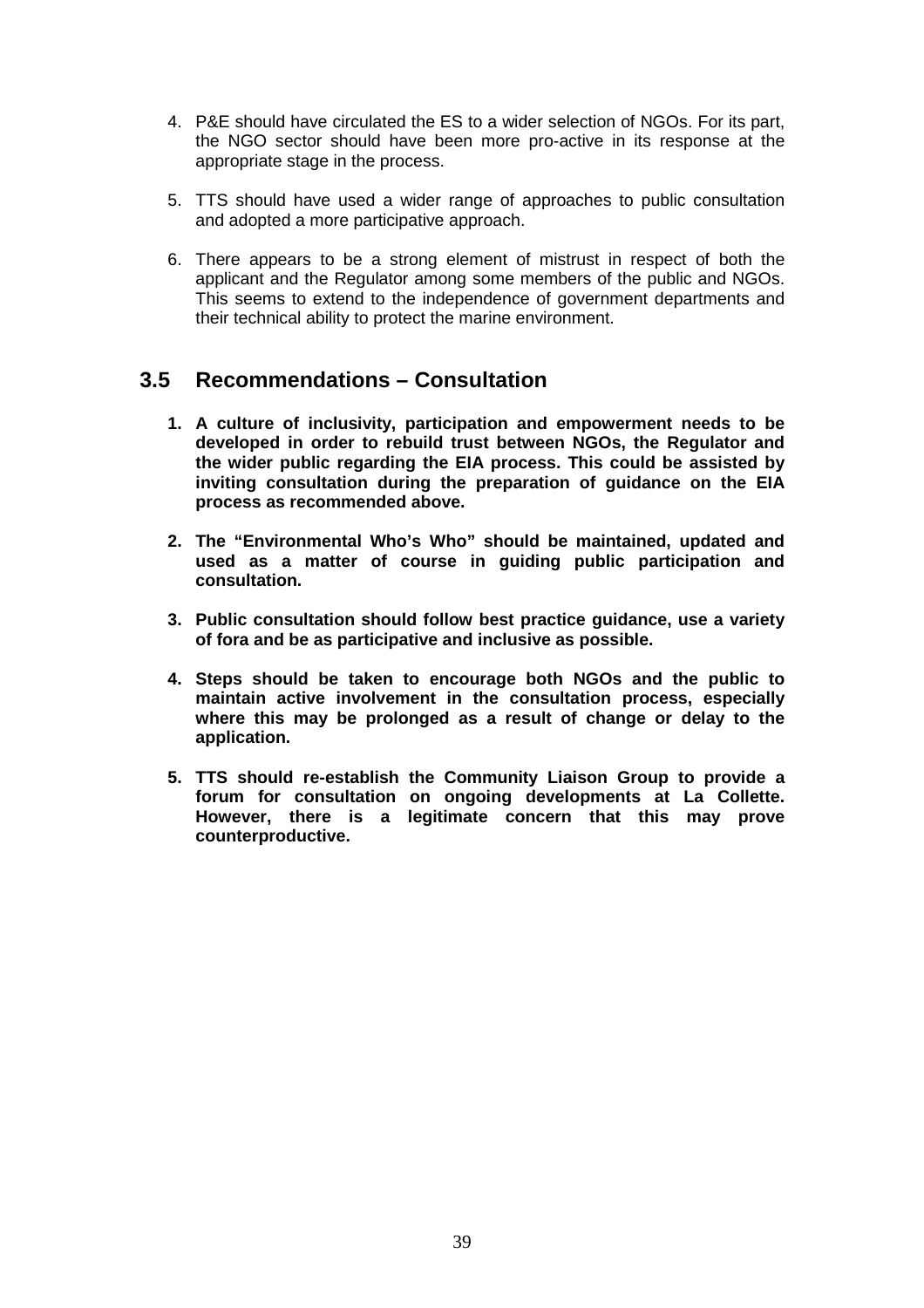# **4. Term of Reference:**

## **'To consider whether Jersey has fulfilled its international obligations under the Ramsar Convention'.**

The advisers selected to assist the Panel in this review include acknowledged experts in matters pertaining to the Ramsar Convention. Obligations under the Ramsar Convention were seen as a key factor from an early stage in the review, partly because of the significance of the Ramsar site and the importance of ensuring it enjoys the highest level of protection, and partly because the Island's performance in protecting a site of such internationally-recognised importance could also be seen as an indicator of its commitment (and ability) to protect the wider environment.

In a report dated 6<sup>th</sup> December 2008 Save Our Shoreline (SOS) highlighted concerns that Jersey had not notified the Ramsar Secretariat (via Defra) in advance of plans to construct the EfW Plant immediately adjacent to the boundary of the Ramsar site, which they viewed as potentially constituting a 'likely change' under the terms of Article 3.2 of the Convention; this raised the question as to whether the Island could be in breach of its obligations.

## **4.1 Requirement to Notify Change or Likely Change to Ecological Character**

#### **Adviser Comment:**

The main channel of communication between the UK government and the three Crown Dependencies is provided by the UK Ministry of Justice. For day-to-day technical matters concerning the environment, however, liaison takes place directly with the Department of Environment, Food and Rural Affairs (Defra); and Defra's Wildlife, Habitats and Biodiversity Division takes the lead on Ramsar matters. The Ramsar Secretariat identifies Defra as the national "Administrative Authority" for the Convention in the UK, and there is a named individual in Wildlife, Habitats and Biodiversity Division as the "national focal point" or "daily contact" for communications with the Secretariat.

The Secretariat may also seek elucidation directly from others, which could include the States of Jersey; but it will always copy the Administrative Authority's national focal point into any such communications.

Normally therefore the most straightforward expectation would be that the body in the States of Jersey which has lead responsibility for Ramsar implementation matters, in this case P&E, having arranged to be informed of any change or likely change to any of the Island's Ramsar sites and on becoming aware of such an instance, would send details to Defra's Wildlife, Habitats and Biodiversity Division, who then on their joint behalf would submit appropriate details to the Ramsar Secretariat.

Article 3.2 of the Ramsar Convention provides that:

 'Each Contracting Party shall arrange to be informed at the earliest possible time if the ecological character of any wetland in its territory and included in the List has changed, is changing or is likely to change as the result of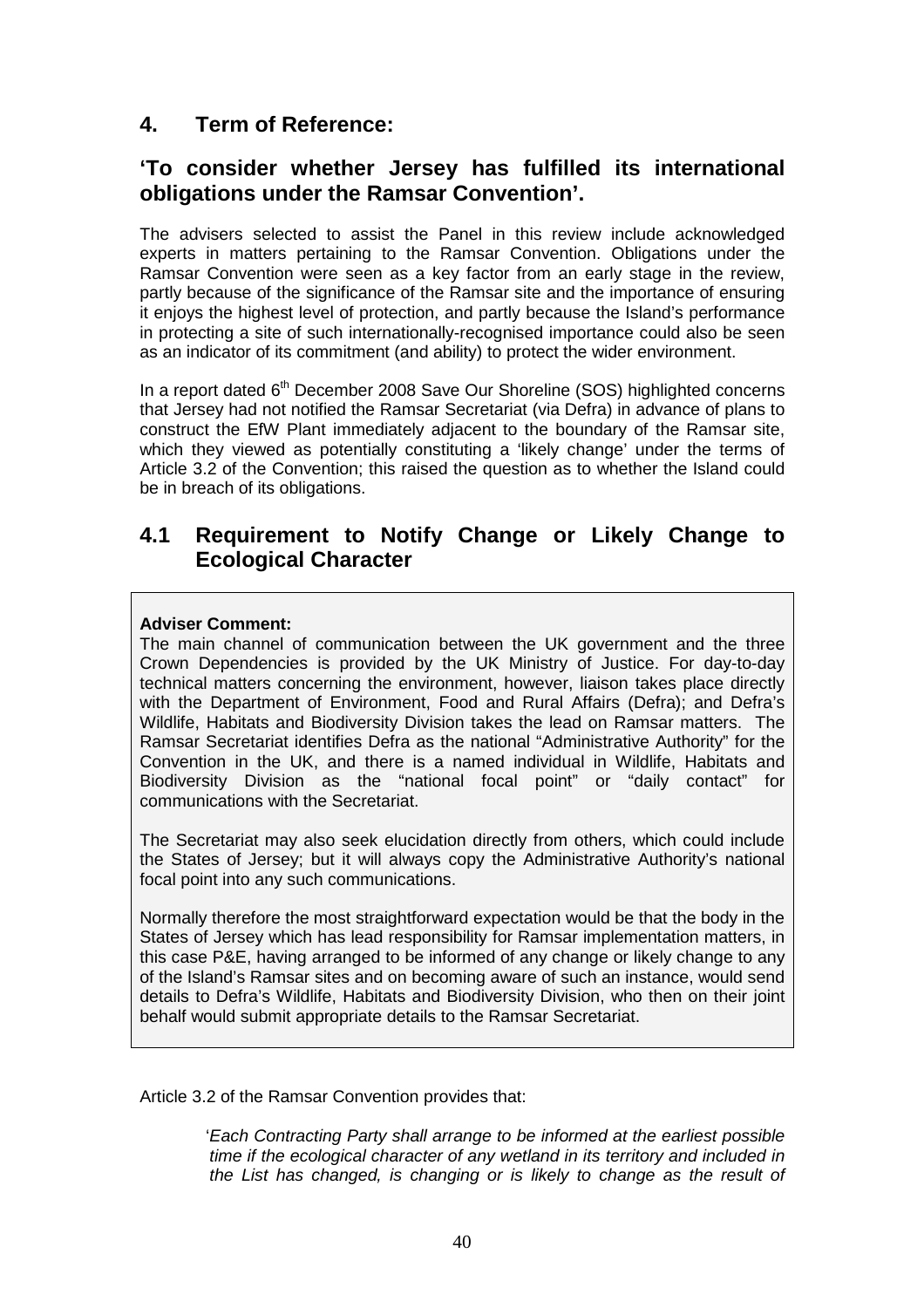technological developments, pollution or other human interference. Information on such changes shall be passed without delay to the organisation or government responsible for the continuing bureau duties specified in Article 8 (i.e. the Ramsar Secretariat)'.

The (revised) definition of change in ecological character under the Convention is as follows:

> 'For the purposes of implementation of Article 3.2, change in ecological character is the human-induced adverse alteration of any ecosystem component, process, and/or ecosystem benefit/service.'

It is noted that the Convention anticipated moves towards the 'precautionary approach' so often cited in recent studies involving the public interest by requiring formal communication not only about those site changes that have happened or are happening, but also about those deemed 'likely' to happen. The degree of likelihood can be debated, but the requirement to notify implies that planning and decisionmaking processes must take Article 3.2 into account. Guidance from 2008 also states that:

> 'In relation to Article 3.2, Contracting Parties will need to equip themselves with mechanisms to detect likely change as well as actual change. This may require processes for monitoring that go beyond monitoring of sites as such, to include also monitoring of planning and decision-making processes which may reveal a prospect or proposal of change, such as registers of consent applications for land-use/water-management change, development proposals, etc.'

Article 3.2 implies that any change, no matter how trivial, should be reported. There are moves within the Ramsar organisation to clarify this, as it is felt that there needs to be some way of distinguishing between trivial changes that may not require a response, and more significant ones which do. **However, the Panel notes that at present there is no formal management plan for Jersey's South East Coast Ramsar site; so there is no coherent system for monitoring, recording or addressing these issues, or identifying potential tolerance thresholds within which change might be deemed insignificant.** 

# **4.2 Grounds for Informing Ramsar of Likely Change**

According to the P&E there are no grounds for notifying a likely change to the ecological character of the Ramsar site. This position has been maintained since the department's first response to letters on this matter was published in the JEP in November 2008. Subsequently a letter was sent to Defra and the Ramsar Secretariat by the Director of Environment on 13<sup>th</sup> February 2009, justifying the department's decision not to notify by referring to the EIA process:

> 'Because the EIA process did not identify any adverse impacts to the ecology of the Ramsar site, it was concluded that no notification was necessary under Article 3.2 of the Convention'.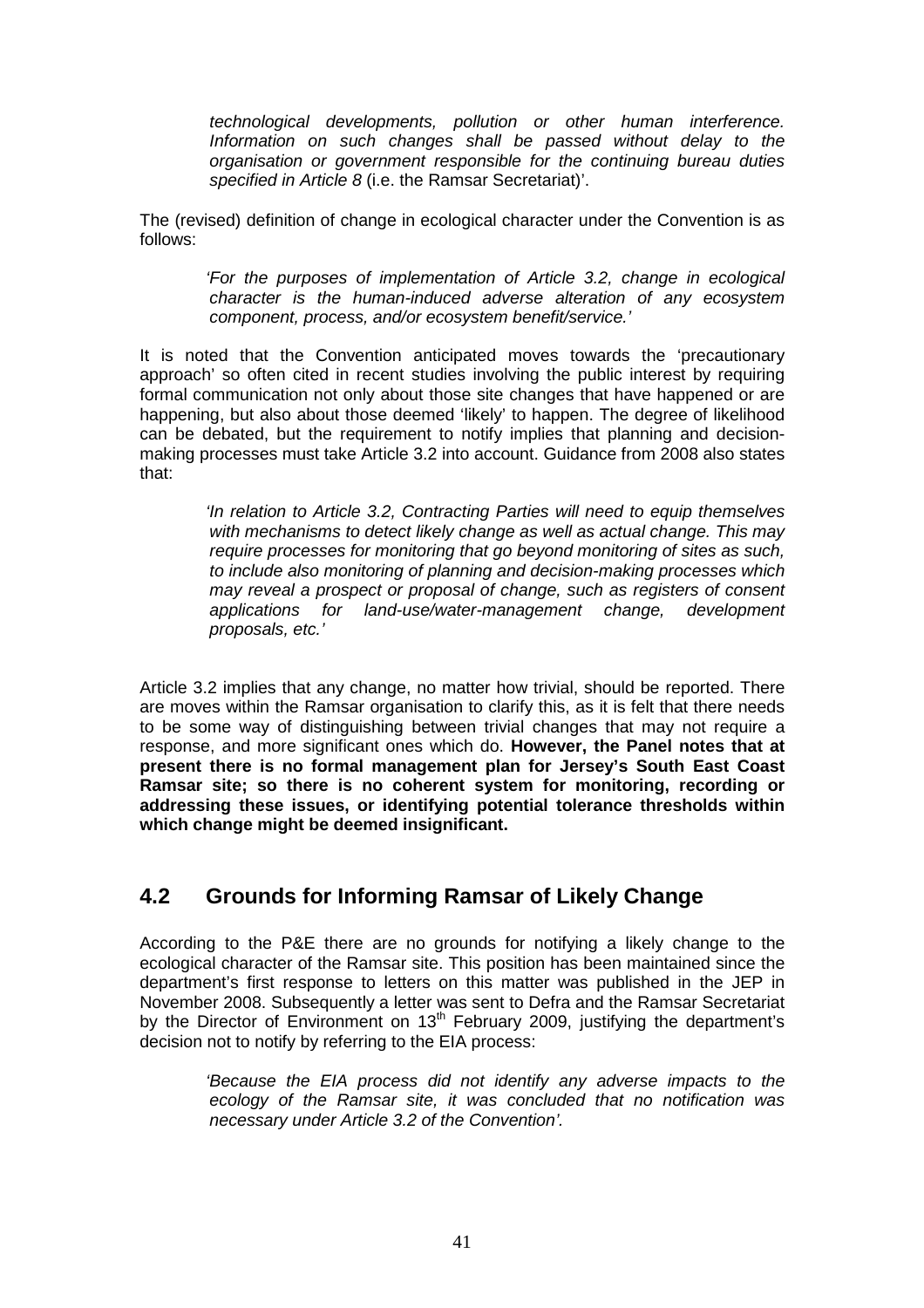The letter also refers to significance of effect as part of the basis for the department's opinion about Article 3.2, noting for example that warm water discharge 'will not cause any significant change to the ecology of the Ramsar site'.

In the view of the Panel's adviser, if the EIA process had been more robust and fully compliant with the relevant standards, there may indeed have been no need to notify Ramsar or Defra. However, irrespective of the numerous shortcomings identified in that process in section 1 of this report, the ES itself identifies the potential for impacts which call the department's position into question:

- 'Cooling water from the boilers would be discharged to sea via the existing outfall to the east of the power station.'
- 'Marine habitats, including tidal areas within the breakwater, would not be directly affected by any development on site.'
- 'The only potential impact on the RAMSAR (sic) site would be water pollution risk from the construction and operation of the new facility. There is a potential for impact from the discharge of cooling water from the boiler to the sea and subsequently having an impact on the RAMSAR site by changing temperature gradients near to the outfall and therefore affecting the composition of species in the shoreline habitat.'
- 'As much of the power station equipment is now not used, additional load from the Energy from Waste facility cooling system would not exceed previous thermal loading from the existing power station and therefore the new facility would not have a significant impact and would operate within the conditions of the existing consent.'
- 'Water pollution risk to the RAMSAR site would be mitigated through controls on construction placed on the Contractor and design measures designed to separate and collect and dispose potentially polluted leachate and site drainage.'
- 'The main receptor is the coastal waters which are designated as the South East Coast of Jersey RAMSAR Site, due to its high ecological value and diversity of habitats. This RAMSAR site would potentially be vulnerable should pollutants be released during construction or operation of the site. The design of the facility would aim to break the links between sources of pollution during construction and operation and the receptor which is the coastal RAMSAR site.'

#### **The Panel considers that the above demonstrates recognition of risk of potential impacts, which in itself would be sufficient reason for notification under Article 3.2.**

Further, it believes that submissions from third parties such as SOS demonstrate that there are very differing views about the likelihood and significance of potential impacts which should also have been taken into account. Finally, the emphasis on mitigation measures within the ES itself (notwithstanding the Panel's opinion that that document is flawed) also suggests that there was a recognised need to consider safeguards against potential environmental impacts, indicating some additional risk of change as a result of the EfW development. **A precautionary approach should thus have been taken to inform Defra and Ramsar. Since this was not done, it is considered that the spirit of obligations under the Convention in this respect was not fulfilled.**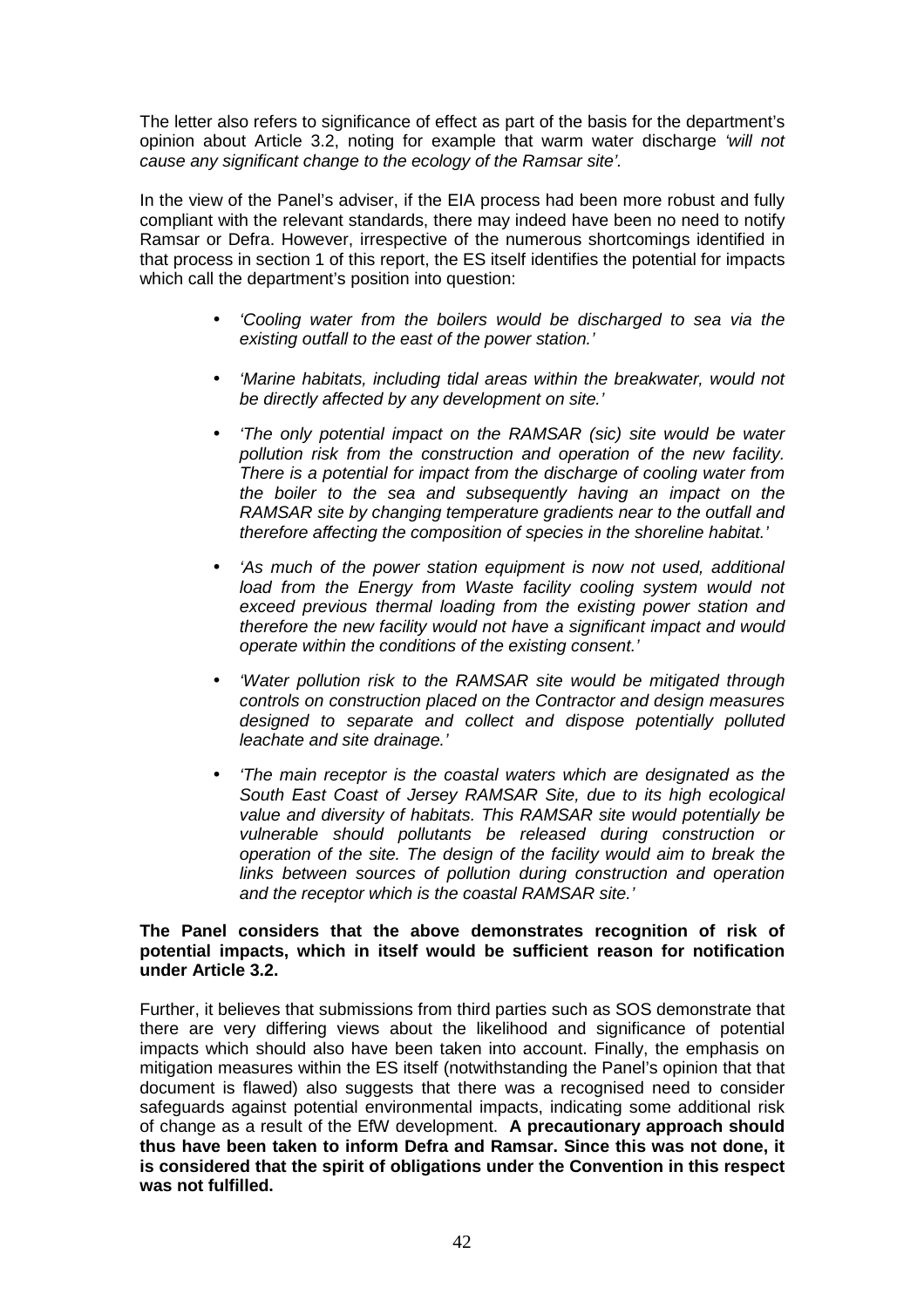# **4.3 Key Findings**

#### **4.3.1 Article 3.2 Reporting**

- 1. TTS have stated that the ES was predicated on avoiding impacts to the Ramsar site. However, the ES still highlights numerous potential effects which could constitute a likely change in ecological character.
- 2. Despite the lack of detail regarding the assessment of significant environmental effects and the subsequent relevant mitigation measures the Regulator was apparently satisfied that the ES and wider EIA process was robust enough to ensure that there would be no change in ecological character within the Ramsar site. Therefore P&E considered it unnecessary to submit an Article 3.2 report, either directly to the Ramsar Secretariat or via Defra.
- 3. P&E have maintained this position despite recorded construction-related environmental incidents; no Article 3.2 report has been submitted.
- 4. The findings of this review consider the ES potentially to be unsound, the mitigation measures inappropriate and poorly considered and the implementation of the CEMP lacking in rigour. This has resulted in potential pollution of the marine environment.
- 5. The magnitude of this pollution is not a consideration under Article 3.2. Therefore there is a strong case to argue that an Article 3.2 report should have been submitted.
- 6. Failure to submit an Article 3.2 report and to ensure full protection of the Ramsar site throughout the pre and post-determination process is a failure to meet the obligations under the Ramsar Convention.

In addition to the Article 3.2 issues, the following additional concerns regarding the obligations under the Ramsar Convention have been identified:

#### **4.3.2 Wider obligations under the Ramsar Convention**

- 1. All Ramsar sites should have a management plan. The absence of a management plan for the South East Coast of Jersey Ramsar site makes assessment of significant environmental effects and change in ecological character more difficult.
- 2. Resources required to enable proper implementation of the Convention have not been forthcoming in the past. Whilst there is a strategic plan in place there does not appear to be a firm financial commitment to provide both the one-off and recurrent costs required to implement the Convention fully.
- 3. Recent studies have indicated a reduction in environmental quality over the last decade in the portion of the Ramsar site closest to La Collette. There is evidence that this is the combined result of a decrease in water quality (from point and diffuse discharges), reduced flushing rates due to structural changes and direct human recreational activity. These factors alone (without the EfW development) suggest that an Article 3.2 report should have been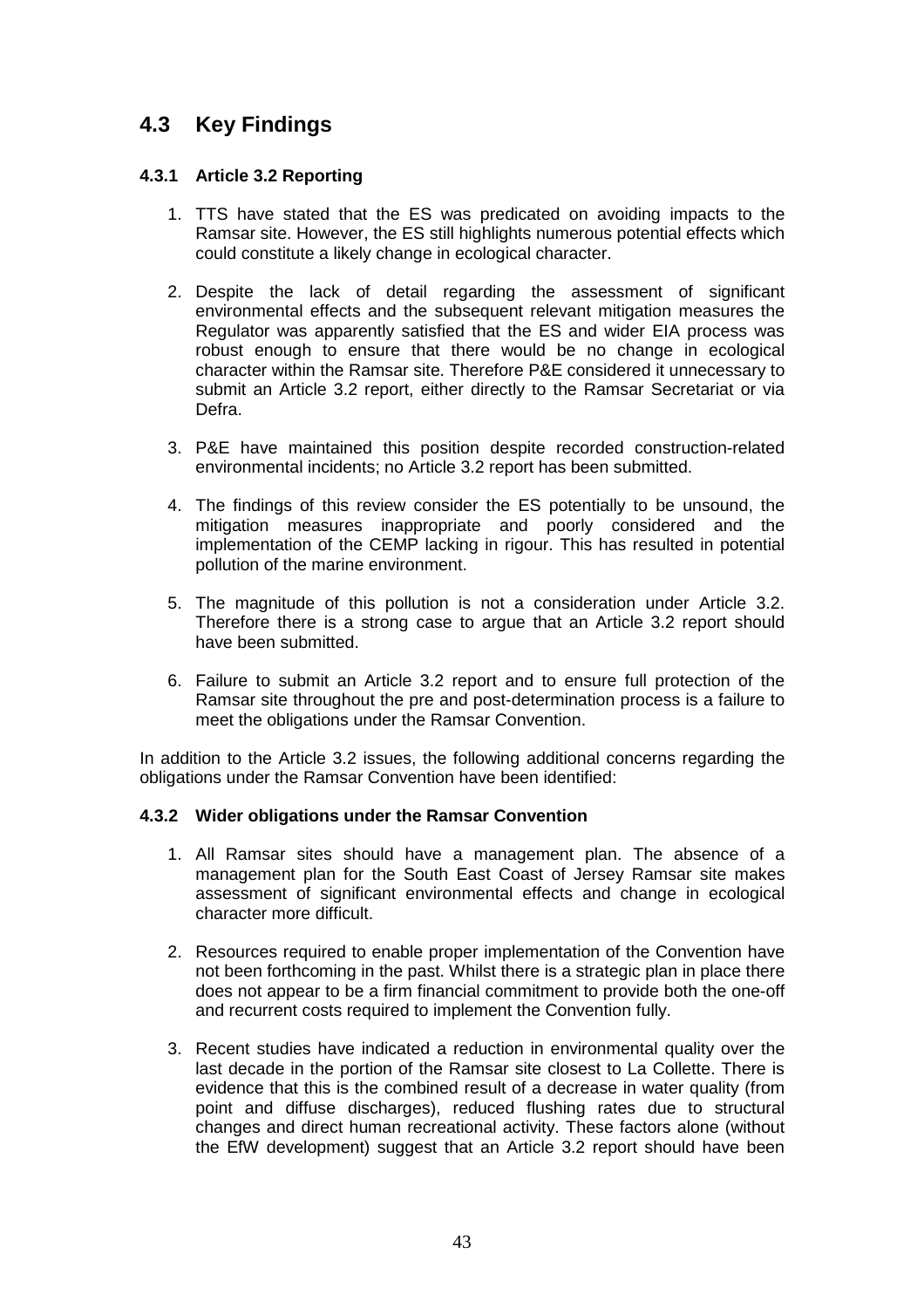submitted and an entry should have been made on the National Report from the UK to COP10.

- 4. Additional studies are required to assess the current status of the Ramsar site. This work should focus on providing information which will support the development and subsequent implementation of a site management plan.
- 5. There is evidence that water quality issues are affecting the classification of shellfish farmed within the Ramsar site. The reduction in the quality and value of this fishery represents a negative impact on a key ecosystem service. This in turn represents a change in ecological character. This, as well as other ecosystem services such as recreation, needs to be considered fully in the site management plan.

## **4.4 Recommendations – Obligations under the Ramsar Convention**

- **1. P&E should be awarded sufficient funding to enable adequate implementation of the Island's obligations under the Ramsar Convention.**
- **2. P&E should complete and implement a management plan for the South East Coast of Jersey Ramsar site as a matter of urgency and the remaining States Ramsar sites as soon as possible.**
- **3. Development of the management plan should give careful consideration to monitoring and assessment protocols. Physico-chemical sampling and biotic monitoring should be appropriate, stratified and fit for purpose in order to evaluate ecological character. The evaluation of ecological character needs to take into account wider ecosystem services provided by the Ramsar site. The development of the management plan should also be inclusive and involve local stakeholders.**
- **4. An Article 3.2 report should be produced and submitted to the Ramsar Secretariat regarding the likely change in ecological character within the South East Coast of Jersey Ramsar site as a result of potential water vectored contamination. This report should also highlight the activities proposed to assess and understand this situation and to ensure appropriate protection and, if necessary, remediation is established.**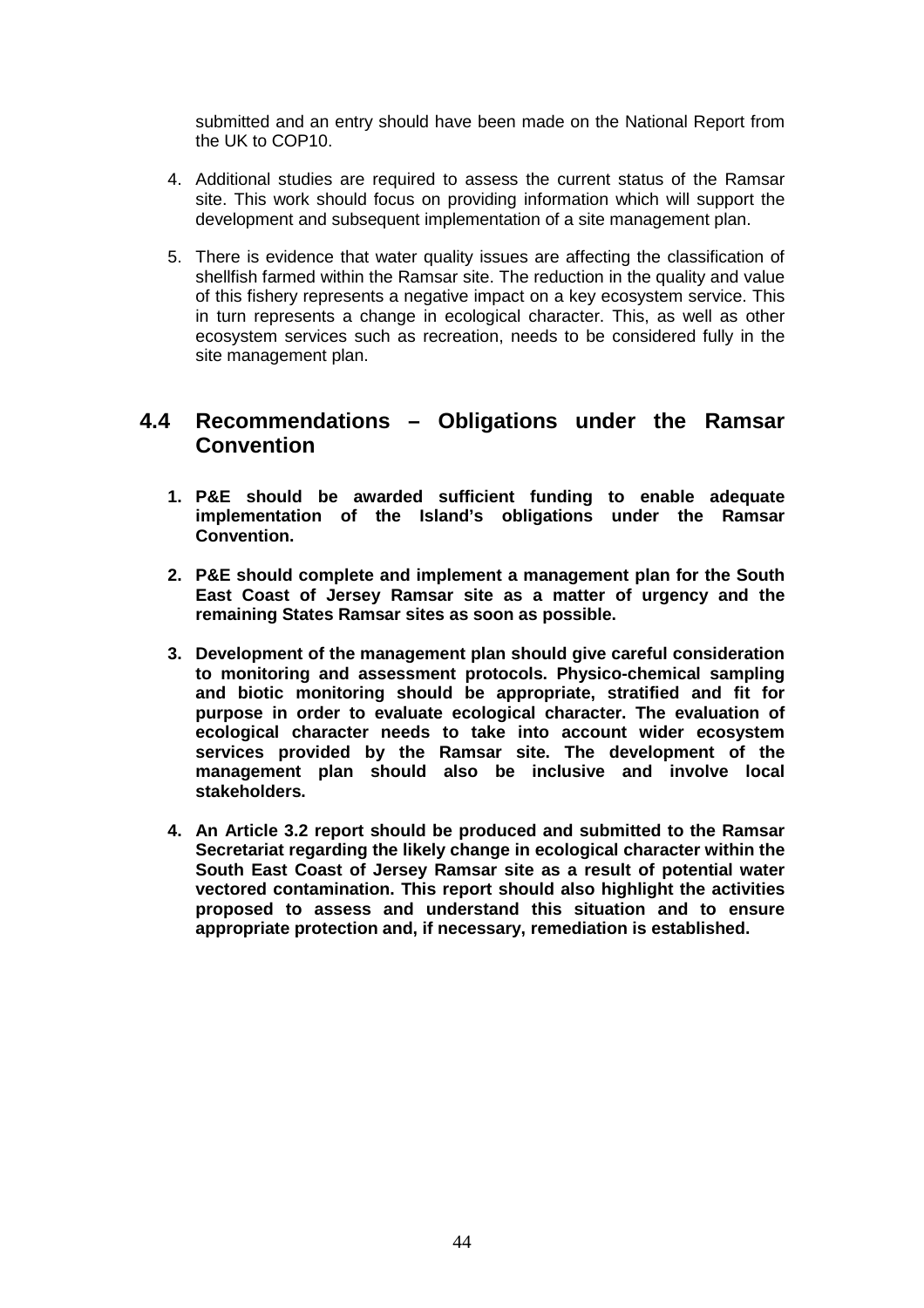# **5. Term of Reference**

## **'Any other pertinent matters that may arise during the course of the review'.**

The Panel's task in conducting this review has been to gather and evaluate evidence in respect of its specified terms of reference. This final section refers to 'any other pertinent matters' and by definition is something of a catch-all for evidence which does not fit conveniently under other headings; however, this does not mean that it is unimportant. The Panel believes that these comments from its adviser highlight further matters which require attention from departments.

#### **Adviser Comment:**

The review process has provided a considerable insight into environmental standards and regulation within the States of Jersey. It has also garnered a broad understanding of the South East Coast of Jersey Ramsar site.

The following are key matters which warrant further consideration and to which the attention of the States should focus. They are not described in detail here but serve to highlight a range of issues which need to be considered by the appropriate bodies or individuals.

Evidence assessed as part of this review indicates that there are on-going potential impacts on the marine environment in the vicinity of La Collette. Impacts may currently result from changes in water quality, the presence of invasive species, the intensity of recreation use and the altered tidal flushing regime resulting from the reclamation activities. Further investigations are required to evaluate these impacts and to propose appropriate mitigation and/or remediation.

The boundaries of the Island's existing Ramsar sites need to be protected and incursion into the sites, for whatever reason, unless in its urgent national interest, should not be allowed.

There is evidence of chronic marine pollution, and especially elevated levels of arsenic. This is recognised by P&E and whilst they are working towards a resolution of this matter it is essential that the impacts of this on the Ramsar site are clearly understood.

Progressive development is on-going along the coast of St Helier. The cumulative impacts on the marine environment, and the Ramsar site in particular, associated with the waterfront development need to be given careful consideration.

The ecological character of the Island's Ramsar sites extends to the ecosystem services and the benefits the States gain from the natural environment. An excellent example of this is the oyster *Crassostrea gigas* fishery which matches the size of the industry for the whole of the UK and Northern Ireland. These essential ecosystem services need to be better understood, protected and where possible enhanced.

There is evidence that discharges to the marine environment may be impacting on the sea fishery, ultimately compromising the provision of ecosystem services. Specific issues relating to heavy metal accumulation and Escherichia coli need to be better understood in order to protect this vital resource.

**Cont'd overleaf**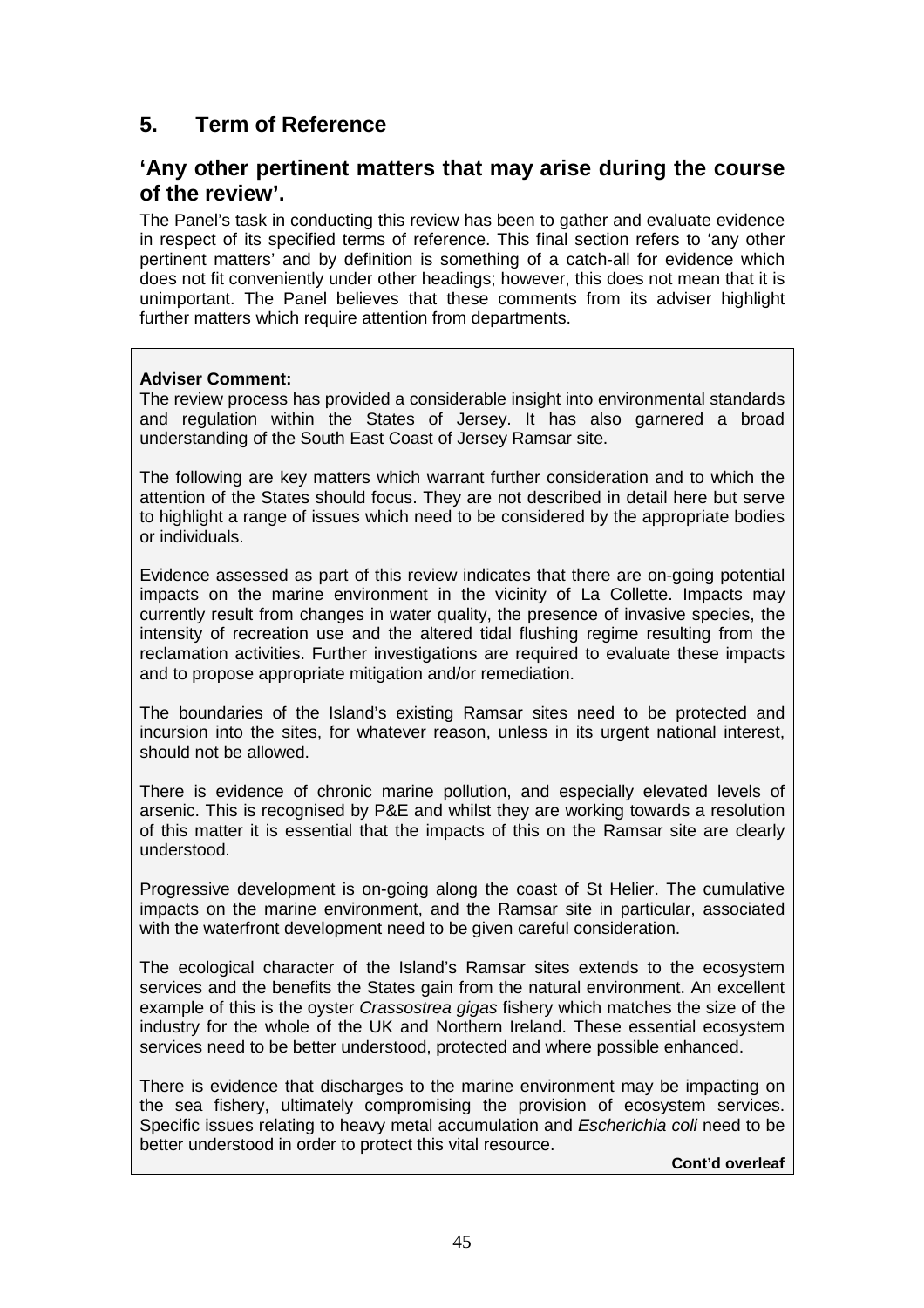Associated with this is the need to understand the source of any pollution. This review has identified a range of potential sources including the existing ash pits, the made ground within the reclamation area, the existing outfall from Bellozanne and a range of smaller piped and diffuse discharges along the coast. There may also be other sources which were not identified as part of this review.

There is a need for the environmental regulator to build trust and to reduce the degree of suspicion which exists in some parties. There are some excellent examples of co-operative working between P&E and citizens. These need to be built on in a participative and empowering way.

# **5.1 Environmental Degradation**

As noted in the adviser's comment above, evidence has been provided to the review indicating that the quality of the marine environment in the area surrounding La Collette may be declining as a result of a combination of factors. The Panel has also seen evidence suggesting that a reduction in heavy metal concentrations in the fill at the reclamation site has been known about for some time, implying that leaching of such materials may have been occurring. The fate of any potential contamination is unknown. While it may be extremely difficult (or even impossible) to quantify precise impacts or pinpoint exactly where any leachate is actually going, given the hydraulic continuity of the site with surrounding waters there is strong justification for more detailed studies to investigate the matter. **The Panel believes that this issue should be considered as a priority and should also be addressed appropriately in the Ramsar site management plan.** 

Although concerns have been raised on a number of occasions in respect of the potential impact of the major excavations at La Collette as well as other sites on the St Helier waterfront, responses to date have been unsatisfactory. Replying to questions in the States on 1st December 2009 the Assistant Minister for Planning and Environment attempted to allay concerns about possible mobilisation of toxic materials contained in the fill from previous reclamation schemes by stating that the Regulator was not aware of any evidence of pollution of controlled waters or any transgressions of the Water Pollution Law. He also commented that:

'The Water Pollution (Jersey) Law 2000 is not as black and white as the Deputy thinks. Pollution can be caused, but there has to be a mitigation process in order to clean up or to minimise any of the environmental problems that might occur.' (Hansard, 1st December 2009)

While this particular reply was in respect of a new application, there are clear parallels with the situation at la Collette. Bearing in mind the conclusions of its adviser's report the Panel views the above comments with considerable misgivings. Members are also concerned that they seem to imply a rather cavalier and uncaring approach to environmental concerns which the Panel would expect to be given more weight if a genuinely precautionary approach was being followed. They appear especially inappropriate when the (potential) pollutants in question include heavy metals and other toxic substances with a known tendency to bio-accumulate within certain marine organisms and thus have implications further up the food chain.

**Evidence received during its review strongly suggests to the Panel that during the planning process for the EfW Plant too much faith was put in assurances about mitigation and environmental management procedures during construction that have not delivered satisfactory results either by preventing**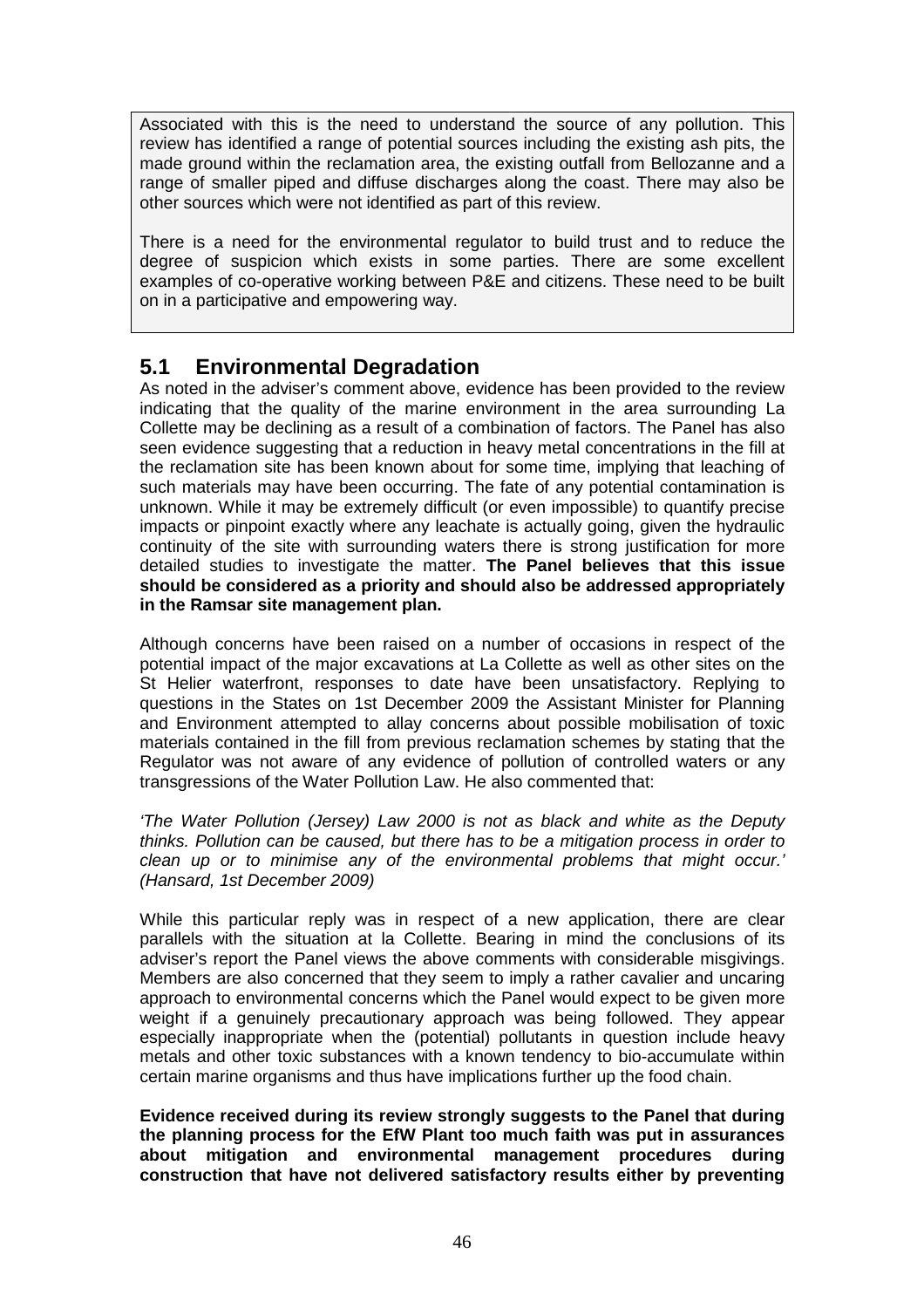**incidents or when problems have actually occurred at the La Collette site. This has potentially exacerbated the effects of environmental incidents that should have been entirely avoidable.** 

As noted by the Panel's adviser, there are also concerns about potential pollution from other sources, such as the Bellozanne outfall, as well as other discharges into the marine environment, for example at times of heavy rainfall. There is clearly a strong feeling amongst representatives of the Jersey Aquaculture Association that notwithstanding any problems with specific developments, a much more pro-active approach from the Regulator is needed in general to improve protection of the marine environment. The Panel believes that this might also help to improve public perception of the ability of the department as Regulator to stand up to pressure from developers and ensure that the environment is put before commercial interests.

# **5.2 Difficulties Obtaining Evidence**

#### **Adviser Comment:**

The Scrutiny Review process is an essential mechanism to facilitate open government and to call the executive to account for its policies and decisions. However the following two observations are made regarding the process in relation to this review:

There is evidence of obfuscation by T&TS and an unwillingness to be proactive in providing information unless it was formally requested and identified in a precise form. This was especially the case in trying to identify the on-going environmental management and mitigation procedures in operation at La Collette. This has delayed the review process and potentially compromised some of the conclusions.

Due to circumstances outside of the control of the Review, key personnel within P&E did not participate fully in the process or were not available to attend public hearings. Given that these individuals held positions with either direct responsibility for or knowledge of the South East Coast of Jersey Ramsar site this is considered a significant omission from the process.

It is essential that moving forwards beyond this review the States adopt a precautionary approach in relation to the protection of Jersey's unique environment and that the lessons learnt as a result of this review are considered and acted upon.

The quantity of evidence required for this review has been considerable. Compiling and providing it in a manageable form will have taken a considerable number of hours of work by departmental staff during the course of the review, for which the Panel is grateful. The majority of information requested has been offered willingly and in a timely fashion by both departments involved.

However, some potentially important evidence has unfortunately been considerably delayed or has not been received at all. The adviser's comments draw attention to circumstances outside the control of this review which prevented the Panel receiving evidence from two key witnesses from P&E; **the Panel found this frustrating and believes that it may have compromised understanding of some of the issues.**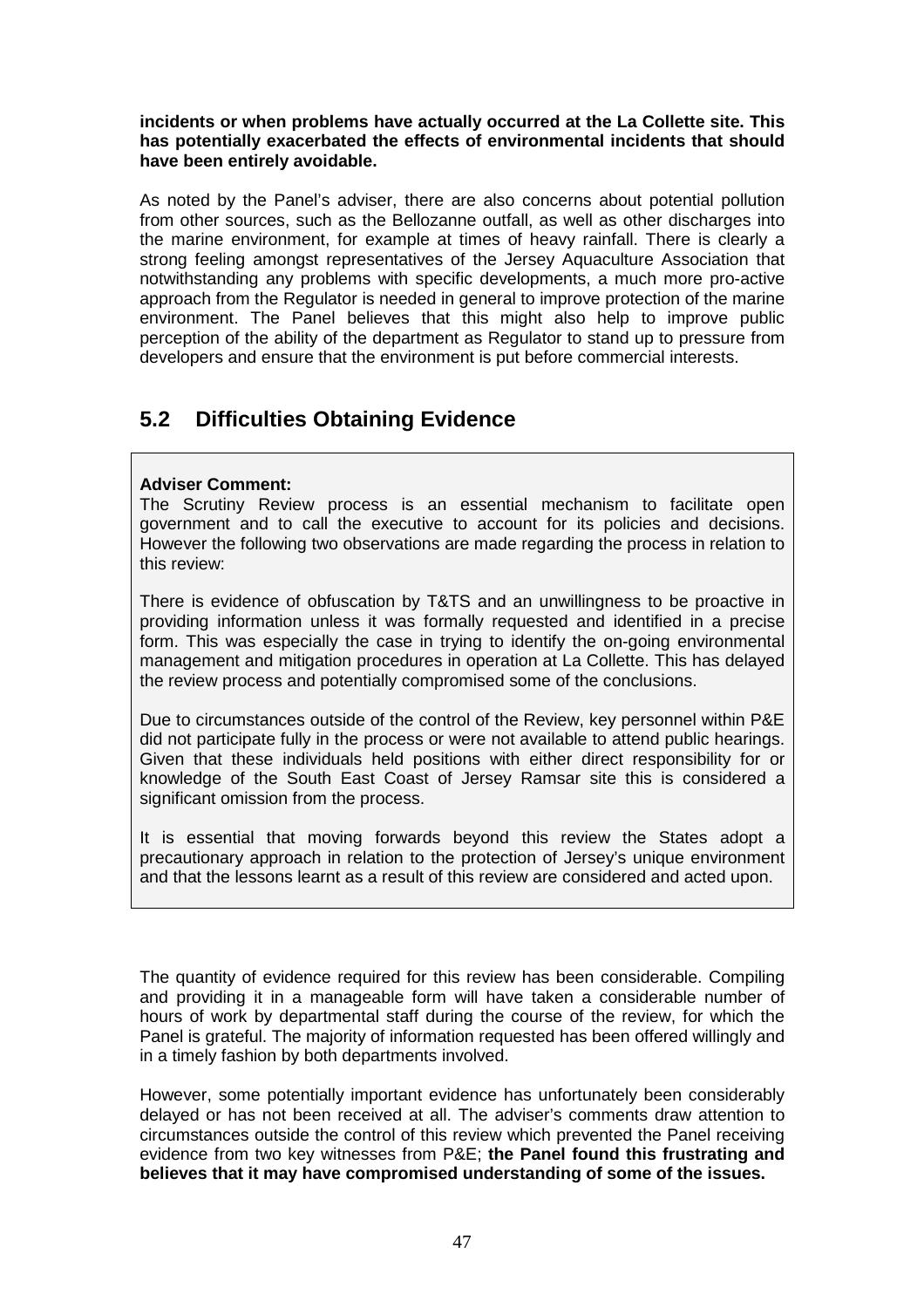Further difficulties were caused by delays in receiving information requested from TTS relating to the contractor's Environmental Management System (including records of any incidents on the construction site and actions taken to respond to them). Some information was finally supplied in an incomplete and edited form the day before a Public Hearing with the Minister, nearly three months after it was first requested, despite numerous attempts to clarify what was required. Part of the explanation for this was that some of the information contained in site diaries was considered germane to an ongoing investigation by the Regulator into an alleged environmental incident, so was not considered appropriate for release into the public domain. There were also apparently some delays in obtaining the information from the contractors.

#### **The Panel considers that the delay experienced in receiving the site diary records can only cast further doubts on the effectiveness of oversight of environmental controls and consequently the ability of management to respond to problems that have arisen in a robust or timely manner.**

The Panel initially accepted the premise that the Regulator's investigation could be prejudiced if relevant information was prematurely released into the public domain. This was reinforced by comments from both P&E and TTS that they would not be prepared to answer questions on this particular matter in a public hearing, to which the Panel agreed in the circumstances. However, members found it harder to understand why the Regulator should refuse to provide any information about the alleged incident to the Panel in confidence, or to allow TTS to do so. Subsequent developments have added to the Panel's concerns about this information being withheld, since at the time of writing the investigation has apparently been ongoing for eight months or more without any case being brought. Therefore claims that the information was sub judice are untenable.

This matter raises important questions about the cooperation offered to Scrutiny when departments consider that their interests conflict with a public examination of evidence. **It has also put the Panel in a very difficult position with regard to its responsibilities to the States and the public, as members have been unable to verify the nature or seriousness of an alleged incident of direct relevance to the terms of its review. The Panel finds this unacceptable.** 

## **5.3 Key Findings**

- 1. There is evidence of ongoing potential impacts on the marine environment in the La Collette area, and of chronic marine pollution (particularly with regard to arsenic levels) both there and elsewhere.
- 2. There is a need for a greater understanding of issues relating to heavy metal accumulation and bacterial pollution to enable effective protection of Jersey's sea fisheries and the marine environment. Whilst some long-term monitoring has been established, there appears to have been little research carried out into the identification of potential sources of pollution.
- 3. Development proposals on the St Helier waterfront (both east and west of Albert) bring an elevated risk of cumulative impacts on the marine environment in general; and the Ramsar site and associated ecosystems in particular. There is a perception that development is being allowed to proceed without adequate consideration of consequences for the marine environment.